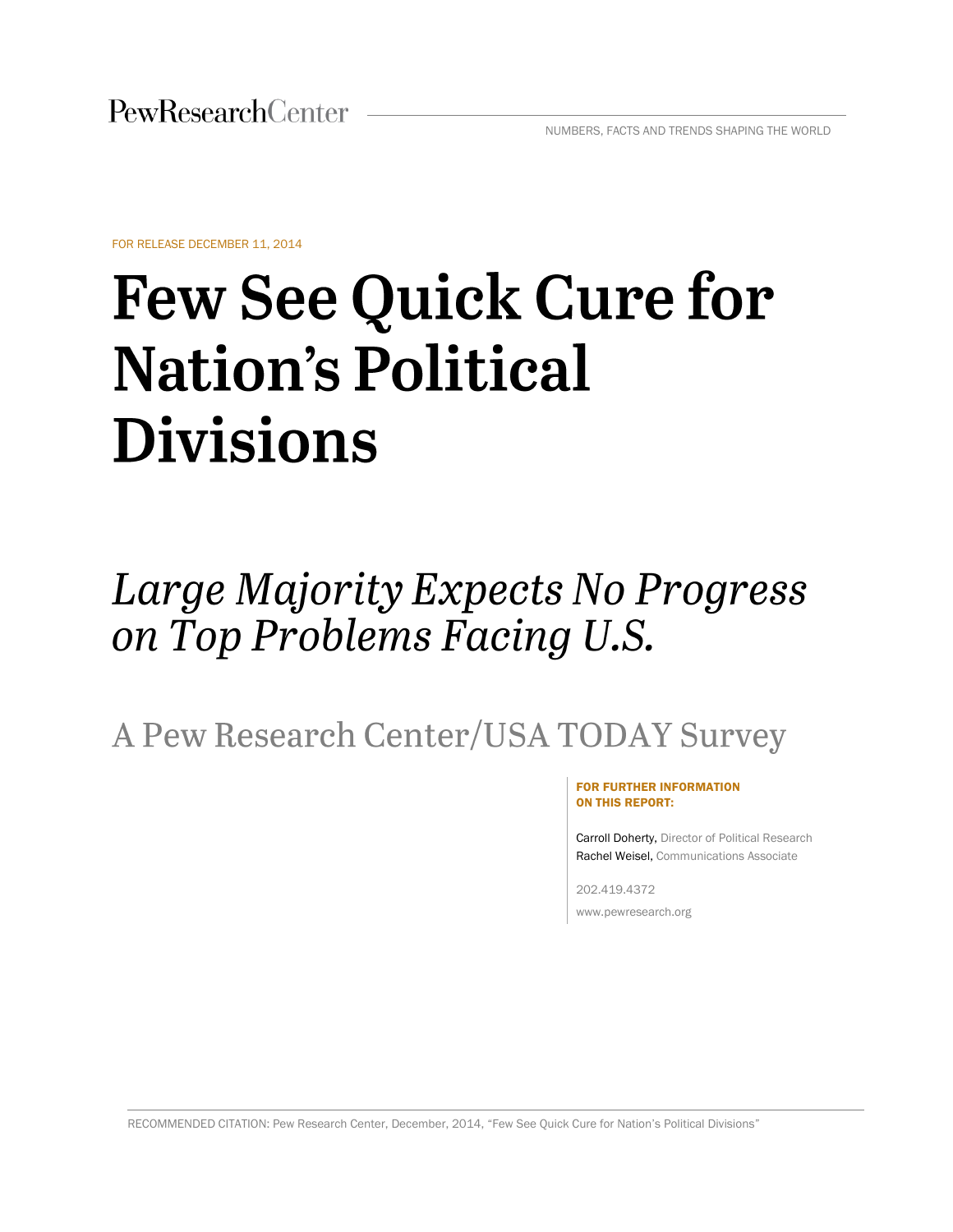# **Few See Quick Cure for Nation's Political Divisions**

Large Majority Expects No Progress on Top Problems Facing U.S.

As 2014 draws to a close, the public is deeply pessimistic about the prospects for healing the nation's deep political divisions. And most Americans think continued partisan gridlock would wreak significant damage on the country.

To start, perceptions of the current level of political division continue at record levels: 81% say the country is more politically divided these days than in the past. While that is little changed from two years ago, it is as high a percentage expressing this view as at any point over the past decade.

Looking ahead, few Americans expect the nation's political differences to diminish. Just 17% think the country will be less politically divided five years from now. More than threequarters (78%) say either the country will be as about divided as is today (41%), or more politically divided (36%).

A skeptical public does not expect much cooperation from either Barack Obama or Republicans in Congress over the next two years: 44% expect Barack Obama to cooperate with GOP leaders either a great deal or fair amount. Even fewer (28%) expect Congressional Republicans to cooperate with Obama. A [November Pew Research Center](http://www.people-press.org/2014/11/12/little-enthusiasm-familiar-divisions-after-the-gops-big-midterm-victory/)  [survey](http://www.people-press.org/2014/11/12/little-enthusiasm-familiar-divisions-after-the-gops-big-midterm-victory/) found that this may be just fine with some partisans, many of whom expressed a desire for their side to stand up to their

# Public Sees Deeper Political Divisions, Most Expect Them to Continue

 *Country more politically divided than in the past? (%)*





*Level of political division in five years will be …*

Survey conducted Dec. 3-7, 2014. Figures may not add to 100% because of rounding.



political opponents on issues, rather than work together and accept some concessions.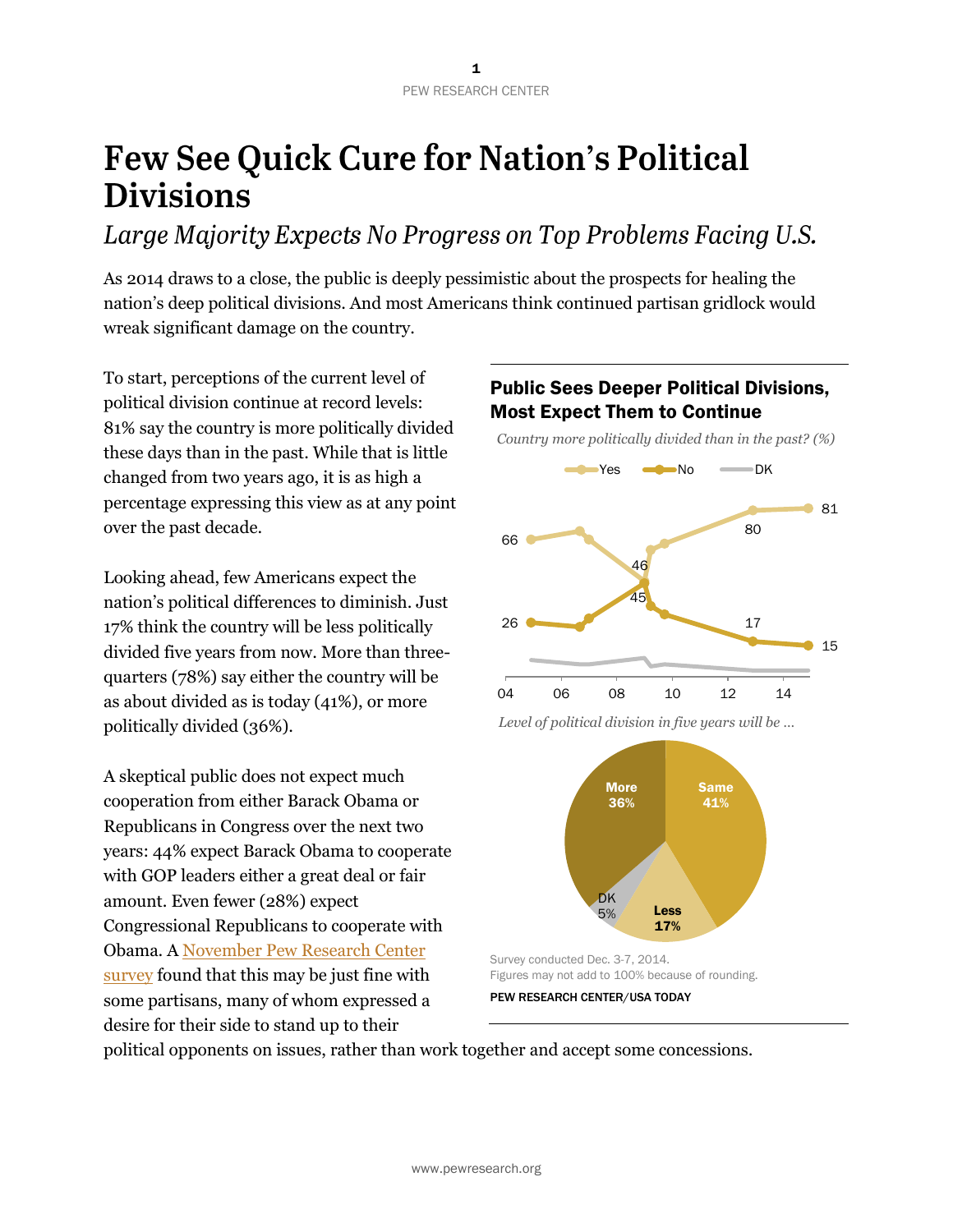After Democrats won control of Congress in 2006, 48% said Democratic leaders would cooperate at least a fair amount with former President George W. Bush – 20 points higher than the share saying that about Republicans today. And 52% expected Bush to cooperate with the Democrats.

The latest national survey by the Pew Research Center and [USA TODAY,](http://www.usatoday.com/story/news/politics/2014/12/11/usa-today-pew-poll-americans-downbeat-for-the-new-year/20205261/) conducted Dec. 3-7 among 1,507 adults, finds that the costs and consequences of partisan gridlock are hitting home for many Americans.

Fully 71% say a failure of Republicans and Democrats to work together over the next two years would hurt the nation "a lot" and 16% say it will hurt "some." While the negative impact of political gridlock is seen as being most acute for the country as a whole, 45% say they would be hurt a lot personally by an absence of partisan cooperation, and 28% would be hurt some. Notably, there are only minimal partisan differences in these opinions.

The public's unhappiness with Washington also is reflected in their views of the most important problems facing the nation. Despite signs of an improving economy, about a third (34%) cite an economic issue as the top national problem. But just half as many

# Many See Potential Harm from Future Gridlock, For the Nation and Personally

*If Republicans and Democrats don't work together on issues over next two years how much would it hurt …*



specifically cite unemployment or joblessness as did so at the start of the year (20% then, 10% now). Meanwhile, the share expressing dissatisfaction with government or the president, or who cite partisan gridlock or the divisions in the country has increased from 13% last January to 18% currently.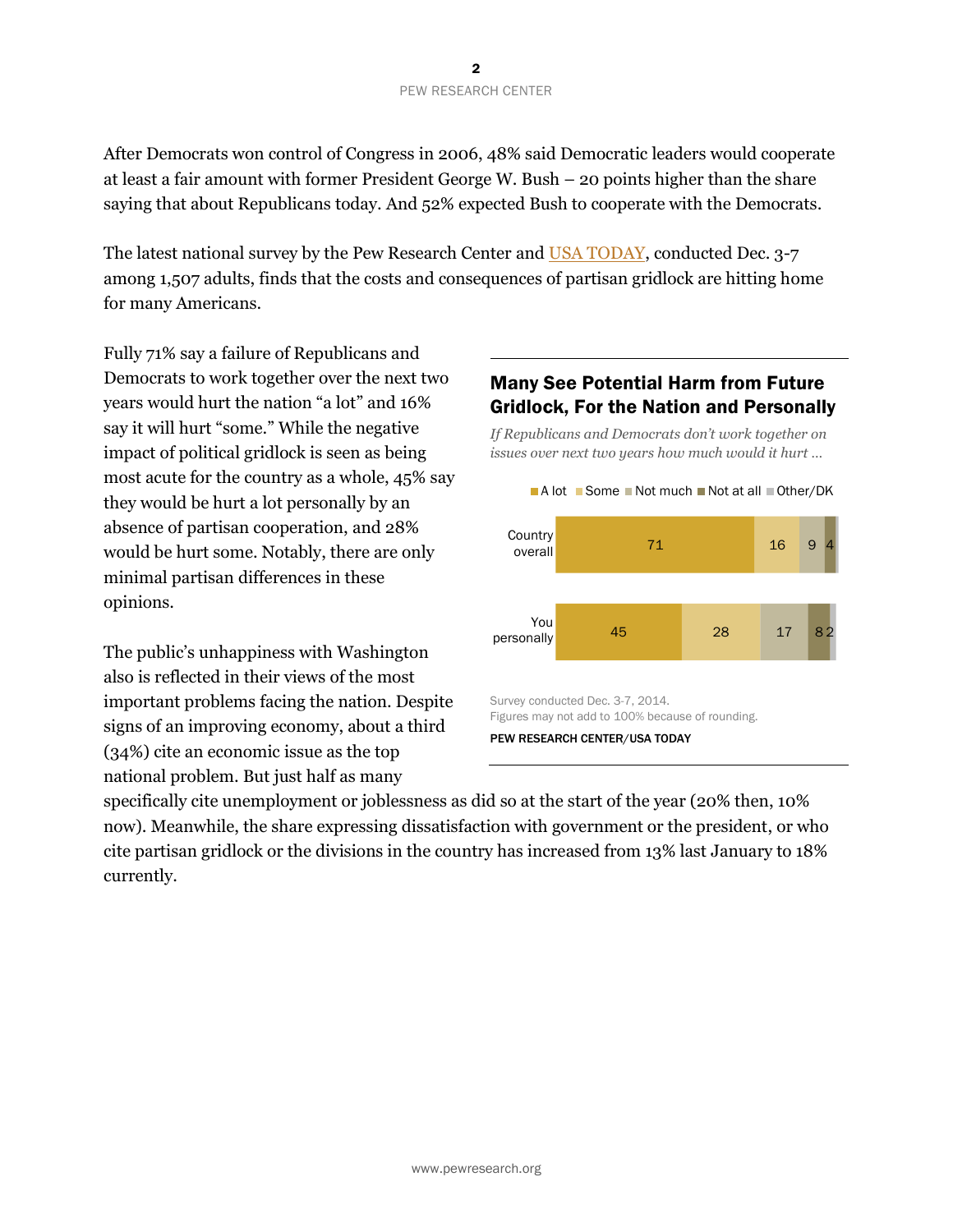Irrespective of the top issue they see facing the nation, few expect Obama and GOP leaders to

make progress on that problem. About threequarters (76%) of those who cited a top national problem – including large majorities of Republicans (78%), Democrats (71%) and independents (80%), say they do not think Obama and Republican leaders will make progress on the problem they mentioned.

The survey finds there has been virtually no change in Obama's job ratings over the past year. Currently, 42% approve of the way he is handling his job as president, while 51% disapprove. Obama's job ratings have not varied by more than two points since January.

Obama's job rating for handling the economy has risen six points – from 39% to 45% – since August. At the same time, the 45% who approve of the way he is handling the threat of terrorism is the lowest mark of his presidency on this issue.

Weeks before the start of the new Congress, the public takes a dim view of Congress and both political parties. Just 22% express a favorable opinion of Congress; positive views of Congress have remained below 30% for more than three years.

There is no sign of a honeymoon for the Republican Party following its midterm victories: Just 37% view the GOP favorably while 57% view it unfavorably, little changed over the past year.

# Partisans Agree: Little Hope for Progress on Top National Problems

*Will Obama, GOP leaders make significant progress on most important national problem?*

|             | Yes, will make<br>progress | No.<br>will not | DK        |
|-------------|----------------------------|-----------------|-----------|
|             | %                          | %               | %         |
| Total       | 20                         | 76              | $3 = 100$ |
| Republican  | 19                         | 78              | $3 = 100$ |
| Democrat    | 27                         | 71              | $2 = 100$ |
| Independent | 17                         | 80              | $3 = 100$ |

Survey conducted Dec. 3-7, 2014.

Figures may not add to 100% because of rounding. Based on those who mentioned most important problem facing nation (N=697).

PEW RESEARCH CENTER/USA TODAY

# Democratic Favorability Dips, Narrowing Image Gap Between the Parties

*% with a favorable opinion of the...*



What has changed is the Democratic Party's favorable ratings, which are now nearly as low as the GOP's. Just 41% have a favorable impression of the Democratic Party while 54% have an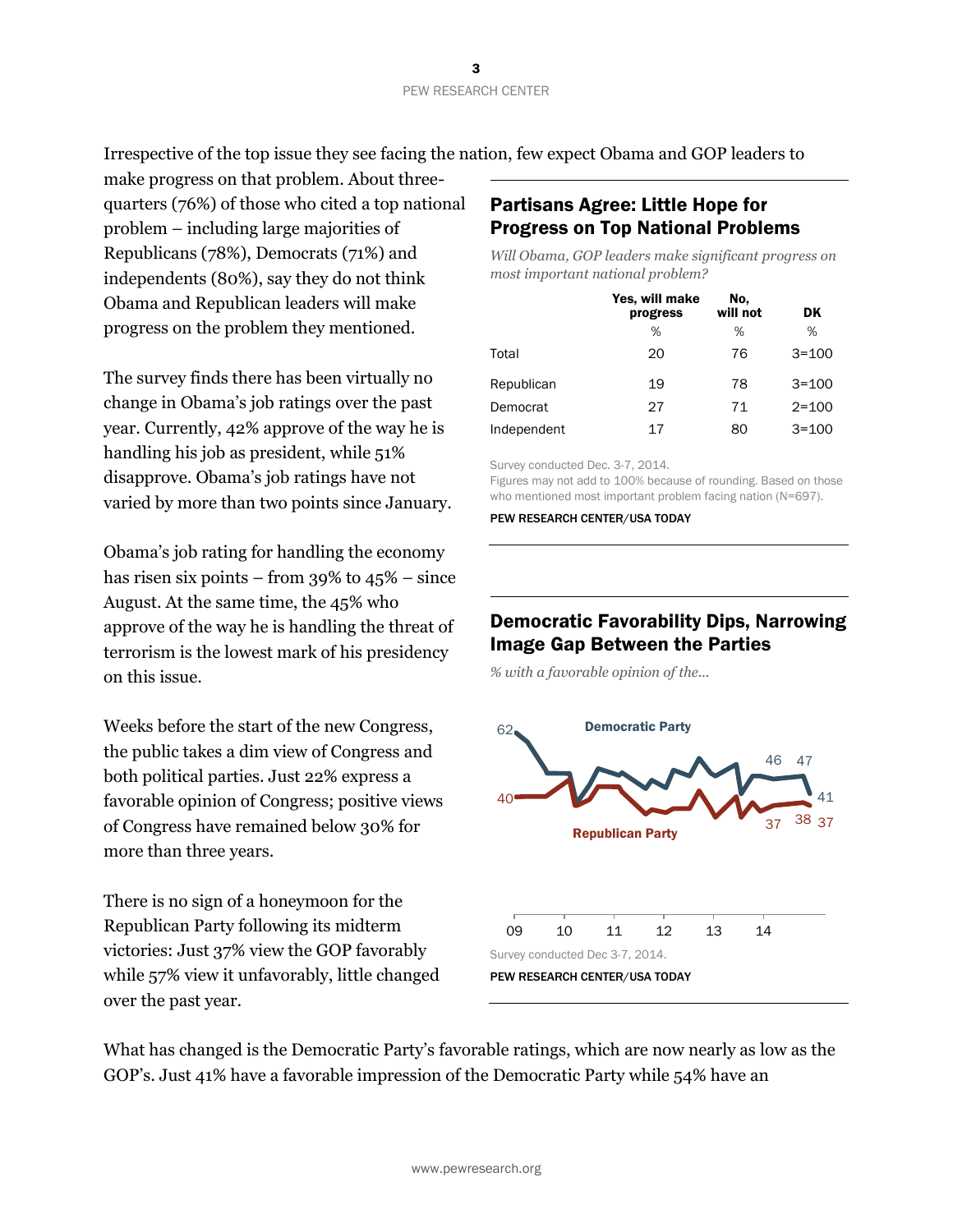unfavorable opinion. That is among the most negative measures of favorability for the Democrats in more than two decades of polling.

# **Public's Not-So-Happy New Year**

The public remains deeply dissatisfied with the way things are going in the country. Just 26% are satisfied with national conditions, while 71% are dissatisfied. And it has muted expectations for the year to come: 49% say they think 2015 will be a better year than 2014, while 42% think it will be worse. The current ratings are more pessimistic than in recent years, as the public generally takes an optimistic view of the year to come.

A year ago, 56% thought 2014 would be a better year than the last, compared with fewer (35%) who thought it would be worse. The current seven-point gap in expectations for a better (49%) than worse (42%) year is the narrowest margin measured in Pew Research Center surveys dating to 1994.

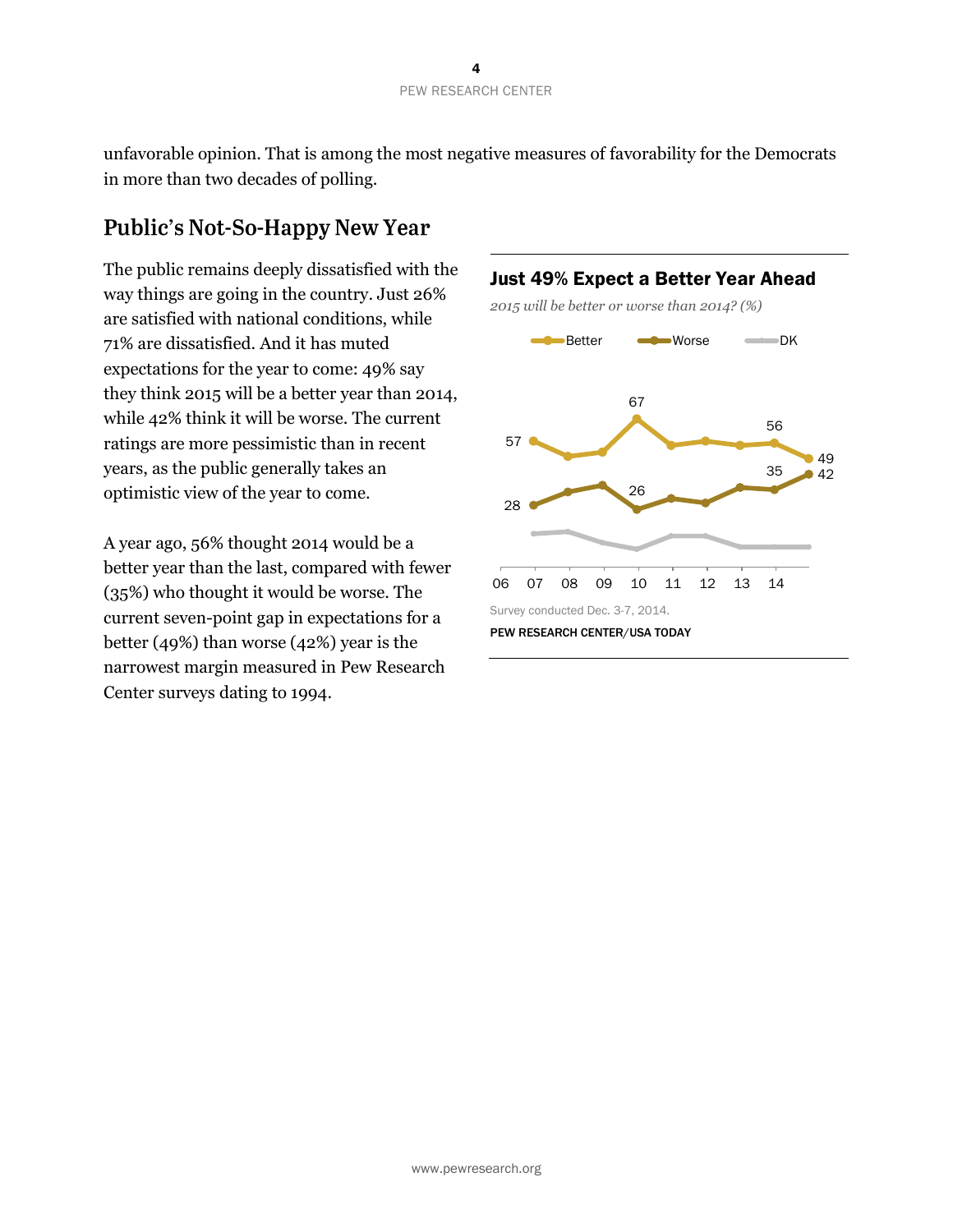The more negative expectations for 2015 are driven in large part by a shift in views among Democrats. A month after the Republican Party gained full control of Congress, 60% of Democrats expect 2015 to be better than 2014. That is down 21 points from a year ago when 81% thought 2014 would be better than 2013.

Nonetheless, views among Democrats are brighter than those of Republicans: just 34% of Republicans expect the coming year to be better than the last, little changed from prospective views of 2014 (33% better). In December 2012, following Barack Obama's reelection, just 22% of Republicans thought 2013 would be a better year than 2012.

Across age groups, young adults under age 30 are less optimistic about 2015 than they were about 2014. Overall, 54% think 2015 will be better than 2014, compared with two-thirds (67%) who thought 2014 would be better than 2013. Those under 30 are often the most optimistic age group about the coming year. However, in the current survey they are no more likely to say 2015 will be better than 2014 than are those ages 30-49 (56%).

## Democrats' Dimmer View of Year Ahead



# Young Adults Are Less Optimistic About Coming Year

*% saying will be better than previous year*

|       | 2014<br>% | 2015<br>$(Jan 2014)$ (Dec 2013)<br>% | Change |
|-------|-----------|--------------------------------------|--------|
| Total | 56        | 49                                   | -7     |
| 18-29 | 67        | 54                                   | $-13$  |
| 30-49 | 56        | 56                                   | Ω      |
| 50-64 | 51        | 45                                   | -6     |
| $65+$ | 48        | 37                                   | $-11$  |

Survey conducted Dec. 3-7, 2014.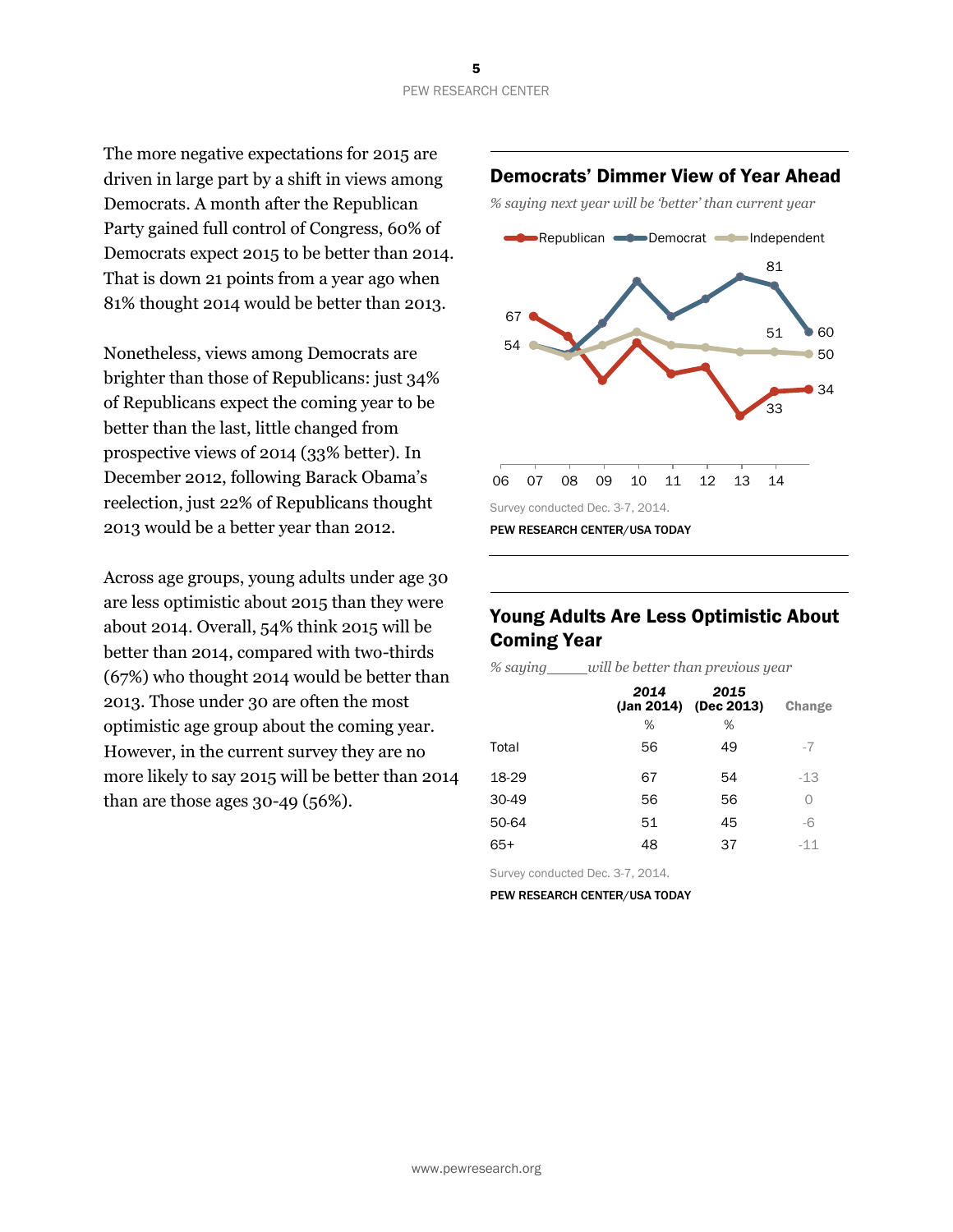# Republicans Don't Expect Obama to Cooperate with GOP Leaders

The public's expectations for cooperation between leaders in Washington are highly partisan. Fully 66% of Democrats think Obama will cooperate at least a fair amount with Republican leaders in Congress over the next two years, compared with just 19% of Republicans who say this.

When it comes to Republicans leaders in Congress, Democrats are skeptical that they will cooperate with Obama: just 18% say they expect this to happen. Republicans don't expect their party's congressional leaders to cooperate with Obama either: Just 37% say this compared with 62% who expect them to cooperate not much or not at all with the president.

In part, low expectations for GOP cooperation among rank-and-file Republicans may reflect the fact that 66% of Republicans and Republican-leaning independents *want* their leaders to stand up to Obama on issues, even if less gets done, rather than work with him, if it means disappointing some groups of Republican supporters. (For more see: "*[Little](http://www.people-press.org/2014/11/12/little-enthusiasm-familiar-divisions-after-the-gops-big-midterm-victory/)  [Enthusiasm, Familiar Divisions After the](http://www.people-press.org/2014/11/12/little-enthusiasm-familiar-divisions-after-the-gops-big-midterm-victory/)  [GOP's Big Midterm Victory,](http://www.people-press.org/2014/11/12/little-enthusiasm-familiar-divisions-after-the-gops-big-midterm-victory/)*" released Nov. 12, 2014).

# Partisans Expect Little Cooperation From the Other Side

*How much will cooperate with in next two years?*

|                      | <b>Total</b>   | Rep                      | Dem | Ind            |
|----------------------|----------------|--------------------------|-----|----------------|
| Obama w/ Republicans | %              | %                        | ℅   | %              |
| Great deal           | 11             | 3                        | 15  | 12             |
| Fair amount          | 33             | 16                       | 51  | 30             |
| Not much             | 33             | 39                       | 25  | 36             |
| Not at all           | 21             | 41                       | 6   | 20             |
| Don't know           | $\overline{2}$ | $\mathbf{\underline{1}}$ | 2   | $\overline{2}$ |
|                      | 100            | 100                      | 100 | 100            |
| Rep leaders w/ Obama |                |                          |     |                |
| Great deal           | 5              | 5                        | 5   | 5              |
| Fair amount          | 23             | 33                       | 13  | 25             |
| Not much             | 43             | 47                       | 43  | 42             |
| Not at all           | 27             | 15                       | 37  | 27             |
| Don't know           | 2              | 1                        | 1   | 1              |
|                      | 100            | 100                      | 100 | 100            |

Survey conducted Dec. 3-7, 2014.

Figures may not add to 100% because of rounding.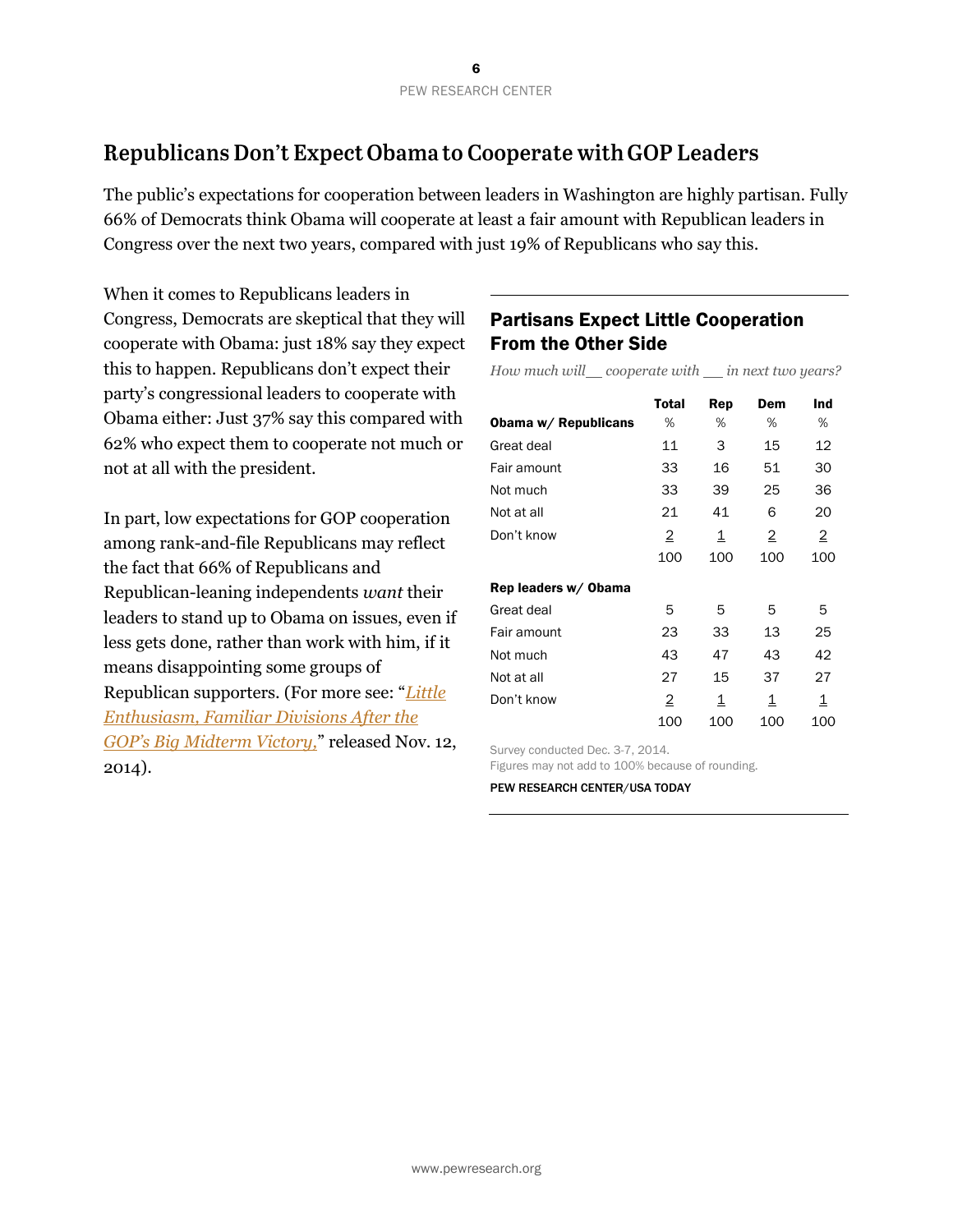Expectations for compromise between the GOP-led Congress and Obama are lower than they were eight years ago, following the Democratic Party winning control of Congress during George W. Bush's second term.

In November 2006, about half of the public (48%) expected Democratic leaders to cooperate with Bush, including 59% of Democrats. Today, just 28% expect cooperation from Republican leaders, driven in part by relatively low expectations for compromise among Republicans (37%).

Eight years ago, 52% expected Bush to cooperate with Democratic leaders in Congress over the final two years of his presidency, slightly more than the 44% who expect Obama to cooperate with GOP leaders today. In the current survey, Republicans (19%) are much more skeptical about Obama cooperating with GOP leaders than Democrats (37%) were about Bush cooperating with Democratic leaders in November of 2006.

# Expectations for Cooperation Lower Than After the 2006 Midterms

*% saying will cooperate with a great deal or a fair amount over next two years …*

|                                     | <b>Total</b><br>% | Rep<br>% | Dem<br>% | Ind<br>% |
|-------------------------------------|-------------------|----------|----------|----------|
| Dec 2014: Obama with<br>Republicans | 44                | 19       | 66       | 42       |
| Nov 2006: Bush with<br>Democrats    | 52                | 72       | 37       | 52       |
| Dec 2014: Rep leaders<br>with Obama | 28                | 37       | 18       | 30       |
| Nov 2006: Dem leaders<br>with Bush  | 48                | 29       | 59       | 48       |
| Survey conducted Dec. 3-7, 2014.    |                   |          |          |          |

Don't know responses not shown.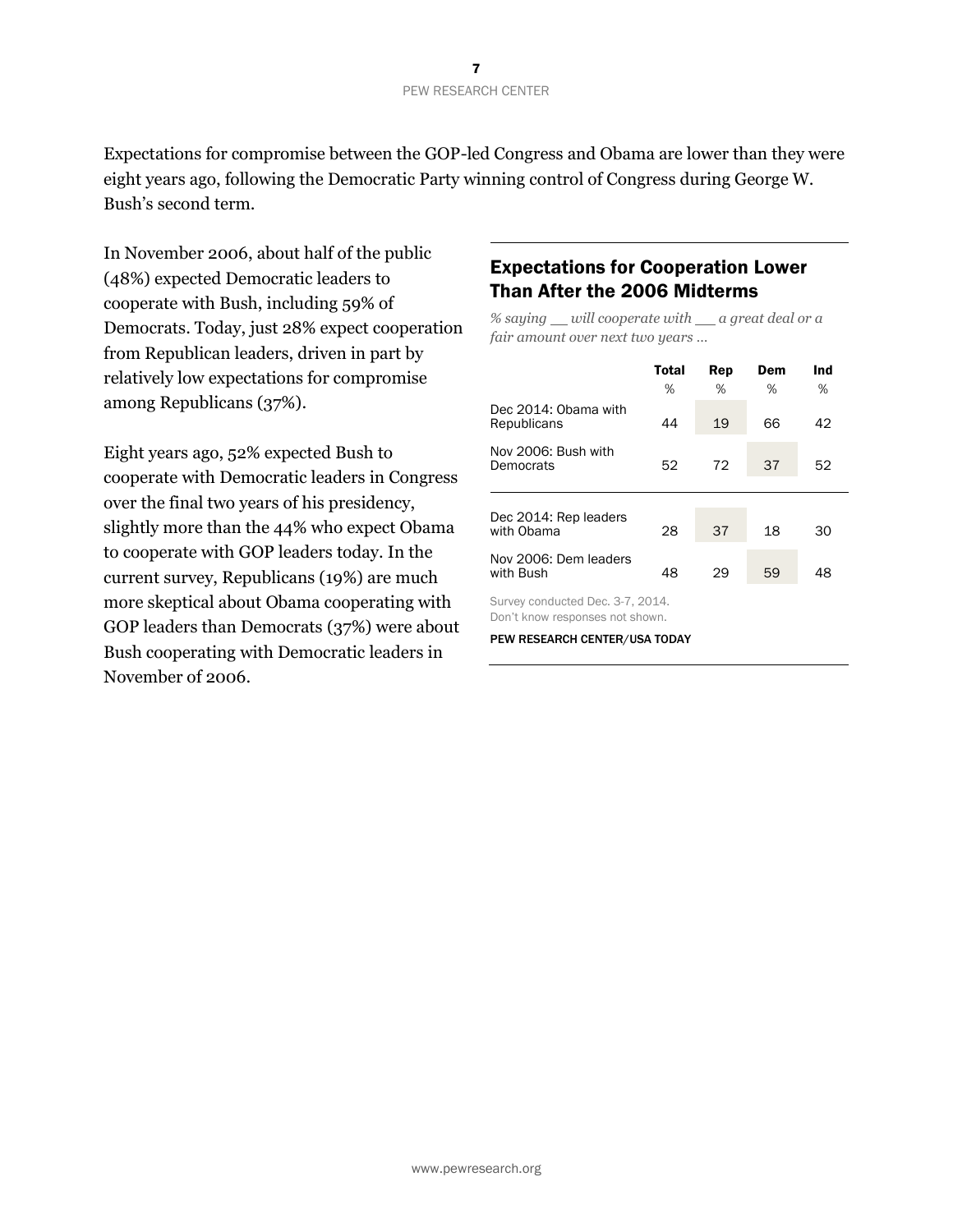# Most Important Problem Facing the Nation

The share of Americans citing economic issues as the most important problem facing the nation has declined significantly over the course of 2014. In the current survey, 34% say economic issues are the country's top problem, down from 48% in January of this year.

And as the national unemployment rate has moved lower, the percentage specifically mentioning 'unemployment' as the most important problem facing the nation has declined ten points from 20% to 10%.

Nonetheless, more continue to cite economic issues as the biggest problem facing the country than any other set of issues. Overall, 18% mention dissatisfaction with government, Obama, partisanship or gridlock as the country's top problem, up slightly from 13% earlier this year.

# Fewer Cite Unemployment as Most Important Problem Facing Nation

*Most important problem facing nation\* …*

|                                                                                    | Jan<br>2014 | Dec<br>2014 | Change |
|------------------------------------------------------------------------------------|-------------|-------------|--------|
|                                                                                    | ℅           | %           |        |
| Economy (general)                                                                  | 16          | 14          | $-2$   |
| Immigration                                                                        | 3           | 12          | $+9$   |
| Unemployment                                                                       | 20          | 10          | $-10$  |
| Dissatisfaction with<br>government, Obama                                          | 8           | 10          | $+2$   |
| Political gridlock/Division                                                        | 4           | 8           | +4     |
| Race relations                                                                     | 2           | 7           | $+5$   |
| Health care                                                                        | 11          | 6           | -5     |
| Crime/Justice system                                                               | 2           | 6           | $+4$   |
| <b>NET: Economic Issues</b>                                                        | 48          | 34          | $-14$  |
| <b>NET: Govt and Politics</b>                                                      | 13          | 18          | $+5$   |
| NET: Foreign/International                                                         | 8           | 9           | $+1$   |
| Survey conducted Dec. 3-7, 2014.<br>* See topline for all mentions and full trend. |             |             |        |

PEW RESEARCH CENTER/USA TODAY

Despite the emergence of the terrorist group

known as ISIS – and the U.S.-led military campaign against the group – just 9% say foreign or international issues are the country's top problem, unchanged from January.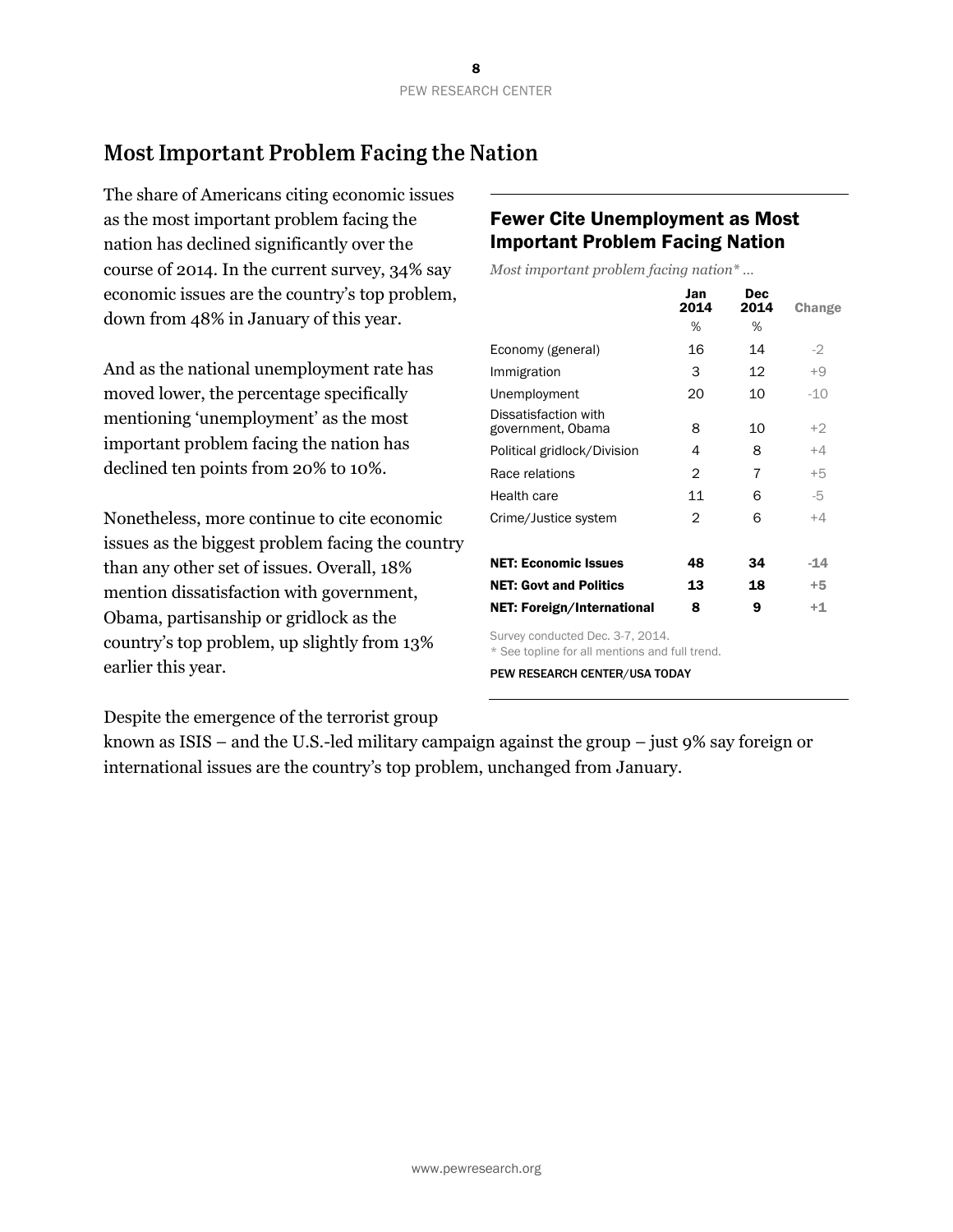# **Stable Views of Obama**

Today, 42% say they approve of the way Barack Obama is handling his job as president, while 51% disapprove. These ratings are little changed over the past year.

Nearly nine-in-ten Republicans (89%) disapprove of Obama's performance, while views among independents are also more negative than positive (55% disapprove, 39% approve). Obama continues to receive positive ratings from a majority of Democrats (72% approve, 19% disapprove).

Obama's handling of the economy is currently one of his better ratings: 45% currently approve, up six points (from 39%) in August.

While as many (45%) approve of Obama's handling of the threat of terrorism, this is his lowest ever rating on this issue: As recently as June 2013 a majority of Americans (56%) approved of his handling of terrorist threats.

Tax policy (34% approve) and foreign policy (37%) are among Obama's worst-performing issues. And while just 38% approve of Obama's handling of immigration policy, this reflects an improvement from August of this year when just 31% approved of his handling of immigration [\(See the separate report on](http://www.people-press.org/2014/12/11/immigration-action-gets-mixed-response-but-legal-pathway-still-popular)  [immigration policy released today for more](http://www.people-press.org/2014/12/11/immigration-action-gets-mixed-response-but-legal-pathway-still-popular)  [details.\)](http://www.people-press.org/2014/12/11/immigration-action-gets-mixed-response-but-legal-pathway-still-popular)

# Obama's Overall Job Rating Stable

*View of the way Obama is handling his job (%)*



PEW RESEARCH CENTER/USA TODAY

# Obama Gets Better Ratings for Economy than Immigration, Foreign Policy

|                         | Approve | <b>Disapprove</b> | DK/Ref     |
|-------------------------|---------|-------------------|------------|
| Job rating for handling | ℅       | %                 | %          |
| Threat of terrorism     | 45      | 49                | $6 = 100$  |
| Economy                 | 45      | 51                | $4 = 100$  |
| Energy policy           | 41      | 41                | $19 = 100$ |
| Race relations          | 40      | 50                | $11 = 100$ |
| Health care policy      | 39      | 56                | $5 = 100$  |
| Immigration policy      | 38      | 56                | $6 = 100$  |
| Foreign policy          | 37      | 54                | $9 = 100$  |
| Tax policy              | 34      | 52                | $15 = 100$ |

Survey conducted Dec 3-7, 2014.

Figures may not add to 100% because of rounding.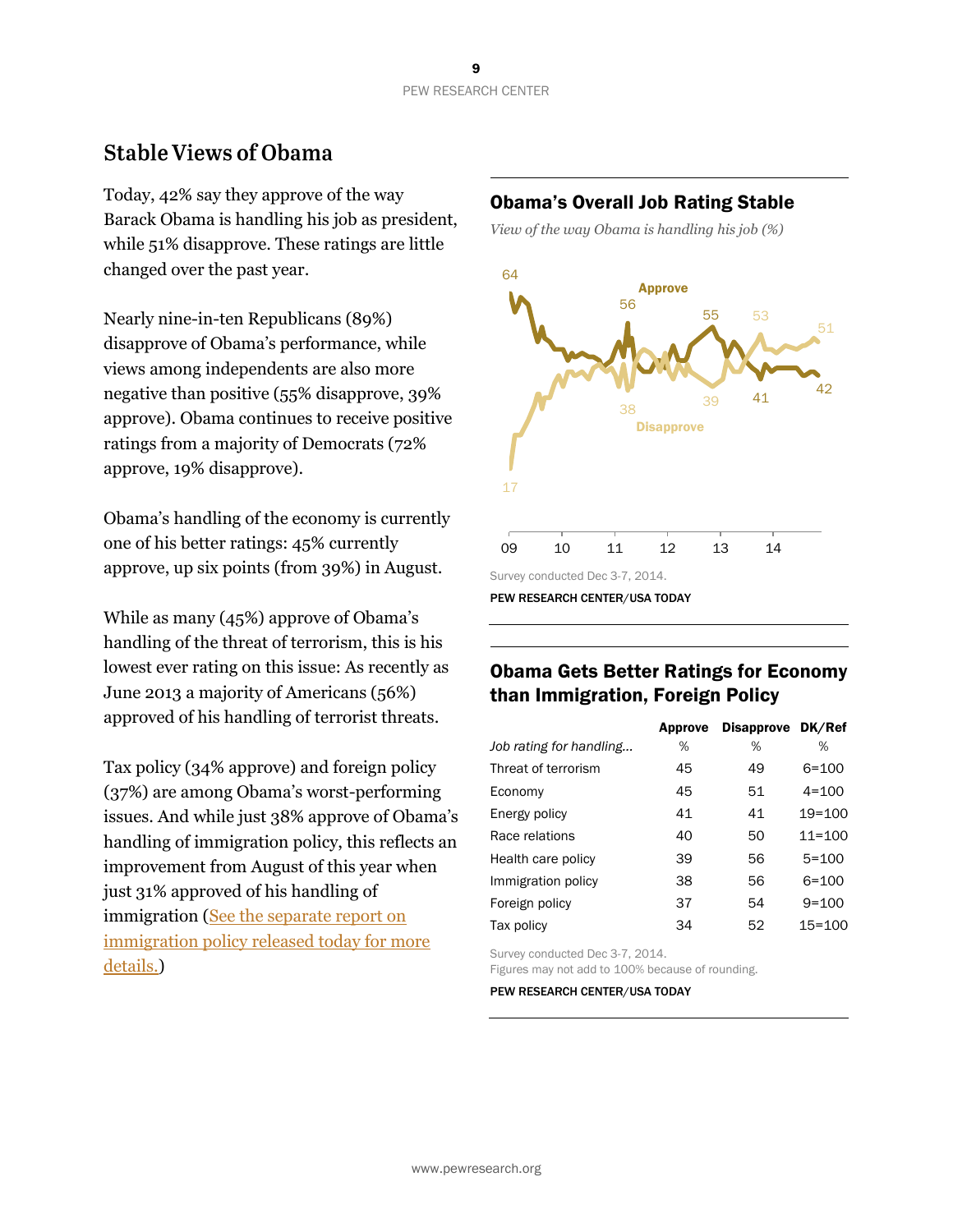# Perceptions of Democratic Party Grow More Negative

Following the Democratic Party's losses in the 2014 elections, views of the Democratic Party have taken a hit: Just 41% of Americans have a favorable impression of the party, down from 47% in October—and among the lowest ratings ever for the Democrats.

Though views of the Democratic Party have grown more negative, there is no sign that views of the GOP have improved: Only 37% say they have a favorable view of the Republican Party, a rating that is unchanged over the course of the last year.

Though about three-quarters of both Democrats (76%) and Republicans (78%) view their own party favorably, Democratic ratings of their own party have become less positive in the last few months (in October, 85% of Democrats had a favorable view of their own party). And today independents' views of the two parties are about the same. About a third have favorable impressions of either the Republican Party (32%) or the Democratic Party (33%); in October, more independents viewed the Democratic Party (41%) positively than the Republican Party (33%).

# Democrats Express Less Favorable Views of Their Party

*% who have a favorable opinion of...*

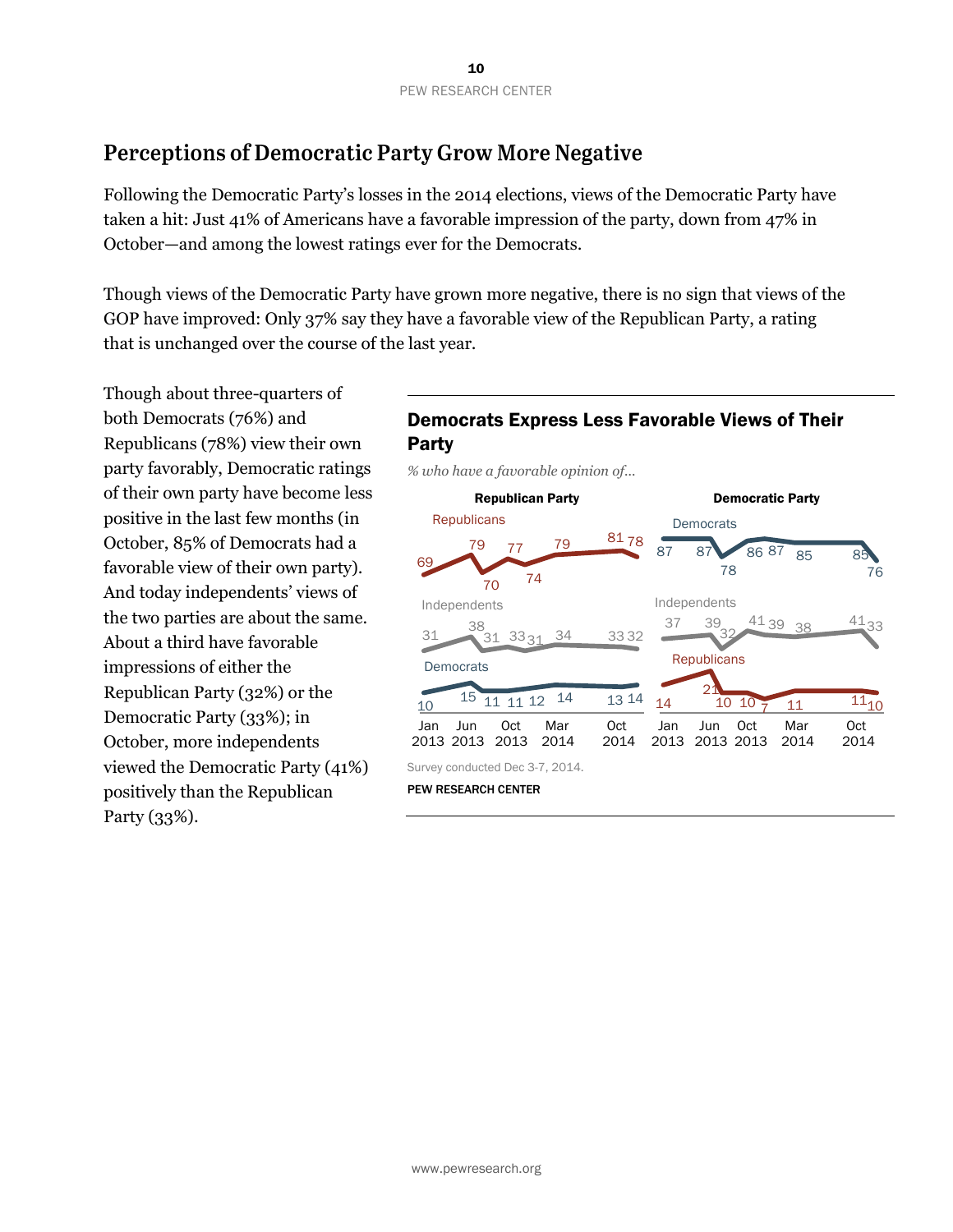# **Congressional Favorability Remains Near Record Lows**

As has been the case for the last several years, Americans view Congress negatively: Just 22% now express a favorable opinion of the institution while 71% say their opinion is unfavorable. The current ratings rival the lowest on record (in July 2013, 21% had a favorable opinion, 70% an unfavorable one); and are down six points since July of this year, though they are on-par with ratings in February.

Though negative ratings of Congress cross party lines, Democratic impressions have become more negative over the last several months; today 21% of Democrats view Congress favorably, down from 30% in July.

And as Republicans are poised to take control of both houses of Congress in January, their views of the institution are little changed over the past few years; currently 27% say they have a favorable view.

Independents' views of Congress remain deeply negative; just 20% have a positive impression of Congress.

# Views of Congress Still Deeply Negative

*% with a favorable view of Congress*



Survey conducted Dec 3-7, 2014. Line based on three-poll average; dots show individual polls. Dec 2014 based on current survey.

PEW RESEARCH CENTER/USA TODAY

# Republicans and Democrats Share Dislike of Congress

*% with a favorable view of Congress*



Survey conducted Dec. 3-7, 2014. Individual survey data points shown.

PEW RESEARCH CENTER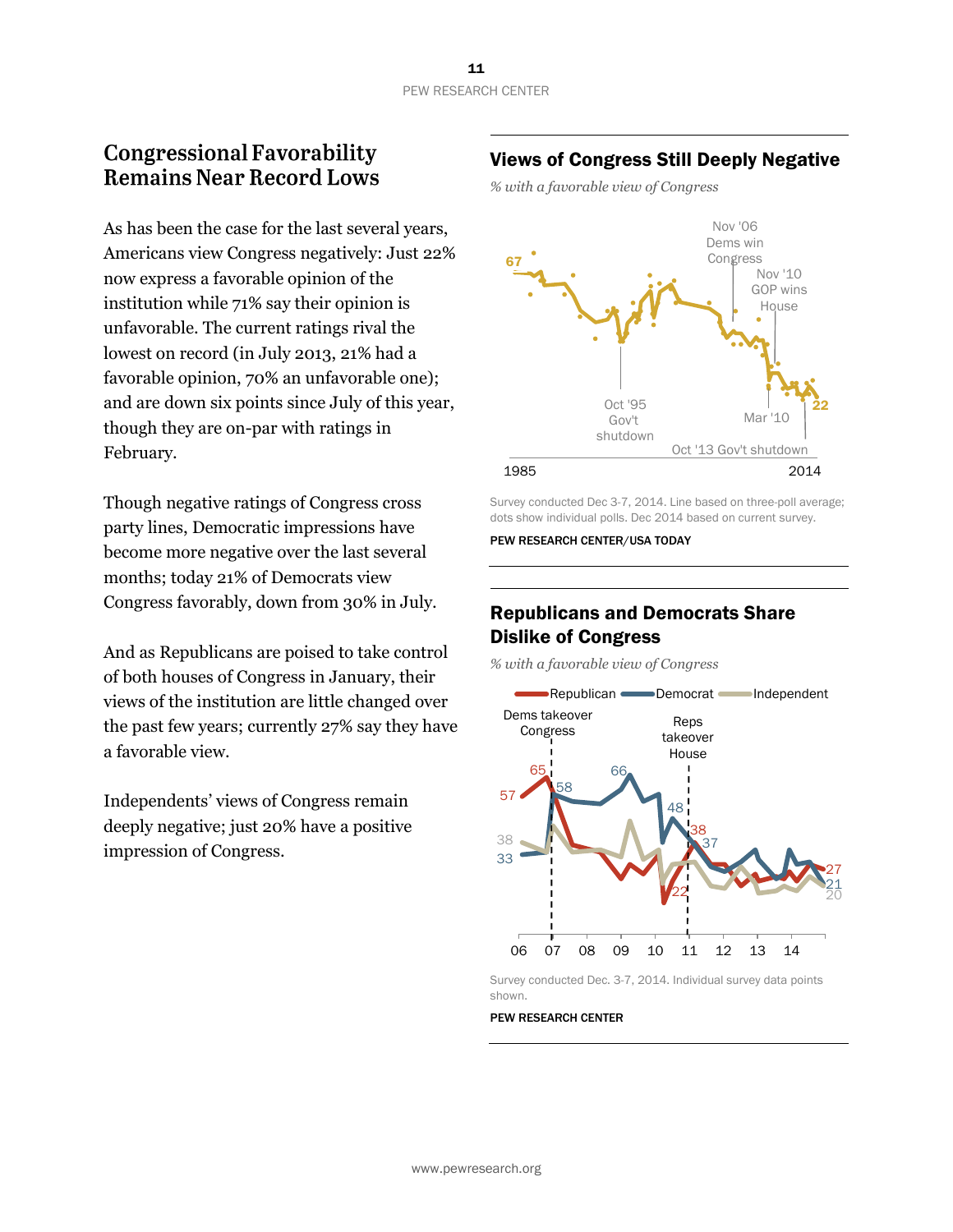# **Negative Ratings for Republican** and Democratic Leaders

Public views of congressional leaders—on both sides of the aisle—continue to be more negative than positive. By wide margins, more have unfavorable than favorable impressions of House Speaker John Boehner (46% unfavorable, 24% favorable), incoming Senate majority (and current minority) leader Mitch McConnell (37% vs. 21%), House minority leader Nancy Pelosi (47% vs. 27%) and outgoing Senate majority leader Harry Reid (41% vs. 20%).

Overall, these ratings are little changed from before the midterm election. However, favorable views of Harry Reid in the wake Democrats losing control of the Senate are lower than they were in October 2013. At that time, 27% had a favorable opinion of him, while 39% viewed him unfavorably.

In particular, views of Reid have become more negative among Democrats. Nearly half of Democrats (47%) had a positive impression of him in October 2013, while just 18% viewed him unfavorably; today, Democratic opinions of Reid are about evenly divided (28% favorable, 26% unfavorable).

# Congressional Leaders of Both Parties Viewed More Negatively Than Positively

|                        | <b>Favorable</b> | <b>Unfavorable</b> | Can't<br>rate/DK |
|------------------------|------------------|--------------------|------------------|
| <b>John Boehner</b>    | %                | %                  | %                |
| Total                  | 24               | 46                 | $31 = 100$       |
| Republican             | 41               | 30                 | $28 = 100$       |
| Democrat               | 13               | 57                 | $30 = 100$       |
| Independent            | 23               | 47                 | $30 = 100$       |
| <b>Mitch McConnell</b> |                  |                    |                  |
| Total                  | 21               | 37                 | $42 = 100$       |
| Republican             | 37               | 25                 | $38 = 100$       |
| Democrat               | 13               | 44                 | $43 = 100$       |
| Independent            | 19               | 40                 | $41 = 100$       |
| <b>Nancy Pelosi</b>    |                  |                    |                  |
| Total                  | 27               | 47                 | $26 = 100$       |
| Republican             | 11               | 74                 | $15 = 100$       |
| Democrat               | 46               | 22                 | $32 = 100$       |
| Independent            | 23               | 52                 | $25 = 100$       |
| <b>Harry Reid</b>      |                  |                    |                  |
| Total                  | 20               | 41                 | $39 = 100$       |
| Republican             | 13               | 58                 | $29 = 100$       |
| Democrat               | 28               | 26                 | $45 = 100$       |
| Independent            | 18               | 44                 | $38 = 100$       |

Survey conducted Dec. 3-7, 2014.

Figures may not add to 100% because of rounding. PEW RESEARCH CENTER

The three other leaders continue to be viewed more positively than negatively by those in their own party, while opinions of those in the opposing party are largely negative.

Members of the congressional leadership are not well-known by the public. In particular, as Mitch McConnell prepares to become majority leader of the Senate, fully 42% of Americans do not know enough about him to rate him (including 24% who have never heard of the Kentucky senator).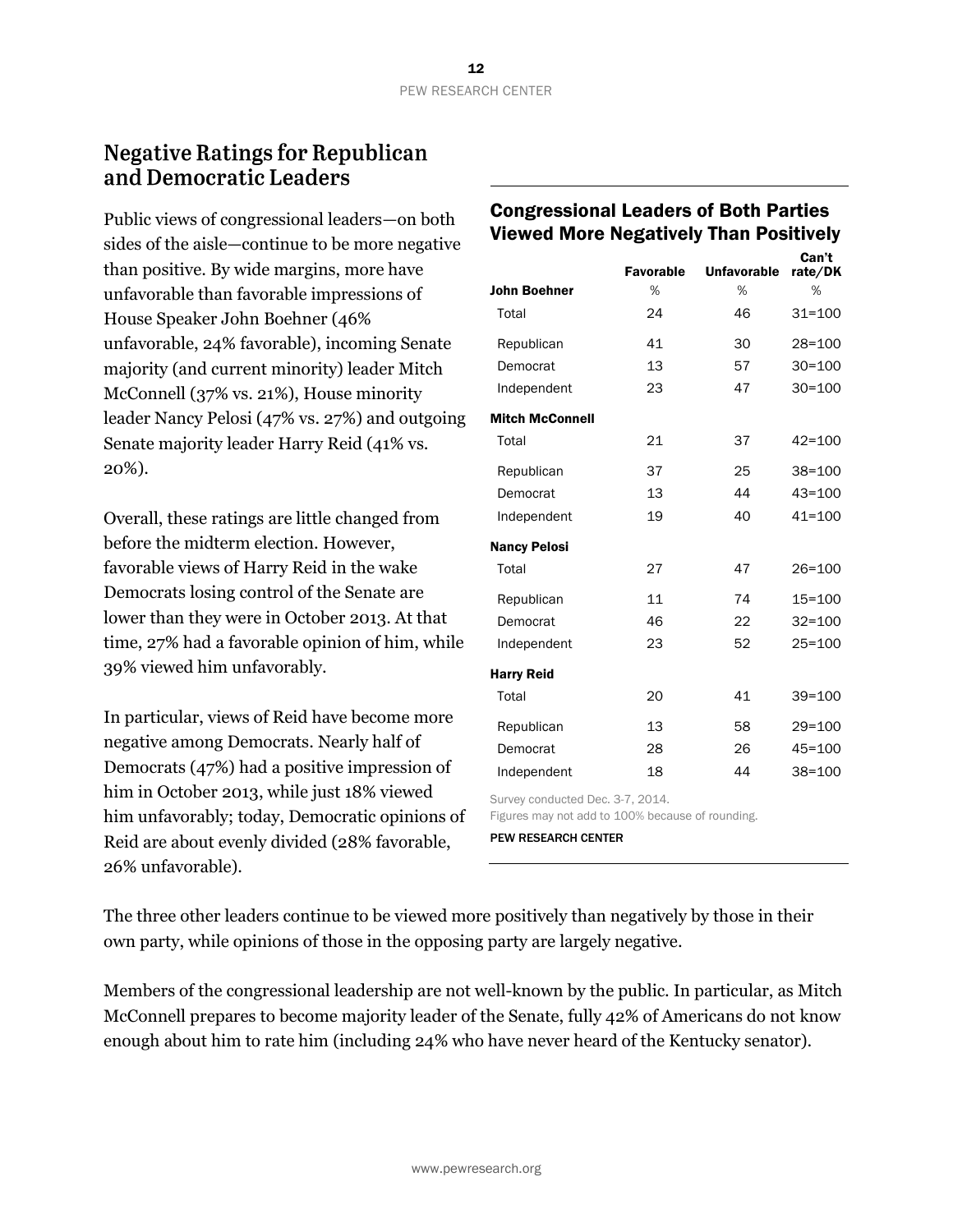Notably, Nancy Pelosi continues to be a more visible figure than the other leaders – just 26% fail to offer an opinion of Pelosi.

# Michelle Obama Remains Popular

Overall, nearly half of Americans (48%) have a favorable view of Barack Obama, while about as many (49%) say their opinion of the president is unfavorable.

The first lady's public image is more positive: 61% have a favorable opinion of Michelle Obama, while just 31% say their opinion is unfavorable.

Public views of both the president and first lady are little changed since July.

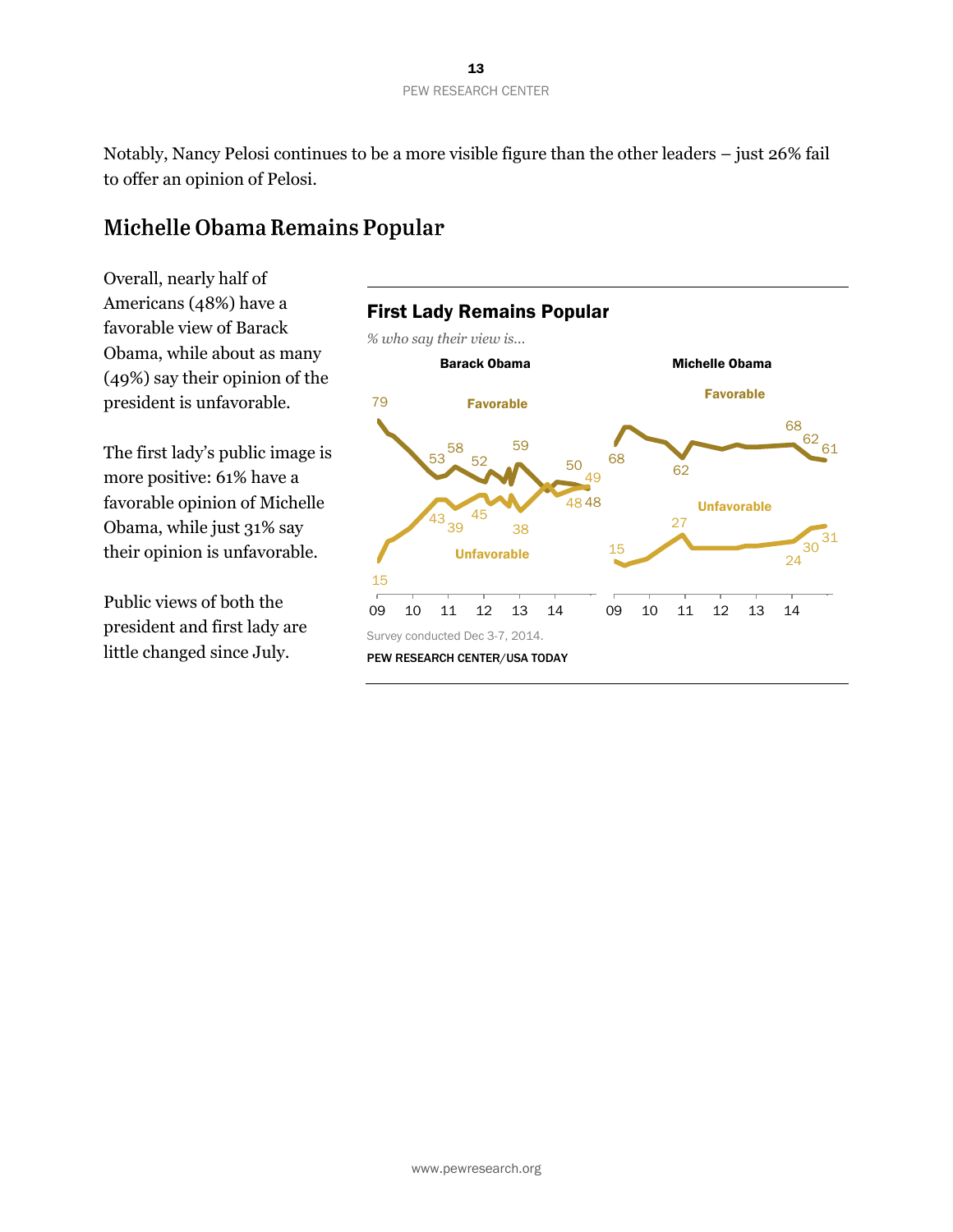# About the Survey

The analysis in this report is based on telephone interviews conducted December 3-7, 2014 among a national sample of 1,507 adults, 18 years of age or older, living in all 50 U.S. states and the District of Columbia (605 respondents were interviewed on a landline telephone, and 902 were interviewed on a cell phone, including 513 who had no landline telephone). The survey was conducted by interviewers at Princeton Data Source under the direction of Princeton Survey Research Associates International. A combination of landline and cell phone random digit dial samples were used; both samples were provided by Survey Sampling International. Interviews were conducted in English and Spanish. Respondents in the landline sample were selected by randomly asking for the youngest adult male or female who is now at home. Interviews in the cell sample were conducted with the person who answered the phone, if that person was an adult 18 years of age or older. For detailed information about our survey methodology, see [http://people](http://people-press.org/methodology/)[press.org/methodology/](http://people-press.org/methodology/)

The combined landline and cell phone sample are weighted using an iterative technique that matches gender, age, education, race, Hispanic origin and nativity and region to parameters from the 2012 Census Bureau's American Community Survey and population density to parameters from the Decennial Census. The sample also is weighted to match current patterns of telephone status (landline only, cell phone only, or both landline and cell phone), based on extrapolations from the 2013 National Health Interview Survey. The weighting procedure also accounts for the fact that respondents with both landline and cell phones have a greater probability of being included in the combined sample and adjusts for household size among respondents with a landline phone. Sampling errors and statistical tests of significance take into account the effect of weighting.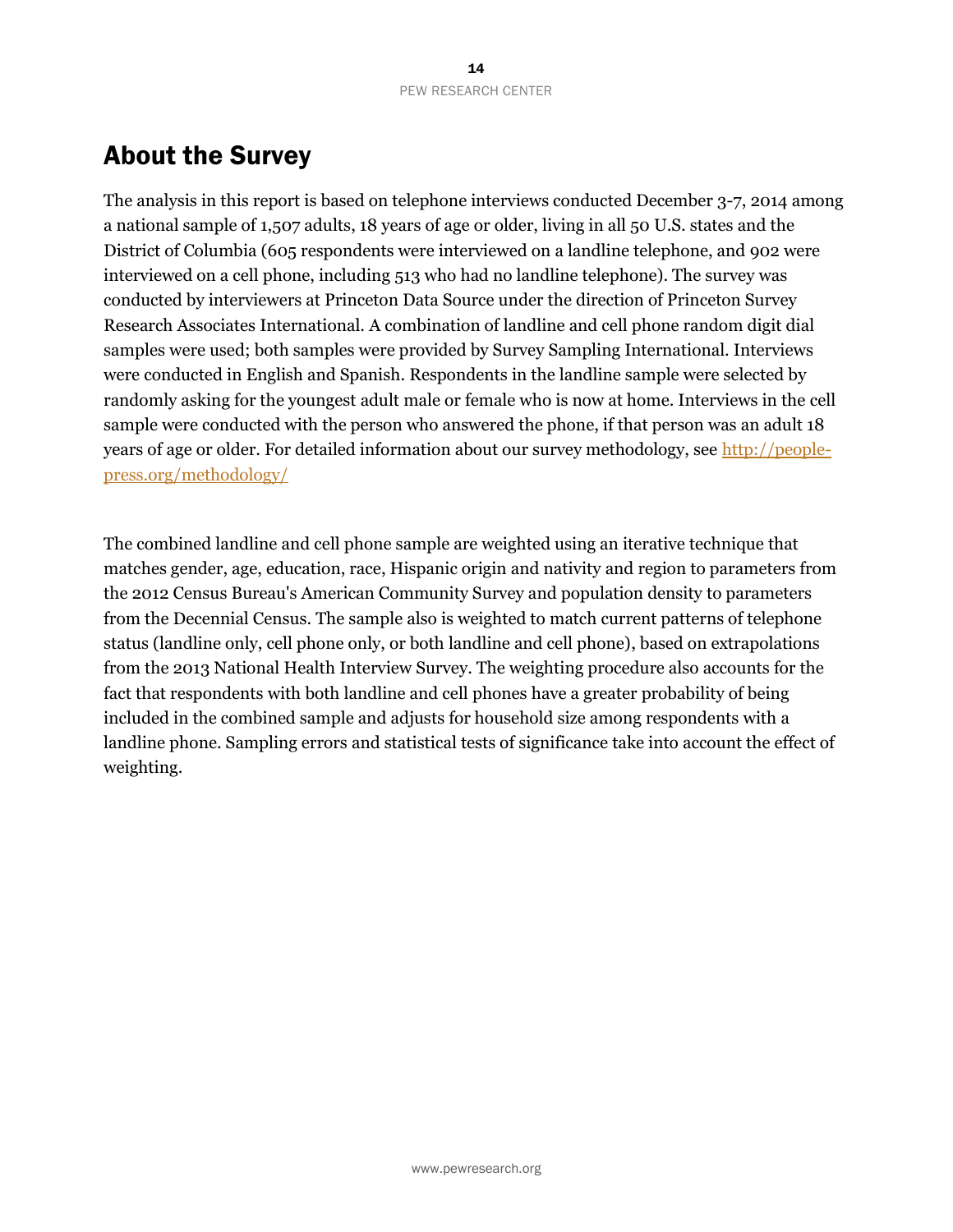| Group        | <b>Unweighted</b><br>sample size | Plus or minus         |
|--------------|----------------------------------|-----------------------|
| Total sample | 1.507                            | 2.9 percentage points |
| Republican   | 408                              | 5.6 percentage points |
| Democrat     | 445                              | 5.4 percentage points |
| Independent  | 574                              | 4.7 percentage points |

The following table shows the unweighted sample sizes and the error attributable to sampling that would be expected at the 95% level of confidence for different groups in the survey:

Sample sizes and sampling errors for other subgroups are available upon request.

In addition to sampling error, one should bear in mind that question wording and practical difficulties in conducting surveys can introduce error or bias into the findings of opinion polls.

© Pew Research Center, 2014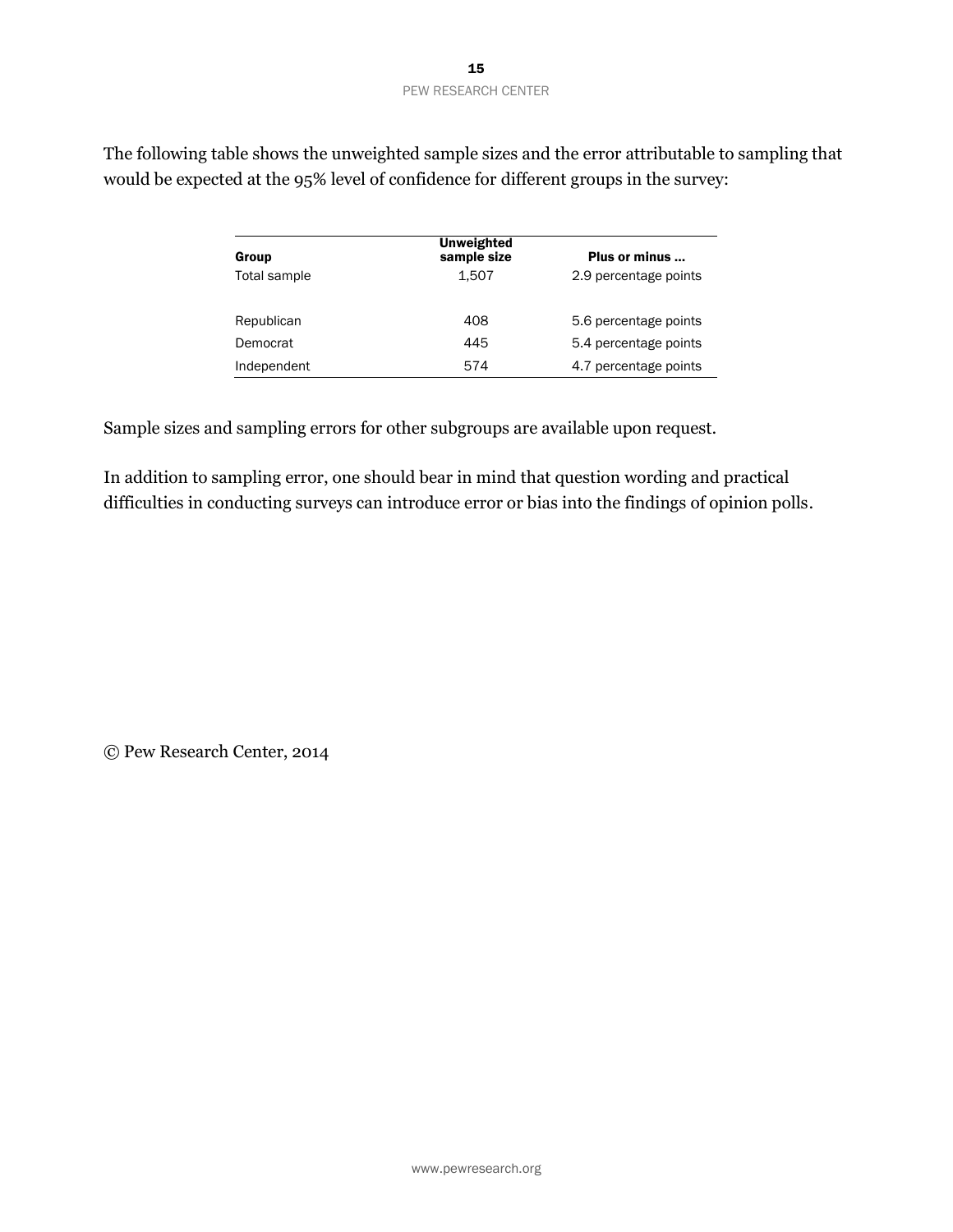#### **PEW RESEARCH CENTER/USA TODAY DECEMBER 2014 POLITICAL SURVEY FINAL TOPLINE DECEMBER 3-7, 2014 N=1,507**

## **RANDOMIZE Q.1/Q.1a BLOCK AND Q.2**

**ASK ALL:**<br>Q.1 Do Do you approve or disapprove of the way Barack Obama is handling his job as President? **[IF DK ENTER AS DK. IF DEPENDS PROBE ONCE WITH:** Overall do you approve or disapprove of the way Barack Obama is handling his job as President? **IF STILL DEPENDS ENTER AS DK]** 

|                       |         | Dis-           | (VOL.)           |                    |         | Dis-    | (VOL.) |
|-----------------------|---------|----------------|------------------|--------------------|---------|---------|--------|
|                       | Approve | <u>Approve</u> | DK/Ref           |                    | Approve | Approve | DK/Ref |
| Dec 3-7, 2014 (U)     | 42      | 51             | 6                | Jun 15-19, 2011    | 46      | 45      | 8      |
| Nov 6-9, 2014         | 43      | 52             | 5                | May 25-30, 2011    | 52      | 39      | 10     |
| Oct 15-20, 2014       | 43      | 51             | 6                | May 5-8, 2011      | 50      | 39      | 11     |
| Sep 2-9, 2014         | 42      | 50             | 8                | May 2, 2011 (WP)   | 56      | 38      | 6      |
| Aug 20-24, 2014 (U)   | 42      | 50             | $\bf 8$          | Mar 30-Apr 3, 2011 | 47      | 45      | 8      |
| Jul 8-14, 2014        | 44      | 49             | 6                | Feb 22-Mar 1, 2011 | 51      | 39      | 10     |
| Apr 23-27, 2014 $(U)$ | 44      | 50             | $\overline{7}$   | Feb 2-7, 2011      | 49      | 42      | 9      |
| Feb 27-Mar 16, 2014   | 44      | 49             | 7                | Jan 5-9, 2011      | 46      | 44Q     | 10     |
| Feb 14-23, 2014       | 44      | 48             | 8                | Dec 1-5, 2010      | 45      | 43      | 13     |
| Jan 15-19, 2014 (U)   | 43      | 49             | 8                | Nov 4-7, 2010      | 44      | 44      | 12     |
| Dec 3-8, 2013 $(U)$   | 45      | 49             | $\boldsymbol{6}$ | Oct 13-18, 2010    | 46      | 45      | 9      |
| Oct 30-Nov 6, 2013    | 41      | 53             | 6                | Aug 25-Sep 6, 2010 | 47      | 44      | 9      |
| Oct 9-13, 2013        | 43      | 51             | 6                | Jul 21-Aug 5, 2010 | 47      | 41      | 12     |
| Sep 4-8, 2013 $(U)$   | 44      | 49             | 8                | Jun 8-28, 2010     | 48      | 41      | 11     |
| Jul 17-21, 2013       | 46      | 46             | 7                | Jun 16-20, 2010    | 48      | 43      | 9      |
| Jun 12-16, 2013       | 49      | 43             | 7                | May 6-9, 2010      | 47      | 42      | 11     |
| May 1-5, 2013         | 51      | 43             | 6                | Apr 21-26, 2010    | 47      | 42      | 11     |
| Mar 13-17, 2013       | 47      | 46             | 8                | Apr 8-11, 2010     | 48      | 43      | 9      |
| Feb 13-18, 2013 (U)   | 51      | 41             | $\overline{7}$   | Mar 10-14, 2010    | 46      | 43      | 12     |
| Jan 9-13, 2013        | 52      | 40             | 7                | Feb 3-9, 2010      | 49      | 39      | 12     |
| Dec 5-9, 2012         | 55      | 39             | 6                | Jan 6-10, 2010     | 49      | 42      | 10     |
| Jun 28-Jul 9, 2012    | 50      | 43             | 7                | Dec 9-13, 2009     | 49      | 40      | 11     |
| Jun 7-17, 2012        | 47      | 45             | 8                | Oct 28-Nov 8, 2009 | 51      | 36      | 13     |
| May 9-Jun 3, 2012     | 46      | 42             | 11               | Sep 30-Oct 4, 2009 | 52      | 36      | 12     |
| Apr 4-15, 2012        | 46      | 45             | 9                | Sep 10-15, 2009    | 55      | 33      | 13     |
| Mar 7-11, 2012        | 50      | 41             | 9                | Aug 20-27, 2009    | 52      | 37      | 12     |
| Feb 8-12, 2012        | 47      | 43             | 10               | Aug 11-17, 2009    | 51      | 37      | 11     |
| Jan 11-16, 2012       | 44      | 48             | 8                | Jul 22-26, 2009    | 54      | 34      | 12     |
| Dec 7-11, 2011        | 46      | 43             | 11               | Jun 10-14, 2009    | 61      | 30      | 9      |
| Nov 9-14, 2011        | 46      | 46             | 8                | Apr 14-21, 2009    | 63      | 26      | 11     |
| Sep 22-Oct 4, 2011    | 43      | 48             | 9                | Mar 31-Apr 6, 2009 | 61      | 26      | 13     |
| Aug 17-21, 2011       | 43      | 49             | 7                | Mar 9-12, 2009     | 59      | 26      | 15     |
| Jul 20-24, 2011       | 44      | 48             | 8                | Feb 4-8, 2009      | 64      | 17      | 19     |

**See past presidents' approval trends:** [George W. Bush,](http://www.people-press.org/files/legacy-questionnaires/483.pdf) [Bill Clinton](http://www.people-press.org/files/legacy-questionnaires/18.pdf)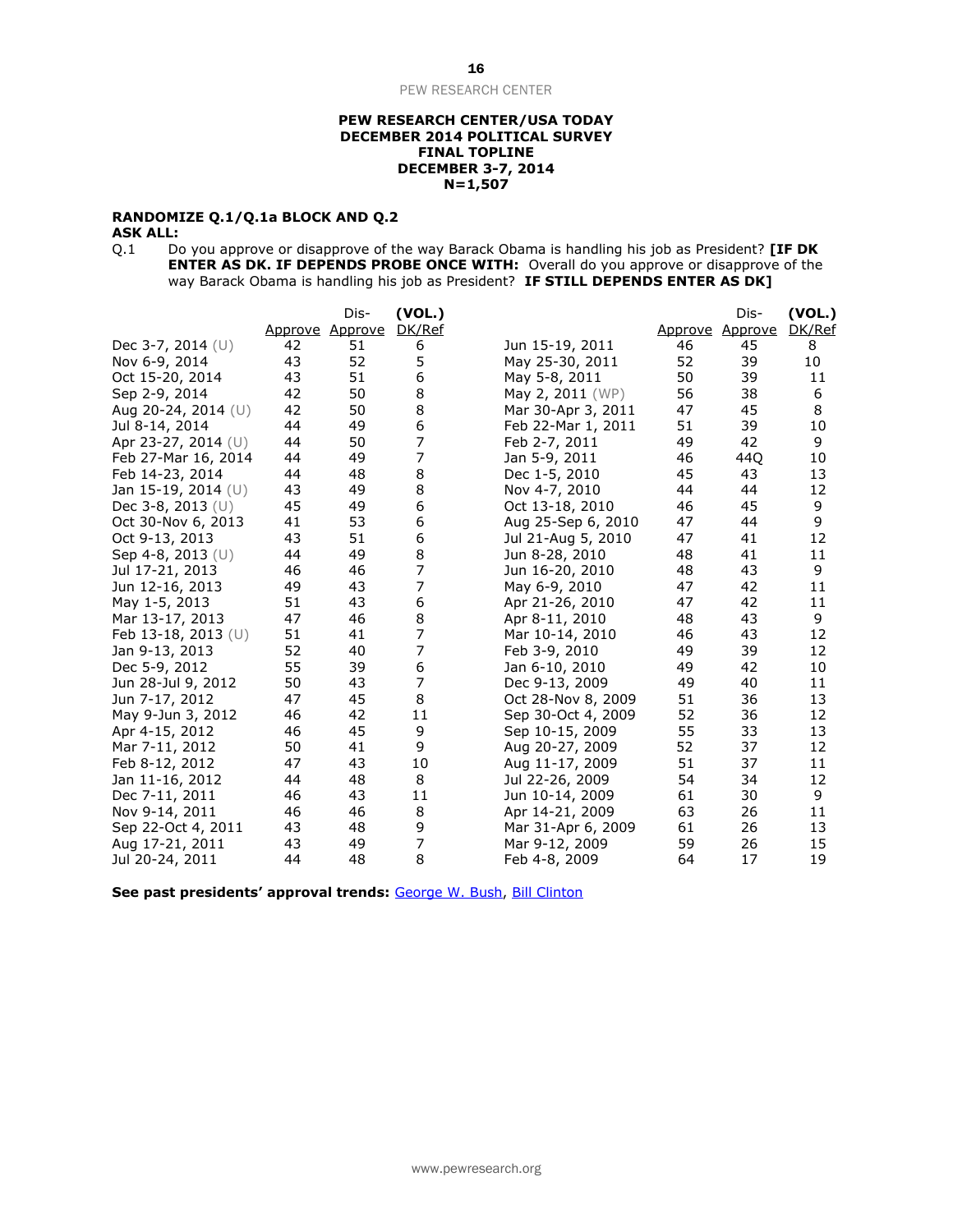#### **RANDOMIZE Q.1/Q.1a BLOCK AND Q.2 ASK IF APPROVE OR DISAPPROVE (Q.1=1,2) [N=1,427]:**

Q.1a Do you **[**approve/disapprove**]** very strongly, or not so strongly?

|                     | -Approve-    |          |                 | -Disapprove- |       |          |          |        |        |
|---------------------|--------------|----------|-----------------|--------------|-------|----------|----------|--------|--------|
|                     |              | Very     | Not so          | (VOL.)       |       | Very     | Not so   | (VOL.) | (VOL.) |
|                     | <u>Total</u> | strongly | <u>strongly</u> | DK/Ref       | Total | strongly | strongly | DK/Ref | DK/Ref |
| Dec 3-7, 2014 (U)   | 42           | 24       | 16              | 2            | 51    | 40       | 10       |        | 6      |
| Feb 27-Mar 16, 2014 | 44           | 26       | 17              |              | 49    | 38       | 11       |        |        |
| Dec 3-8, 2013 $(U)$ | 45           | 26       | 16              |              | 49    | 39       | 9        |        |        |
| Jun 12-16, 2013     | 49           | 31       | 17              |              | 43    | 33       | 10       |        |        |
| Jan 9-13, 2013      | 52           | 35       | 15              |              | 40    | 31       | 8        |        |        |
| Apr 4-15, 2012      | 46           | 30       | 15              | 2            | 45    | 36       | 8        |        |        |
| Jan 11-16, 2012     | 44           | 27       | 15              | 2            | 48    | 35       | 12       |        | 8      |
| Sep 22-Oct 4, 2011  | 43           | 26       | 15              | 2            | 48    | 34       | 13       |        | 9      |
| Aug 17-21, 2011     | 43           | 26       | 15              |              | 49    | 38       | 11       |        |        |
| Feb 22-Mar 1, 2011  | 51           | 32       | 18              |              | 39    | 29       | 10       |        | 10     |
| Jan 5-9, 2011       | 46           | 27       | 16              |              | 44    | 30       | 13       |        | 10     |
| Aug 25-Sep 6, 2010  | 47           | 28       | 17              | 2            | 44    | 32       | 11       |        | 9      |
| Jun 16-20, 2010     | 48           | 29       | 17              | 2            | 43    | 31       | 11       |        | 9      |
| Jan 6-10, 2010      | 49           | 30       | 15              | 3            | 42    | 30       | 11       |        | 10     |
| Apr 14-21, 2009     | 63           | 45       | 13              | 5            | 26    | 18       | 8        |        | 11     |

## **RANDOMIZE Q.1/Q.1a BLOCK AND Q.2**

**ASK ALL:**<br>Q.2 All All in all, are you satisfied or dissatisfied with the way things are going in this country today?

|                       | Satis- | Dis-      | (VOL.) |                                                                                                                     | Satis- | Dis-      | (VOL.) |
|-----------------------|--------|-----------|--------|---------------------------------------------------------------------------------------------------------------------|--------|-----------|--------|
|                       | fied   | satisfied | DK/Ref |                                                                                                                     | fied   | satisfied | DK/Ref |
| Dec 3-7, 2014 $(U)$   | 26     | 71        | 3      | Dec 1-5, 2010                                                                                                       | 21     | 72        | 7      |
| Nov 6-9, 2014         | 27     | 68        | 4      | Nov 4-7, 2010                                                                                                       | 23     | 69        | 8      |
| Oct 15-20, 2014       | 29     | 65        | 6      | Sep 23-26, 2010                                                                                                     | 30     | 63        | 7      |
| Sep 2-9, 2014         | 25     | 71        | 4      | Aug 25-Sep 6, 2010                                                                                                  | 25     | 71        | 5      |
| Aug 20-24, 2014       | 24     | 72        | 4      | Jun 24-27, 2010                                                                                                     | 27     | 64        | 9      |
| Jul 8-14, 2014        | 29     | 68        | 4      | May 13-16, 2010                                                                                                     | 28     | 64        | 7      |
| Apr 23-27, 2014       | 29     | 65        | 6      | Apr 21-26, 2010                                                                                                     | 29     | 66        | 5      |
| Feb 12-26, 2014       | 28     | 66        | 6      | Apr 1-5, 2010                                                                                                       | 31     | 63        | 6      |
| Jan 15-19, 2014       | 26     | 69        | 5      | Mar 11-21, 2010                                                                                                     | 25     | 69        | 5      |
| Oct 30-Nov 6, 2013    | 21     | 75        | 3      | Mar 10-14, 2010                                                                                                     | 23     | 71        | 7      |
| Oct 9-13, 2013        | 14     | 81        | 5      | Feb 3-9, 2010                                                                                                       | 23     | 71        | 6      |
| Jul 17-21, 2013       | 27     | 67        | 6      | Jan 6-10, 2010                                                                                                      | 27     | 69        | 4      |
| May 1-5, 2013         | 30     | 65        | 5      | Oct 28-Nov 8, 2009                                                                                                  | 25     | 67        | 7      |
| Feb 13-18, 2013 $(U)$ | 31     | 64        | 5      | Sep 30-Oct 4, 2009                                                                                                  | 25     | 67        | 7      |
| Jan 9-13, 2013        | 30     | 66        | 4      | Sep 10-15, 2009 <sup>1</sup>                                                                                        | 30     | 64        | 7      |
| Dec 17-19, 2012       | 25     | 68        | 7      | Aug 20-27, 2009                                                                                                     | 28     | 65        | 7      |
| Dec 5-9, 2012         | 33     | 62        | 5      | Aug 11-17, 2009                                                                                                     | 28     | 65        | 7      |
| Oct 18-21, 2012       | 32     | 61        | 8      | Jul 22-26, 2009                                                                                                     | 28     | 66        | 6      |
| Jun 28-Jul 9, 2012    | 31     | 64        | 5      | Jun 10-14, 2009                                                                                                     | 30     | 64        | 5      |
| Jun 7-17, 2012        | 28     | 68        | 5      | Apr 28-May 12, 2009                                                                                                 | 34     | 58        | 8      |
| May 9-Jun 3, 2012     | 29     | 64        | 7      | Apr 14-21, 2009                                                                                                     | 23     | 70        | 7      |
| Apr 4-15, 2012        | 24     | 69        | 6      | Jan 7-11, 2009                                                                                                      | 20     | 73        | 7      |
| Feb 8-12, 2012        | 28     | 66        | 6      | December, 2008                                                                                                      | 13     | 83        | 4      |
| Jan 11-16, 2012       | 21     | 75        | 4      | Early October, 2008                                                                                                 | 11     | 86        | 3      |
| Sep 22-Oct 4, 2011    | 17     | 78        | 5      | Mid-September, 2008                                                                                                 | 25     | 69        | 6      |
| Aug 17-21, 2011       | 17     | 79        | 4      | August, 2008                                                                                                        | 21     | 74        | 5      |
| Jul 20-24, 2011       | 17     | 79        | 4      | July, 2008                                                                                                          | 19     | 74        | 7      |
| Jun 15-19, 2011       | 23     | 73        | 4      | June, 2008                                                                                                          | 19     | 76        | 5      |
| May 5-8, 2011         | 30     | 62        | 8      | Late May, 2008                                                                                                      | 18     | 76        | 6      |
| May 2, 2011           | 32     | 60        | 8      |                                                                                                                     |        |           |        |
| Mar 8-14, 2011        | 22     | 73        | 5      |                                                                                                                     |        |           |        |
| Feb 2-7, 2011         | 26     | 68        | 5      | $1$ In September 10-15, 2009 and other surveys noted with<br>an asterisk, the question was worded "Overall, are you |        |           |        |
| Jan 5-9, 2011         | 23     | 71        | 6      | satisfied or dissatisfied with the way things are going in our<br>country today?"                                   |        |           |        |

www.pewresearch.org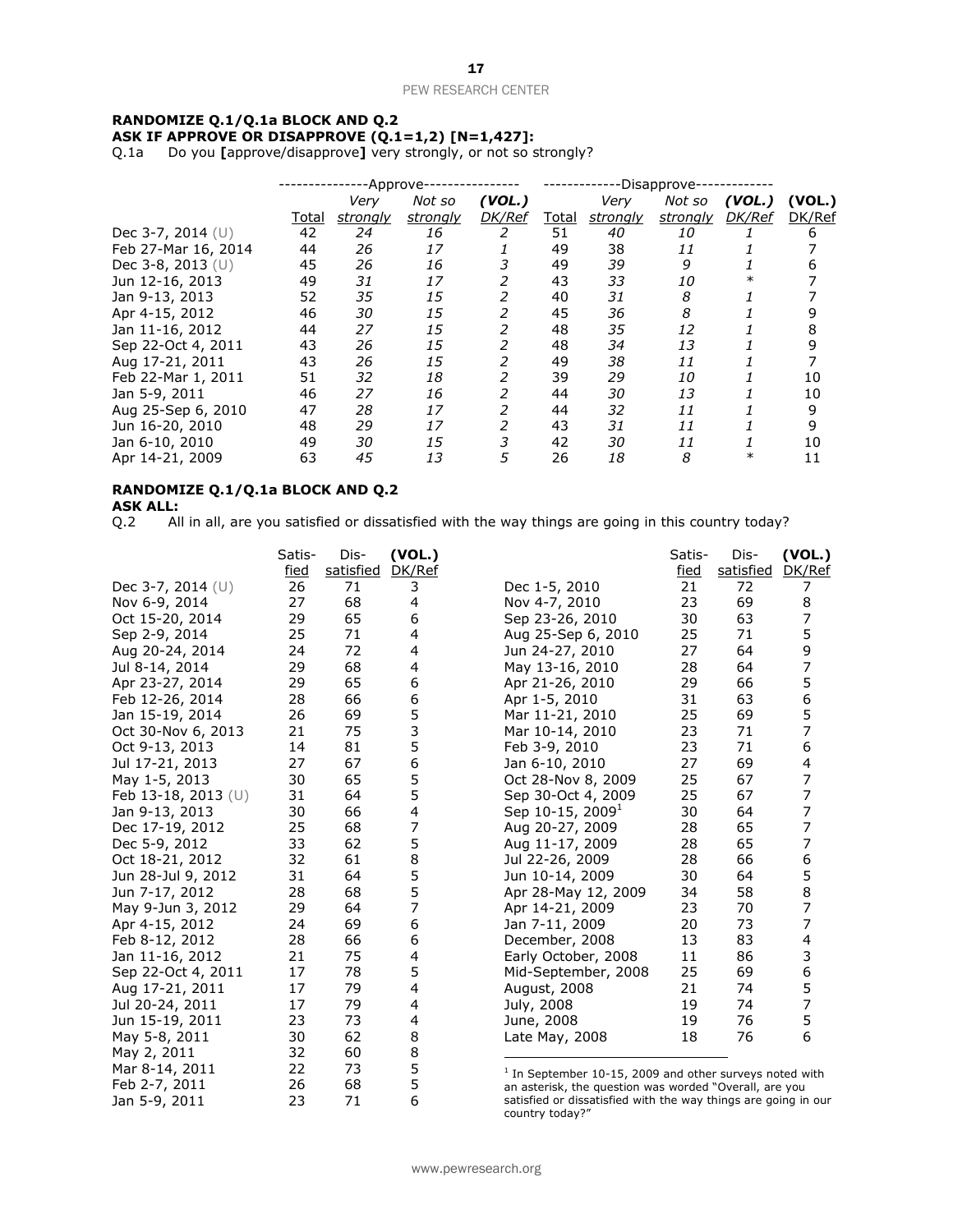| <b>Q.2 CONTINUED</b> |  |  |
|----------------------|--|--|
|----------------------|--|--|

| Q.2 CONTINUED        |             |           |                          |                        |             |           |                          |
|----------------------|-------------|-----------|--------------------------|------------------------|-------------|-----------|--------------------------|
|                      | Satis-      | Dis-      | (VOL.)                   |                        | Satis-      | Dis-      | (VOL.)                   |
|                      | <u>fied</u> | satisfied | DK/Ref                   |                        | <u>fied</u> | satisfied | DK/Ref                   |
| March, 2008          | 22          | 72        | 6                        | Early September, 2001  | 41          | 53        | 6                        |
| Early February, 2008 | 24          | 70        | 6                        | June, 2001             | 43          | 52        | 5                        |
| Late December, 2007  | 27          | 66        | 7                        | March, 2001            | 47          | 45        | 8                        |
| October, 2007        | 28          | 66        | 6                        | February, 2001         | 46          | 43        | 11                       |
| February, 2007       | 30          | 61        | 9                        | January, 2001          | 55          | 41        | 4                        |
| Mid-January, 2007    | 32          | 61        | 7                        | October, 2000 (RVs)    | 54          | 39        | 7                        |
| Early January, 2007  | 30          | 63        | $\overline{7}$           | September, 2000        | 51          | 41        | 8                        |
| December, 2006       | 28          | 65        | $\overline{\phantom{a}}$ | June, 2000             | 47          | 45        | 8                        |
| Mid-November, 2006   | 28          | 64        | 8                        | April, 2000            | 48          | 43        | 9                        |
| Early October, 2006  | 30          | 63        | $\overline{7}$           | August, 1999           | 56          | 39        | 5                        |
| July, 2006           | 30          | 65        | 5                        | January, 1999          | 53          | 41        | 6                        |
| May, 2006*           | 29          | 65        | 6                        | November, 1998         | 46          | 44        | 10                       |
| March, 2006          | 32          | 63        | 5                        | Early September, 1998  | 54          | 42        | 4                        |
| January, 2006        | 34          | 61        | 5                        | Late August, 1998      | 55          | 41        | 4                        |
| Late November, 2005  | 34          | 59        | 7                        | Early August, 1998     | 50          | 44        | 6                        |
| Early October, 2005  | 29          | 65        | 6                        | February, 1998         | 59          | 37        | 4                        |
| July, 2005           | 35          | 58        | $\overline{7}$           | January, 1998          | 46          | 50        | 4                        |
| Late May, 2005*      | 39          | 57        | 4                        | September, 1997        | 45          | 49        | 6                        |
| February, 2005       | 38          | 56        | 6                        | August, 1997           | 49          | 46        | 5                        |
| January, 2005        | 40          | 54        | 6                        | January, 1997          | 38          | 58        | 4                        |
| December, 2004       | 39          | 54        | 7                        | July, 1996             | 29          | 67        | 4                        |
| Mid-October, 2004    | 36          | 58        | 6                        | March, 1996            | 28          | 70        | 2                        |
| July, 2004           | 38          | 55        | 7                        | October, 1995          | 23          | 73        | 4                        |
| May, 2004            | 33          | 61        | 6                        | June, 1995             | 25          | 73        | 2                        |
| Late February, 2004* | 39          | 55        | 6                        | April, 1995            | 23          | 74        | 3                        |
| Early January, 2004  | 45          | 48        | 7                        | July, 1994             | 24          | 73        | 3                        |
| December, 2003       | 44          | 47        | 9                        | March, 1994            | 24          | 71        | 5                        |
| October, 2003        | 38          | 56        | 6                        | October, 1993          | 22          | 73        | 5                        |
| August, 2003         | 40          | 53        | 7                        | September, 1993        | 20          | 75        | 5                        |
| April 8, 2003        | 50          | 41        | 9                        | May, 1993              | 22          | 71        | 7                        |
| January, 2003        | 44          | 50        | 6                        | January, 1993          | 39          | 50        | 11                       |
| November, 2002       | 41          | 48        | 11                       | January, 1992          | 28          | 68        | $\overline{\mathcal{A}}$ |
| September, 2002      | 41          | 55        | 4                        | November, 1991         | 34          | 61        | 5                        |
| Late August, 2002    | 47          | 44        | 9                        | Gallup: Late Feb, 1991 | 66          | 31        | 3                        |
| May, 2002            | 44          | 44        | 12                       | August, 1990           | 47          | 48        | 5                        |
| March, 2002          | 50          | 40        | 10                       | May, 1990              | 41          | 54        | 5                        |
| Late September, 2001 | 57          | 34        | 9                        | January, 1989          | 45          | 50        | 5                        |
|                      |             |           |                          | September, 1988 (RVs)  | 50          | 45        | 5                        |

#### **NO QUESTIONS 3-4**

**ASK ALL:**<br>Q.5 Lo Looking ahead, so far as you are concerned, do you think that 2015 will be better or worse than 2014?

|                     | Better | Worse | (VOL.)<br>DK/Ref |
|---------------------|--------|-------|------------------|
| Dec 3-7, 2014 $(U)$ | 49     | 42    | 9                |
| Jan 15-19, 2014     | 56     | 35    | 9                |
| Dec 5-9, 2012       | 55     | 36    | 9                |
| Jan 11-16, 2012     | 57     | 29    | 14               |
| Dec 1-5, 2010       | 55     | 31    | 14               |
| Jan 6-10, 2010      | 67     | 26    | 8                |
| Jan 7-11, 2009      | 52     | 37    | 11               |
| December, 2007      | 50     | 34    | 16               |
| December, 2006      | 57     | 28    | 15               |
| December, 1999      | 66     | 19    | 15               |
| December, 1998      | 59     | 25    | 16               |
| December, 1994      | 59     | 28    | 13               |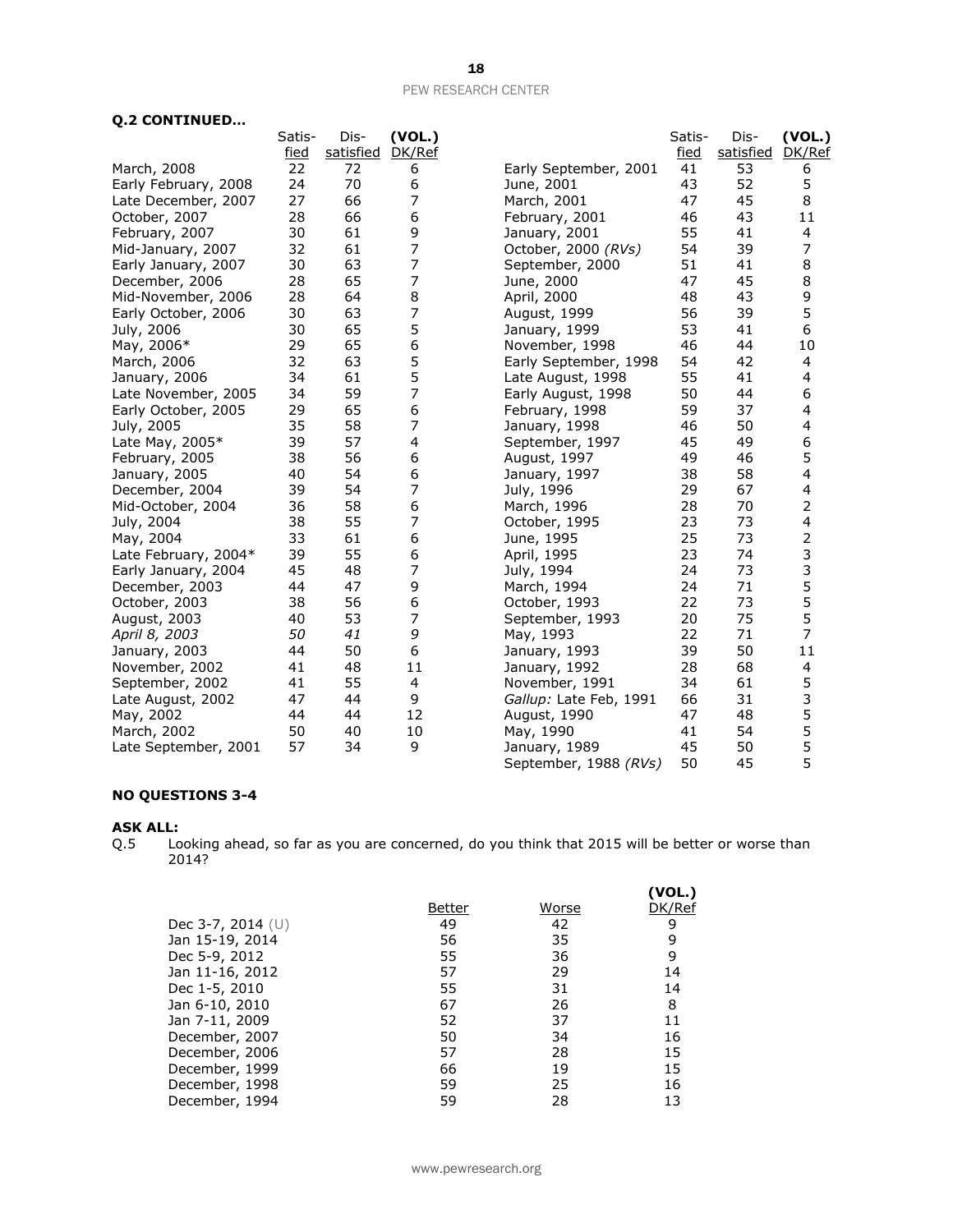## **Q.5 CONTINUED...**

|                       |        |       | (VOL.) |
|-----------------------|--------|-------|--------|
|                       | Better | Worse | DK/Ref |
| Gallup:December, 1993 | 64     | 20    | 16     |
| Gallup:December, 1992 | 61     | 11    | 28     |
| Gallup:December, 1991 | 61     | 31    | 8      |
| Gallup:December, 1990 | 48     | 42    | 10     |
| Gallup:December, 1986 | 53     | 25    | 22     |
| Gallup:December, 1985 | 64     | 20    | 17     |
| Gallup:December, 1984 | 61     | 20    | 19     |
| Gallup:December, 1982 | 50     | 32    | 18     |
| Gallup:December, 1981 | 41     | 44    | 15     |
|                       |        |       |        |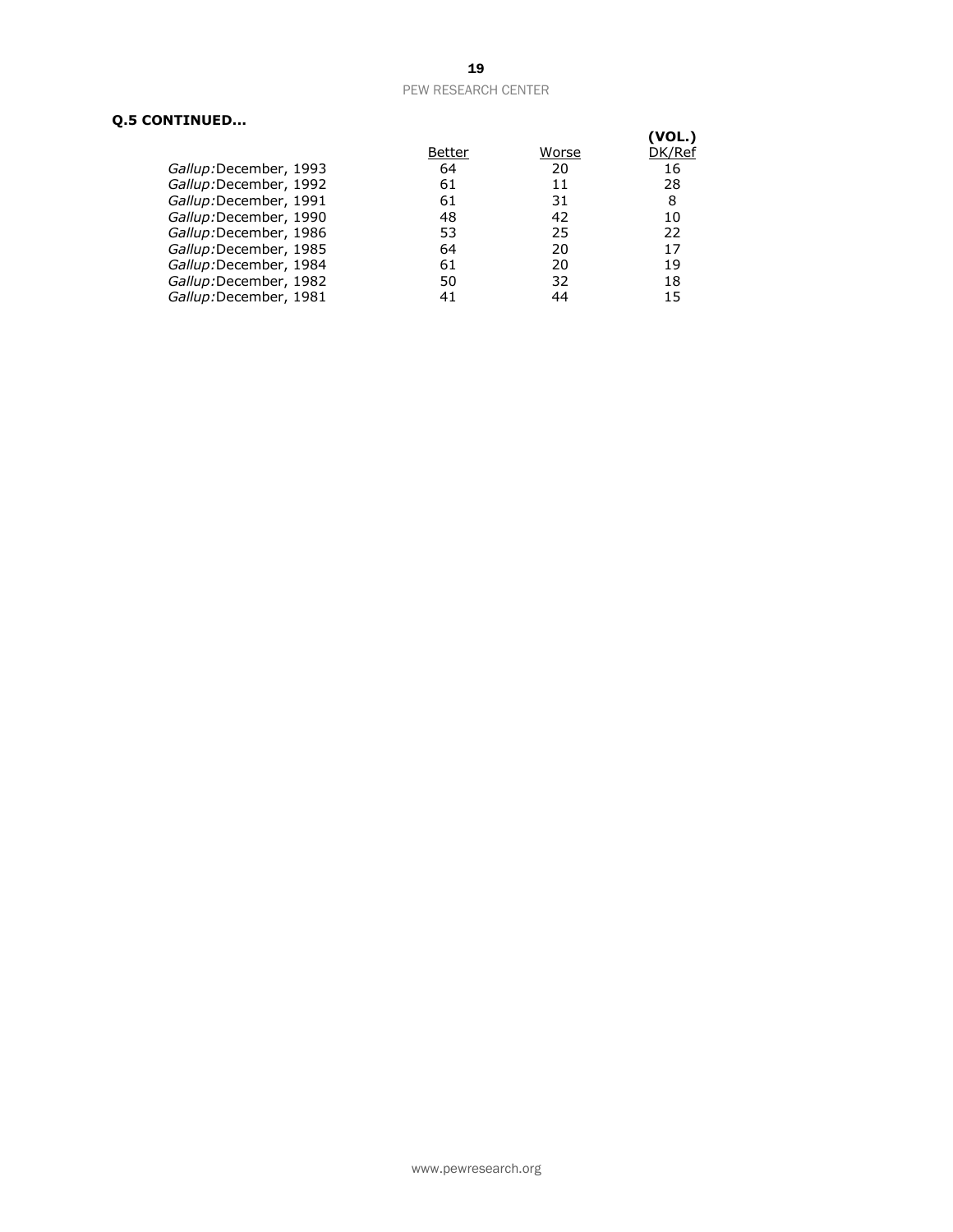#### **ASK FORM 2 ONLY [N=728]:**

Q.6F2 What do you think is the most important problem facing the country today? **[RECORD VERBATIM RESPONSE. PROBE FOR CLARITY – DO NOT PROBE FOR ADDITIONAL MENTIONS. IF MORE THAN ONE MENTION, RECORD IN ORDER OF MENTION]**

| (U)<br>Dec     |                                           |                |                          |                |                |                          |                 |                |                |                |               |                |
|----------------|-------------------------------------------|----------------|--------------------------|----------------|----------------|--------------------------|-----------------|----------------|----------------|----------------|---------------|----------------|
| $3 - 7$        |                                           | Jan            | Dec.                     |                |                |                          | Oct Mar Dec May |                | Jan Aug        | Feb            | Aug           | Feb            |
| 2014           |                                           | $2014^2$       | 12                       | 12             | 12             | 11                       | 11              | 11             | 10             | 10             | 09            | 09             |
| 14             | Economy (general)                         | 16             | 18                       | 25             | 24             | 19                       | 28              | 27             | 35             | 24             | 27            | 53             |
| 12             | Immigration                               | 3              | $\mathbf{1}$             | $\mathbf{1}$   | $\overline{2}$ | $\mathbf{1}$             | $\mathbf{1}$    | 2              | 2              | $\mathbf{1}$   | $\mathbf{1}$  | $\mathbf{1}$   |
| 10             | Unemployment/Lack of jobs                 | 20             | 12                       | 25             | 31             | 21                       | 26              | 35             | 27             | 31             | 19            | 31             |
|                | Dissatisfaction with gov't/politics/      |                |                          |                |                |                          |                 |                |                |                |               |                |
| 10             | Corruption/Obama                          | 8              | 8                        | 9              | 4              | 10                       | 4               | 9              | 9              | 5              | 5             | 5              |
| 8              | Parties/Gridlock/Divisions in country     | 4              | 5                        | 3              | 3              | 4                        | $-$             | --             | $-$            | $-$            | $-$           | $-$            |
| 7              | Race relations/Racism                     | 2              | $\mathbf{1}$             | 1              | 1              | 1                        | $- -$           | $-$            | 1              | $- -$          | $-$           | $-$            |
|                | Health care/costs/accessibility/          |                |                          |                |                |                          |                 |                |                |                |               |                |
| 6              | Affordable Care Act/Obamacare             | 11             | 4                        | 5              | 5              | 4                        | 6               | 9              | 4              | 13             | 20            | 3              |
| 6              | Crime/Violence/Justice system             | $\overline{2}$ | 7                        | $\mathbf{1}$   | $\mathbf{1}$   | $\mathbf{1}$             | 1               | $\mathbf{1}$   | $-$            | $\mathbf{1}$   | $\mathbf 1$   | $\mathbf 1$    |
| 4              | Morality/Ethics/Family values             | $\mathbf{1}$   | 5                        | 3              | $\mathbf{1}$   | $\overline{2}$           | 1               | $\overline{2}$ | 4              | 3              | 3             | $\mathbf{1}$   |
|                | Deficit/National debt/Balanced            |                |                          |                |                |                          |                 |                |                |                |               |                |
| 3              | budget/Gov't spending                     | 7              | 10                       | 8              | 8              | 9                        | 10              | 11             | 3              | 11             | 6             | 4              |
| 3              | International/foreign affairs (assorted)  | $-$            | 1                        | 1              | --             | $-$                      | $\mathbf{1}$    | $-$            | $- -$          | 1              | $-$           | --             |
| 3              | Social/domestic issues (assorted)         | $\overline{2}$ | $-$                      | $\mathbf{1}$   | $-$            | 1                        | $\mathbf{1}$    | $-$            | 1              | $-$            | $-$           | $-$            |
| 3              | Finances/money                            | 3              | 3                        | $\overline{2}$ | 3              | $\overline{2}$           | 5               | $\overline{2}$ | $\overline{2}$ | $-$            | --            |                |
| 2              | Homelessness                              | $\mathbf{1}$   | 1                        | $-$            | $\mathbf{1}$   | $\overline{\phantom{a}}$ | $-$             | $-1$           | $-$            | 1              | $-$           | $-$            |
| 2              | Lack of leadership                        | 1              | 1                        | 1              | $-$            | 2                        | $- -$           | $-$            | $-$            | $-$            | $-$           | $-$            |
| 2              | Inflation/Prices/Cost of living/Wages     | $\mathbf{1}$   | $\mathbf{1}$             | $\overline{2}$ | $\mathbf{1}$   | $\mathbf{1}$             | $\overline{2}$  | $\overline{2}$ | $\mathbf{1}$   | $-$            | $-$           | $\overline{2}$ |
| 2              | Poverty/Hunger/Starvation                 | 4              | 1                        | $\mathbf{1}$   | $\mathbf{1}$   | 2                        | 1               | 1              | 2              | 1              | 1             | 1              |
| 2              | Defense/national security                 | 1              | 1                        | 1              | $\overline{2}$ | 1                        | $\mathbf{1}$    | $\mathbf{1}$   | $-$            | $\mathbf{1}$   | 1             | 1              |
| $\overline{2}$ | War/War in Iraq/War in Afghanistan        | 3              | $\mathbf{1}$             | $\overline{2}$ | 3              | 4                        | 5               | 3              | 3              | 4              | 5             | 3              |
| 2              | Distribution of wealth/inequality         | 3              | 1                        | 1              | 1              | 2                        | $- -$           | 1              | $-$            | $-1$           | $-$           | $-$            |
| $\mathbf{1}$   | Education/Schools/Affording educ.         | 4              | $\overline{\phantom{a}}$ | 3              | 1              | 3                        | $\mathcal{P}$   | 3              | 1              | $\mathbf{1}$   | $\mathcal{P}$ | $\mathbf{1}$   |
|                | Too much foreign aid/Lack of attention to |                |                          |                |                |                          |                 |                |                |                |               |                |
| 1              | problems at home                          | 2              | $-1$                     | 1              | 1              | 1                        | 1               | $-$            | $-1$           | $-$            | $-$           | $-1$           |
| $\mathbf{1}$   | Terrorism                                 | $\mathbf{1}$   | $- -$                    | $-$            | $-$            | $-$                      | $-$             | $-$            | $-1$           | $-1$           | $-$           | $-$            |
| 1              | Lack of humanity/On wrong track           | 3              | 3                        | $-$            | $-1$           | $-$                      | $-$             |                | $-1$           | $-$            | $-1$          |                |
| 1              | Environment/global warming                | 1              | $-1$                     |                | --             | $-$                      |                 |                |                |                |               |                |
| 1              | Too much regulation                       | $-$            | $-$                      | $-$            | --             | $-$                      | $- -$           | --             | $-$            | $-$            | $-$           |                |
| 1              | Foreign policy (general)                  | 1              | $-1$                     | $-$            | --             | $-$                      | $-$             |                | $-1$           | $-$            | $-1$          |                |
| 1              | Taxes                                     | $\mathbf{1}$   | 3                        | 1              | $\overline{2}$ | 2                        | 1               | 1              | 1              | 1              | $-$           | $-$            |
| $\mathbf{1}$   | Energy costs/Rising gas/heating prices    | --             | $-$                      | $\mathbf{1}$   | 8              | $\mathbf{1}$             | 7               | $\overline{2}$ | $-$            | $-$            | $-$           | --             |
| 1              | Jobs moving overseas/trade                | $\mathbf{1}$   | 1                        | $-$            | $\mathbf{1}$   | $\mathbf{1}$             | $\mathbf{1}$    | $\mathbf{1}$   | $-$            | $\overline{2}$ | $\mathbf{1}$  | 1              |
| 1              | Social Security/Financial help for        |                |                          |                |                |                          |                 |                |                |                |               |                |
|                | the elderly                               | 1              | $-1$                     | $-1$           |                |                          |                 |                |                | --             | $-$           |                |
| 1              | Many things/everything                    | --             | $-1$                     | $\mathbf{1}$   | 1              | $-$                      |                 |                |                | $-$            | --            | 1              |
| 9              | Other                                     |                |                          |                |                |                          |                 |                |                |                |               |                |
| 1              | Don't know/No answer                      | 4              | 5                        | 6              | 8              | 6                        | 7               | 5              | 7              | 6              | 5             | 3              |
| 34             | (NET) ECONOMIC                            | 48             | 47                       | 58             | 66             | 55                       | 68              | 62             | 65             | 65             | 55            | 80             |
|                | (NET) FOREIGN ISSUES/                     |                |                          |                |                |                          |                 |                |                |                |               |                |
| 9              | <b>INTERNATIONAL</b>                      | 8              | 3                        | 6              | 5              | 6                        | 9               | 6              | 4              | 11             | 10            | 7              |

*Total exceeds 100% because of multiple responses.*

 $\overline{2}$ 

Complete trend not shown; trends available to 1987.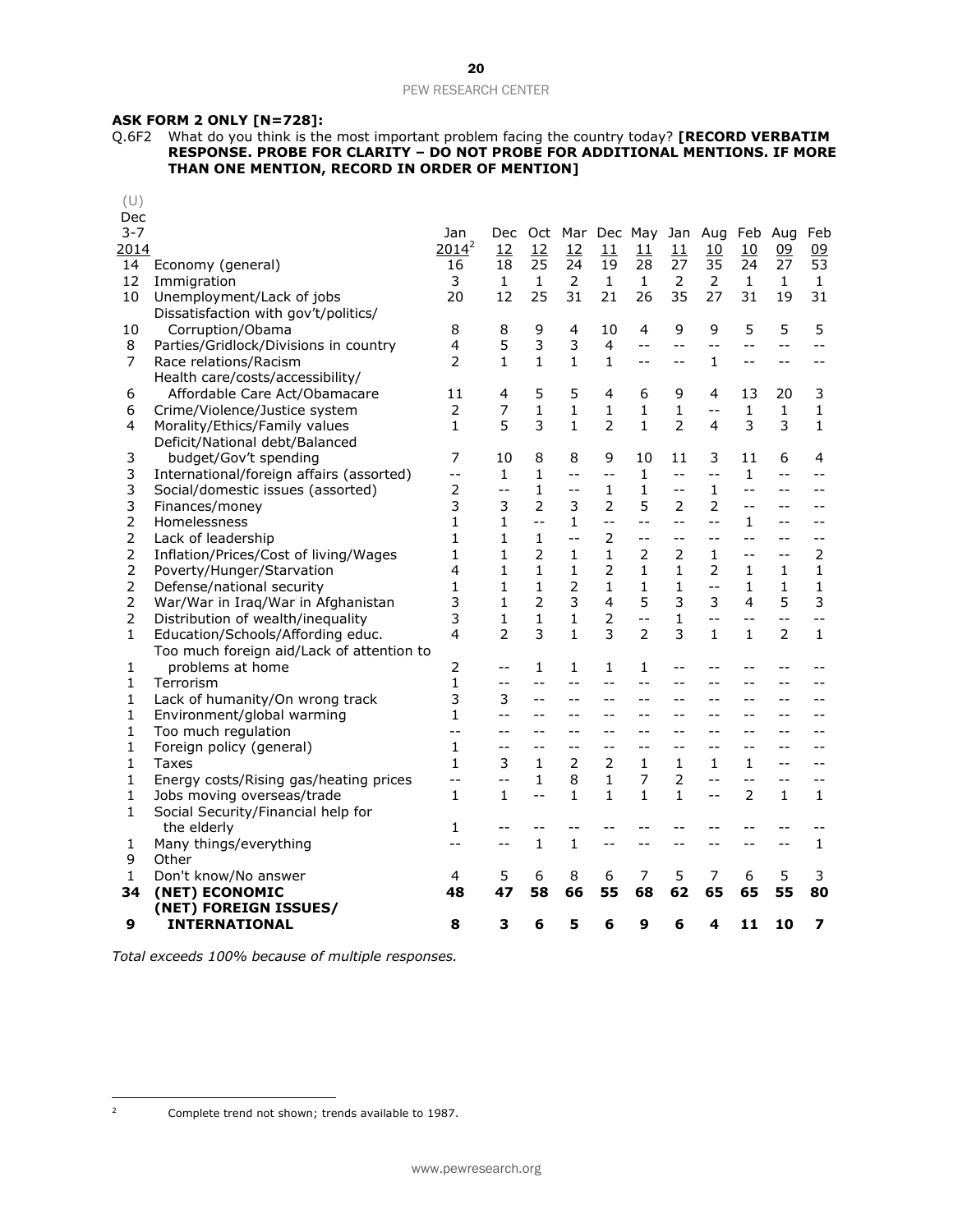#### **ASK IF ANSWER GIVEN (Q.6F2=1) [N=697]:**

- Q.7F2 And do you think President Obama and Republican leaders in Congress will make significant progress addressing the problem you just mentioned over the next year, or don't you think so?
	- (U)

Dec 3-7

 $\frac{2014}{20}$ 

- 20 Yes, will make progress<br>76 No, will not make progres
- No, will not make progress
- 3 Don't know/Refused **(VOL.)**

#### **NO QUESTIONS 8-11**

#### **ASK ALL:**

Now thinking about how Barack Obama is handling some issues …

Q.12 Do you approve or disapprove of the way Barack Obama is handling **[INSERT ITEM, RANDOMIZE; OBSERVE FORM SPLITS]?** How about **[NEXT ITEM]**? **[REPEAT INTRODUCTION AS NECESSARY]**

|      |                                                                                                                                                                                                                                                                                                     | <u>Approve</u>                                                       | <u>Disapprove</u>                                                    | (VOL.)<br>DK/Ref                                                  |
|------|-----------------------------------------------------------------------------------------------------------------------------------------------------------------------------------------------------------------------------------------------------------------------------------------------------|----------------------------------------------------------------------|----------------------------------------------------------------------|-------------------------------------------------------------------|
| a.   | The nation's immigration policy<br>Dec 3-7, 2014<br>Aug 20-24, 2014 (U)<br>Oct 30-Nov 6, 2013<br>Jun 12-16, 2013<br>Feb 13-18, 2013 (U)<br>Nov 9-14, 2011<br>Jan 6-9, 2011<br>Jun 16-20, 2010<br>May 6-9, 2010<br>Apr 21-26, 2010<br>Jan 6-10, 2010<br>Oct 28-Nov 8, 2009                           | 38<br>31<br>32<br>43<br>44<br>32<br>35<br>33<br>25<br>29<br>30<br>31 | 56<br>61<br>60<br>47<br>43<br>49<br>50<br>54<br>54<br>47<br>50<br>48 | 6<br>7<br>7<br>11<br>13<br>20<br>16<br>12<br>21<br>24<br>21<br>21 |
| b.   | Race relations<br>Dec 3-7, 2014 (U)<br>Aug 20-24, 2014 (U)                                                                                                                                                                                                                                          | 40<br>48                                                             | 50<br>42                                                             | 11<br>10                                                          |
| c.F1 | <b>ASK FORM 1 ONLY [N=779]:</b><br>Health care policy<br>Dec 3-7, 2014<br>Dec 3-8, 2013 $(U)$<br>Oct 30-Nov 6, 2013<br>Sep 4-8, 2013 (U)<br>Jan 6-9, 2011<br>Jun 16-20, 2010<br>Apr 21-26, 2010<br>Mar 10-14, 2010<br>Jan 6-10, 2010<br>Oct 28-Nov 8, 2009<br>July 22-26, 2009<br>April 14-21, 2009 | 39<br>40<br>37<br>41<br>45<br>42<br>40<br>39<br>38<br>43<br>42<br>51 | 56<br>55<br>59<br>53<br>47<br>50<br>51<br>52<br>52<br>47<br>43<br>26 | 5<br>5<br>3<br>6<br>8<br>7<br>9<br>9<br>10<br>10<br>14<br>23      |
| d.F1 | The economy<br>Dec 3-7, 2014<br>Aug 20-24, 2014 (U)<br>Jul 8-14, 2014<br>Dec 3-8, 2013 (U)<br>Oct 30-Nov 6, 2013<br>Sep 4-8, 2013 $(U)$<br>Jun 12-16, 2013                                                                                                                                          | 45<br>39<br>40<br>42<br>31<br>43<br>44                               | 51<br>55<br>56<br>53<br>65<br>52<br>50                               | 4<br>6<br>4<br>5<br>3<br>5<br>5                                   |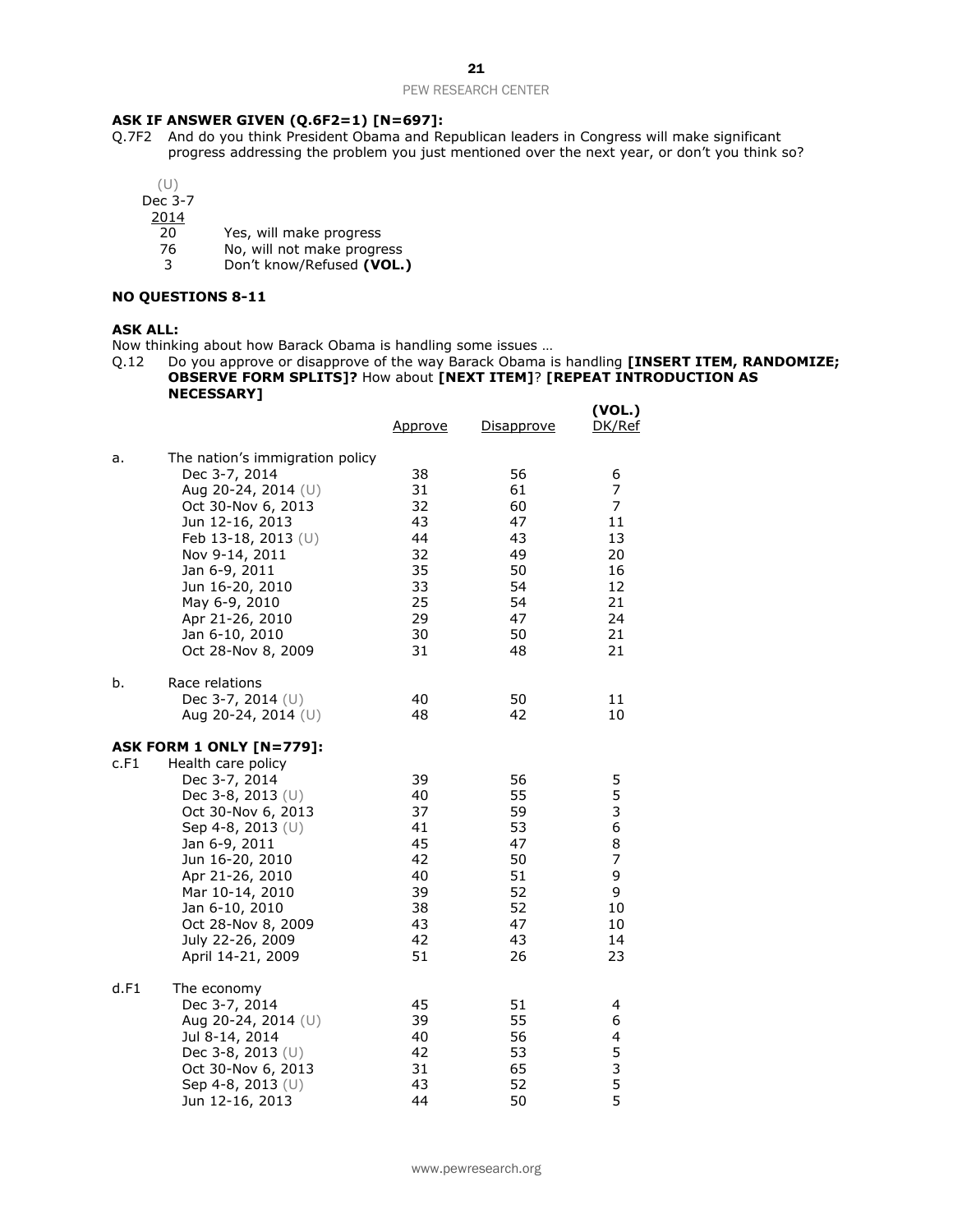## **Q.12 CONTINUED...**

|                                 |                |            | (VOL.)  |
|---------------------------------|----------------|------------|---------|
|                                 | <u>Approve</u> | Disapprove | DK/Ref  |
| Feb 13-18, 2013 $(U)$           | 40             | 56         | 4       |
| Mar 7-11, 2012                  | 43             | 53         | 4       |
| Jan 11-16, 2012                 | 38             | 59         | 4       |
| Nov 9-14, 2011                  | 35             | 58         | 6       |
| Aug 17-21, 2011                 | 34             | 60         | 6       |
| May 2, 2011                     | 40             | 55         | 4       |
| Mar 30-Apr 3, 2011              | 39             | 56         | 6       |
| Jan 6-9, 2011                   | 42             | 51         | 7       |
| Jun 16-20, 2010                 | 43             | 51         | 5       |
| May 6-9, 2010                   | 41             | 51         | 8       |
| Apr 21-26, 2010                 | 38             | 54         | 8       |
| Mar 10-14, 2010                 | 41             | 52         | 7       |
| Jan 6-10, 2010                  | 42             | 51         | 7       |
| Oct 28-Nov 8, 2009              | 42             | 52         | 5       |
| Jul 22-26, 2009                 | 38             | 53         | 9       |
| Jun 10-14, 2009                 | 52             | 40         | 8       |
| Apr 14-21, 2009                 | 60             | 33         | 7       |
| Feb 4-8, 2009                   | 56             | 24         | 20      |
| The threat of terrorism<br>e.F1 |                |            |         |
| <b>Obama</b>                    |                |            |         |
| Dec 3-7, 2014                   | 45             | 49         | 6       |
| Oct 30-Nov 6, 2013              | 51             | 44         | 5       |
| Jun 12-16, 2013                 | 56             | 35         | 9       |
| Jan 11-16, 2012                 | 65             | 28         | 7       |
| Aug 17-21, 2011                 | 56             | 33         | 12      |
| May 2, 2011                     | 69             | 21         | 10      |
| Jan 6-9, 2011                   | 55             | 33         | 12      |
| May 6-9, 2010 <sup>3</sup>      | 49             | 37         | 13      |
| Jan 6-10, 2010                  | 51             | 39         | 10      |
| Oct 28-Nov 8, 2009              | 52             | 34         | 14      |
| April 14-21, 2009               | 57             | 26         | 17      |
| February 4-8, 2009              | 50             | 21         | 29      |
| G.W. Bush                       |                |            |         |
| April, 2007                     | 46             | 43<br>44   | 11<br>8 |
| December, 2006                  | 48<br>50       | 39         | 11      |
| August, 2006                    | 47             | 41         | 12      |
| June, 2006<br>March, 2006       | 42             | 49         | 9       |
| February, 2006                  | 53             | 40         | 7       |
| December, 2005                  | 49             | 44         | 7       |
| Late October, 2005              | 52             | 40         | 8       |
| Early September, 2005           | 49             | 41         | 10      |
| July, 2005                      | 49             | 40         | 11      |
| Mid-May, 2005                   | 57             | 35         | 8       |
| February, 2005                  | 59             | 34         | 7       |
| January, 2005                   | 62             | 33         | 5       |
| Mid-October, 2004               | 49             | 40         | 11      |
| Early September, 2004           | 62             | 32         | 6       |
| August, 2004                    | 58             | 37         | 5       |
| July, 2004                      | 54             | 40         | 6       |
| June, 2004                      | 56             | 35         | 9       |
| Late April, 2004                | 55             | 36         | 9       |
| Early April, 2004               | 53             | 38         | 9       |
| Gallup: December, 2003          | 65             | 33         | 2       |
| September, 2003                 | 64             | 28         | 8       |
| February, 2003                  | 67             | 25         | 8       |

-<br>3

In May 6-9, 2010, Oct 28-Nov 8, 2009, April, 2007 and earlier, the item was worded "terrorist threats."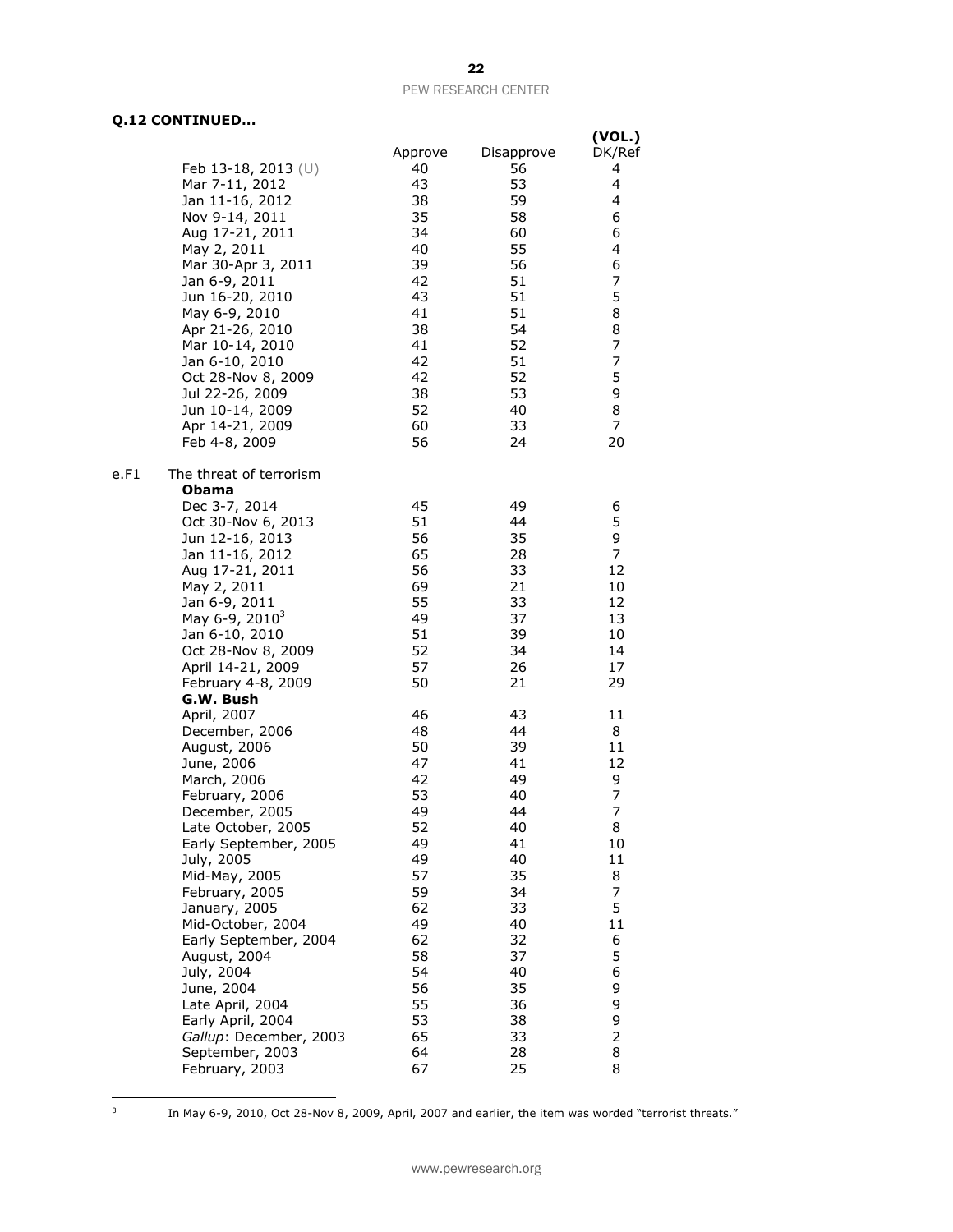**(VOL.)**

## **Q.12 CONTINUED…**

|      | January, 2003<br>Early October, 2002<br>June, 2002<br>Mid-September, 2001 <sup>4</sup><br><b>Clinton</b><br>Early September, 1998                                                                                                                                                                          | <u>Approve</u><br>69<br>71<br>74<br>85<br>72                                     | Disapprove<br>23<br>22<br>18<br>6<br>20                                          | ( VUL. <i>)</i><br>DK/Ref<br>8<br>$\overline{7}$<br>8<br>9<br>8                |
|------|------------------------------------------------------------------------------------------------------------------------------------------------------------------------------------------------------------------------------------------------------------------------------------------------------------|----------------------------------------------------------------------------------|----------------------------------------------------------------------------------|--------------------------------------------------------------------------------|
|      | <b>ASK FORM 2 ONLY [N=728]:</b>                                                                                                                                                                                                                                                                            |                                                                                  |                                                                                  |                                                                                |
| f.F2 | Energy policy<br>Dec 3-7, 2014<br>Sep 4-8, 2013<br>Mar 7-11, 2012<br>Jan 11-16, 2012<br>Nov 9-14, 2011<br>Mar 30-Apr 3, 2011<br>Jan 6-9, 2011<br>Jun 16-20, 2010<br>Apr 21-26, 2010<br>Jan 6-10, 2010<br>Oct 28-Nov 8, 2009<br>Jul 22-26, 2009                                                             | 41<br>44<br>42<br>36<br>44<br>40<br>46<br>45<br>43<br>45<br>50<br>46             | 41<br>38<br>45<br>46<br>38<br>44<br>37<br>40<br>34<br>35<br>34<br>31             | 19<br>18<br>13<br>18<br>18<br>16<br>18<br>15<br>23<br>20<br>16<br>22           |
| g.F2 | Tax policy<br>Dec 3-7, 2014<br>Jan 6-9, 2011<br>Jul 22-26, 2009<br>Apr 14-21, 2009                                                                                                                                                                                                                         | 34<br>42<br>39<br>50                                                             | 52<br>46<br>42<br>33                                                             | 15<br>12<br>18<br>17                                                           |
| h.F2 | The nation's foreign policy<br>Dec 3-7, 2014<br>Jul 8-14, 2014<br>Oct 30-Nov 6, 2013<br>Sep 4-8, 2013 (U)<br>Jan 11-16, 2012<br>Nov 9-14, 2011<br>Jun 16-20, 2010<br>Mar 10-14, 2010<br>Jan 6-10, 2010<br>Oct 28-Nov 8, 2009<br>July 22-26, 2009<br>June 10-14, 2009<br>April 14-21, 2009<br>Feb 4-8, 2009 | 37<br>36<br>34<br>33<br>46<br>46<br>45<br>42<br>44<br>44<br>47<br>57<br>61<br>52 | 54<br>55<br>56<br>57<br>45<br>40<br>40<br>40<br>40<br>38<br>32<br>31<br>22<br>17 | 9<br>9<br>10<br>11<br>10<br>13<br>15<br>18<br>16<br>18<br>21<br>12<br>17<br>31 |

#### **NO QUESTIONS 13-16**

#### **QUESTION 17 PREVIOUSLY RELEASED**

#### **QUESTIONS 18-19 HELD FOR FUTURE RELEASE**

l 4

In Mid-September, 2001 the question was worded: "...dealing with the terrorist attacks on the World Trade Center in New York City and the Pentagon in Washington." In Early September 1998 the question was worded: "Do you approve or disapprove of the way Bill Clinton is handling current threats from international terrorist groups?"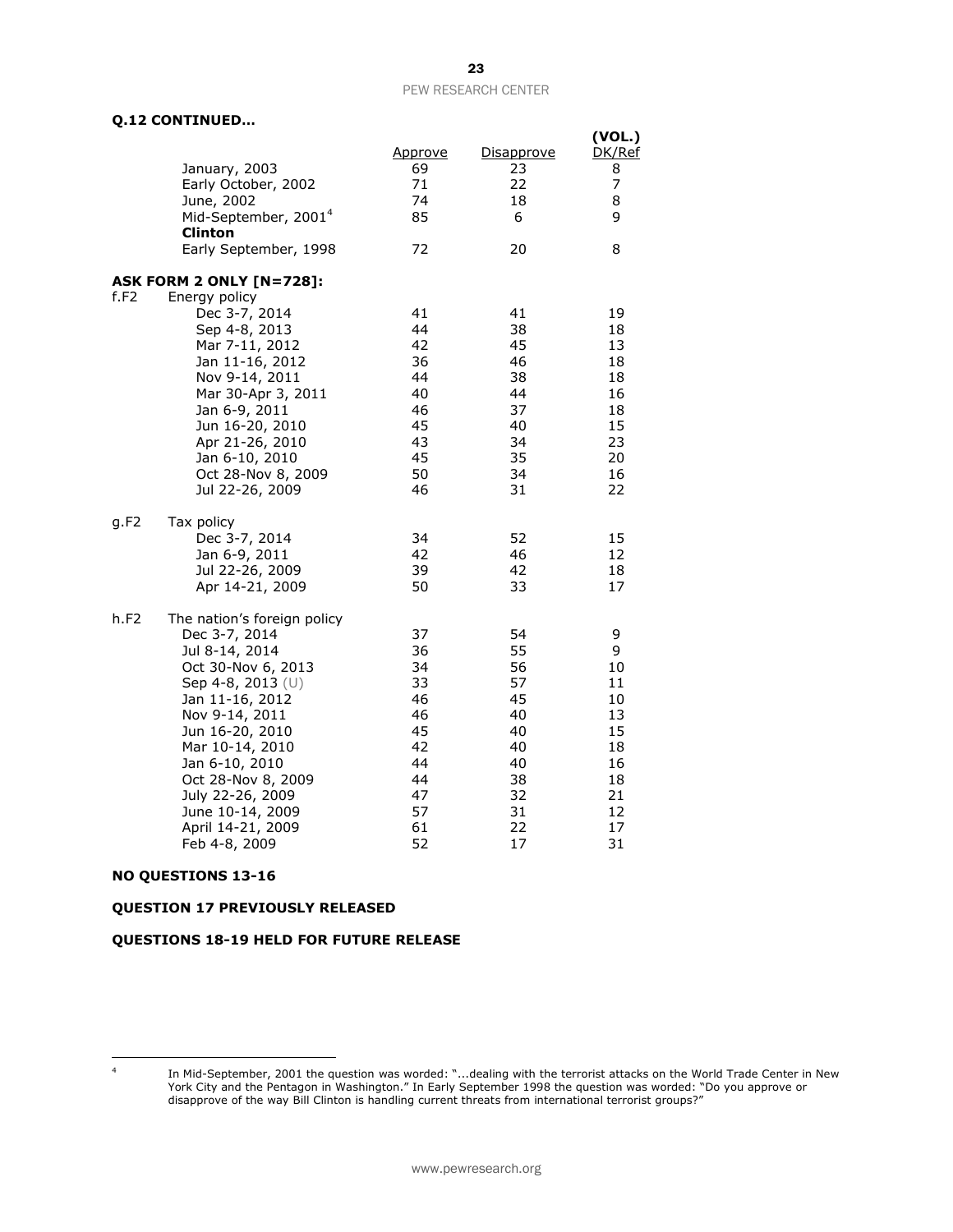### 24

#### PEW RESEARCH CENTER

# **ASK ALL:**<br>0.20 W

What's your view... Do you think the country is more politically divided these days than in the past, or not?

| Dec 3-7 |                               |      |      | Dec 5-9 Sep 30-Oct 4 Mar 31-Apr 6 Jan 7-11 Jan Sep Dec |      |    |              |     |
|---------|-------------------------------|------|------|--------------------------------------------------------|------|----|--------------|-----|
| 2014    |                               | 2012 | 2009 | 2009                                                   | 2009 |    | 200720062004 |     |
| 81      | Yes, more politically divided | 80   | 64   | 61                                                     | 46   | 66 |              | -66 |
| 15      | No, not more divided          | 17   | 30   | 34                                                     | 45   | 28 |              |     |
| 3       | Don't know/Refused (VOL.)     |      | h    | 5.                                                     |      |    |              |     |

#### **ASK ALL:**

Q.21 And thinking about five years from now, do you think the country will be **[RANDOMIZE ITEMS 1 AND 2 WITH ITEM 3 ALWAYS LAST]**?

(U) Dec 3-7

2014

- 36 More politically divided
- 17 Less politically divided
- 41 About as politically divided as it is now<br>5 Don't know/Refused (VOL.)
- 5 Don't know/Refused **(VOL.)**

#### **NO QUESTIONS 22-23, 25-29**

#### **QUESTION 24 HELD FOR FUTURE RELEASE**

#### **ASK ALL:**

Next,

Q.30 Is your overall opinion of **[INSERT ITEM; RANDOMIZE]** very favorable, mostly favorable, mostly UNfavorable, or very unfavorable? **[INTERVIEWERS: PROBE TO DISTINGUISH BETWEEN "NEVER HEARD OF" AND "CAN'T RATE."]** How about **[NEXT ITEM]? [IF NECESSARY:** Just in general, is your overall opinion of **[ITEM]** very favorable, mostly favorable, mostly UNfavorable, or very unfavorable?**] [INTERVIEWERS: PROBE TO DISTINGUISH BETWEEN "NEVER HEARD OF" AND "CAN'T RATE."]**

**(VOL.) (VOL.)**

|    |                      |       |                  |               |       |                   |        | (VVL.)   | (VVL.)      |
|----|----------------------|-------|------------------|---------------|-------|-------------------|--------|----------|-------------|
|    |                      |       | Favorable        |               |       | Unfavorable ----- |        | Never    | Can't rate/ |
|    |                      | Total | <u>Very</u>      | <b>Mostly</b> | Total | <u>Very</u>       | Mostly | heard of | <b>Ref</b>  |
| a. | The Republican Party |       |                  |               |       |                   |        |          |             |
|    | Dec 3-7, 2014 (U)    | 37    | 9                | 28            | 57    | 26                | 32     | $\ast$   | 6           |
|    | Oct 14-20, 2014      | 38    | 7                | 31            | 54    | 25                | 29     | $\ast$   | 8           |
|    | Jan 23-Mar 16, 2014  | 37    | 7                | 30            | 55    | 24                | 31     | $\ast$   | 7           |
|    | Dec 3-8, 2013 (U)    | 35    | 8                | 27            | 59    | 28                | 31     | 0        | 6           |
|    | Oct 9-13, 2013       | 38    | 5                | 32            | 58    | 26                | 32     | $\ast$   | 4           |
|    | Jul 17-21, 2013      | 33    | 7                | 25            | 58    | 25                | 34     | $\ast$   | 9           |
|    | Jun 12-16, 2013      | 40    | 8                | 32            | 55    | 23                | 33     | $\ast$   | 5           |
|    | Jan 9-13, 2013       | 33    | 6                | 28            | 58    | 27                | 31     | 1        | 8           |
|    | Dec 5-9, 2012        | 36    | 7                | 28            | 59    | 23                | 36     | $\ast$   | 5           |
|    | Sep 12-16, 2012      | 42    | 12               | 30            | 50    | 25                | 26     | $\ast$   | 8           |
|    | Jun 28-Jul 9, 2012   | 36    | 9                | 27            | 56    | 28                | 28     | $\ast$   | 8           |
|    | Mar 7-11, 2012       | 36    | 7                | 30            | 56    | 27                | 29     | $\ast$   | 8           |
|    | Jan 11-16, 2012      | 35    | 7                | 27            | 58    | 28                | 30     | $\ast$   | 7           |
|    | Sep 22-Oct 4, 2011   | 36    | 7                | 29            | 55    | 27                | 28     | $\ast$   | 9           |
|    | Aug 17-21, 2011      | 34    | 5                | 29            | 59    | 27                | 32     | $\ast$   | 7           |
|    | Feb 22-Mar 1, 2011   | 42    | 9                | 32            | 51    | 22                | 28     | 1        | 7           |
|    | Feb 2-7, 2011        | 43    | $\boldsymbol{8}$ | 35            | 48    | 19                | 29     | $\ast$   | 9           |
|    | Aug 25-Sep 6, 2010   | 43    | 8                | 35            | 49    | 21                | 28     | $\ast$   | 8           |
|    | July 1-5, 2010       | 39    | 10               | 29            | 49    | 24                | 25     | $\ast$   | 12          |
|    | April 1-5, 2010      | 37    | 8                | 29            | 53    | 26                | 27     | $\ast$   | 9           |
|    | Mar 18-21, 2010      | 37    | 5                | 32            | 51    | 20                | 31     | $\ast$   | 12          |
|    | Feb 3-9, 2010        | 46    | 5                | 41            | 46    | 14                | 32     | 0        | 8           |
|    |                      |       |                  |               |       |                   |        |          |             |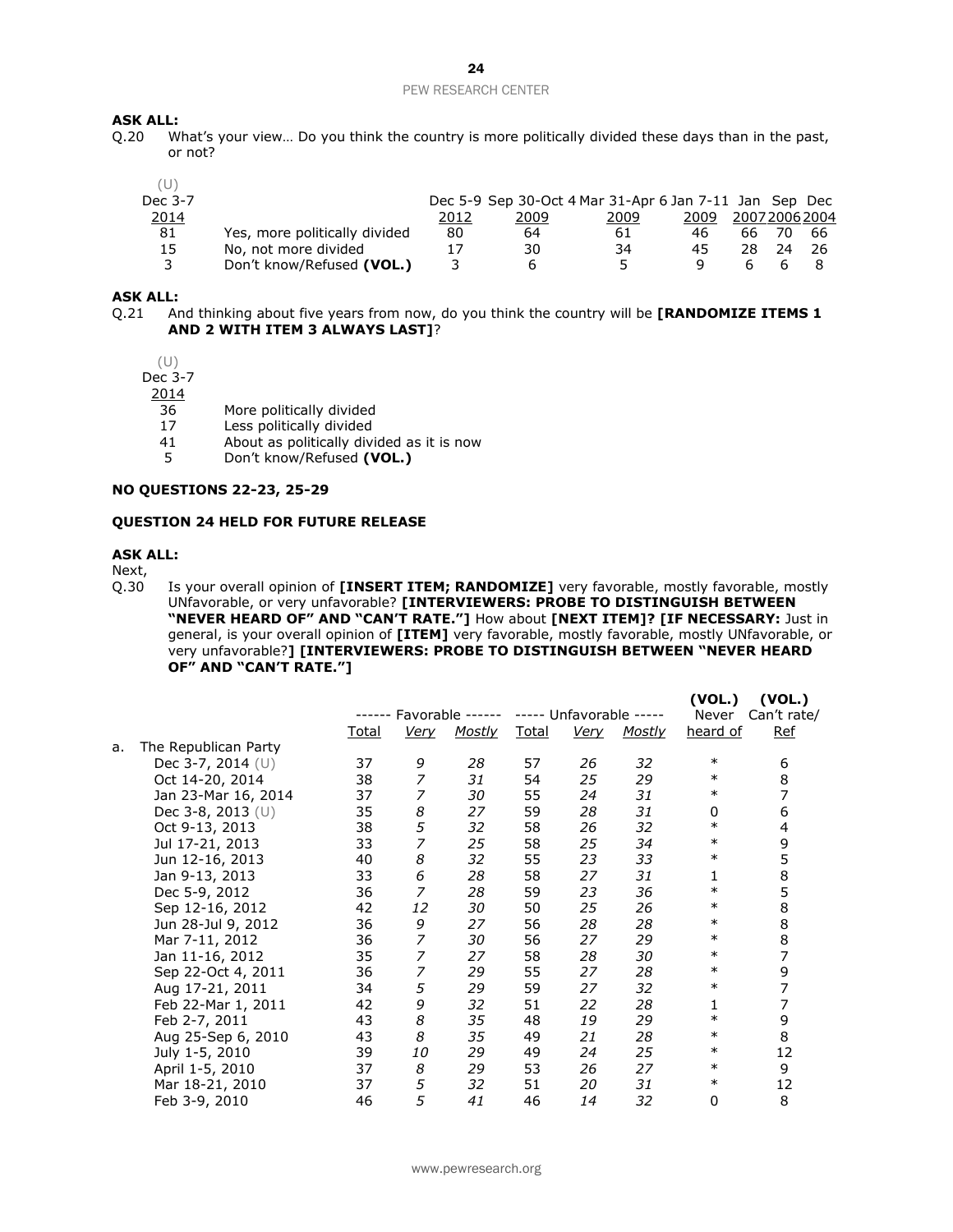## **Q.30 CONTINUED…**

|    |                           |              |                  |                         |              |                         |               | (VOL.)       | (VOL.)                   |
|----|---------------------------|--------------|------------------|-------------------------|--------------|-------------------------|---------------|--------------|--------------------------|
|    |                           |              |                  | ------ Favorable ------ |              | ----- Unfavorable ----- |               |              | Never Can't rate/        |
|    |                           | <b>Total</b> | <b>Very</b>      | <u>Mostly</u>           | <b>Total</b> | <u>Very</u>             | <b>Mostly</b> | heard of     | <u>Ref</u>               |
|    | Aug 20-27, 2009           | 40           | 6                | 34                      | 50           | 19                      | 31            | $\ast$       | 10                       |
|    | Aug 11-17, 2009           | 40           | 7                | 33                      | 50           | 18                      | 32            | $\ast$       | 10                       |
|    | Mar 31-Apr 6, 2009        | 40           | 7                | 33                      | 51           | 17                      | 34            | 0            | 9                        |
|    | Jan 7-11, 2009            | 40           | 5                | 35                      | 55           | 21                      | 34            | $\ast$       | 5                        |
|    | Late October, 2008        | 40           | 10               | 30                      | 50           | 23                      | 27            | $\ast$       | 10                       |
|    | Mid-September, 2008       | 47           | 11               | 36                      | 46           | 22                      | 24            | $\ast$       | 7                        |
|    | August, 2008              | 43           | 9                | 34                      | 49           | 18                      | 31            | 1            | $\overline{7}$           |
|    | Late May, 2008            | 39           | $\boldsymbol{7}$ | 32                      | 53           | 20                      | 33            | $\ast$       | 8                        |
|    | July, 2007                | 39           | $\overline{z}$   | 32                      | 53           | 22                      | 31            | 0            | 8                        |
|    | Early January, 2007       | 41           | 9                | 32                      | 48           | 21                      | 27            | 1            | 10                       |
|    | Late October, 2006        | 41           | 9                | 32                      | 50           | 20                      | 30            | $\ast$       | 9                        |
|    | July, 2006                | 40           | 10               | 30                      | 52           | 23                      | 29            | 1            | $\overline{7}$           |
|    | April, 2006               | 40           | 10               | 30                      | 50           | 21                      | 29            | $\ast$       | 10                       |
|    | February, 2006            | 44           | 11               | 33                      | 50           | 24                      | 26            | $\ast$       | 6                        |
|    | Late October, 2005        | 42           | 12               | 30                      | 49           | 24                      | 25            | $\ast$       | 9                        |
|    | July, 2005                | 48           | 13               | 35                      | 43           | 18                      | 25            | $\ast$       | 9                        |
|    | June, 2005                | 48           | 11               | 37                      | 44           | 20                      | 24            | 0            | 8                        |
|    | December, 2004            | 52           | 15               | 37                      | 42           | 17                      | 25            | 0            | $\boldsymbol{6}$         |
|    | June, 2004                | 51           | 12               | 39                      | 40           | 14                      | 26            | 0            | 9                        |
|    | Early February, 2004      | 52           | 14               | 38                      | 42           | 16                      | 26            | $\ast$       | $\boldsymbol{6}$         |
|    | June, 2003                | 58           | 14               | 44                      | 33           | 10                      | 23            | 0            | 9                        |
|    | April, 2003               | 63           | 14               | 49                      | 31           | 10                      | 21            | $\ast$       | 6                        |
|    | December, 2002            | 59           | 18               | 41                      | 33           | 11                      | 22            | $\ast$       | 8                        |
|    | July, 2001                | 48           | 11               | 37                      | 42           | 15                      | 27            | $\ast$       | 10                       |
|    | January, 2001             | 56           | 13               | 43                      | 35           | 13                      | 22            | $\ast$       | 9                        |
|    | September, 2000 (RVs)     | 53           | 11               | 42                      | 40           | 12                      | 28            | 0            | $\boldsymbol{7}$         |
|    | August, 1999              | 53           | 8                | 45                      | 43           | 12                      | 31            | $\ast$       | $\overline{\mathbf{4}}$  |
|    | February, 1999            | 44           | $\overline{z}$   | 37                      | 51           | 15                      | 36            | 0            | 5                        |
|    | January, 1999             | 44           | 10               | 34                      | 50           | 23                      | 27            | 0            | $\boldsymbol{6}$         |
|    | Early December, 1998      | 46           | 11               | 35                      | 47           | 20                      | 27            | $\ast$       | $\overline{7}$           |
|    | Early October, 1998 (RVs) | 52           | 9                | 43                      | 42           | 14                      | 28            | 0            | $\boldsymbol{6}$         |
|    | Early September, 1998     | 56           | 9                | 47                      | 37           | 11                      | 26            | $\ast$       | $\boldsymbol{7}$         |
|    | March, 1998               | 50           | 10               | 40                      | 43           | 12                      | 31            | $\ast$       | $\overline{7}$           |
|    | August, 1997              | 47           | 9                | 38                      | 47           | 11                      | 36            | $\ast$       | 6                        |
|    | June, 1997                | 51           | 8                | 43                      | 42           | 11                      | 31            | 1            | $\boldsymbol{6}$         |
|    | January, 1997             | 52           | 8                | 44                      | 43           | 10                      | 33            | $\ast$       | 5                        |
|    | October, 1995             | 52           | 10               | 42                      | 44           | 16                      | 28            | $\ast$       | $\overline{\mathcal{A}}$ |
|    | December, 1994            | 67           | 21               | 46                      | 27           | 8                       | 19            | $\ast$       | 6                        |
|    | July, 1994                | 63           | 12               | 51                      | 33           | 8                       | 25            | $\ast$       | 4                        |
|    | May, 1993                 | 54           | 12               | 42                      | 35           | 10                      | 25            | 0            | 11                       |
|    | July, 1992                | 46           | 9                | 37                      | 48           | 17                      | 31            | $\ast$       | 6                        |
|    |                           |              |                  |                         |              |                         |               |              |                          |
| b. | The Democratic Party      |              |                  |                         |              |                         |               |              |                          |
|    | Dec 3-7, 2014 (U)         | 41           | 11               | 30                      | 54           | 26                      | 28            | $\ast$       | 5                        |
|    |                           | 47           | 11               | 35                      | 46           | 21                      | 25            | $\ast$       | $\boldsymbol{7}$         |
|    | Oct 15-20, 2014           |              | 12               | 34                      | 47           | 23                      |               | $\ast$       | $\overline{7}$           |
|    | Jan 23-Mar 16, 2014       | 46           |                  |                         |              |                         | 24            | $\ast$       |                          |
|    | Dec 3-8, 2013 (U)         | 47           | 15               | 32                      | 48           | 24                      | 24            |              | 5                        |
|    | Oct 9-13, 2013            | 47           | 9                | 39                      | 48           | 22                      | 27            | 0<br>$\ast$  | $\overline{\mathcal{A}}$ |
|    | Jul 17-21, 2013           | 41           | 10               | 31                      | 50           | 23                      | 28            |              | 9                        |
|    | Jun 12-16, 2013           | 51           | 14               | 37                      | 45           | 19                      | 26            | 0<br>$\ast$  | 5                        |
|    | Jan 9-13, 2013            | 47           | 13               | 34                      | 46           | 18                      | 28            |              | $\boldsymbol{7}$         |
|    | Dec 5-9, 2012             | 48           | 11               | 37                      | 47           | 23                      | 25            | $\mathbf{1}$ | $\overline{\mathcal{A}}$ |
|    | Sep 12-16, 2012           | 53           | 21               | 32                      | 40           | 18                      | 22            | $\ast$       | $\overline{7}$           |
|    | Jun 28-Jul 9, 2012        | 47           | 14               | 33                      | 45           | 21                      | 24            | $\ast$       | 8                        |
|    | Mar 7-11, 2012            | 49           | 14               | 36                      | 43           | 18                      | 25            | $\ast$       | $\boldsymbol{7}$         |
|    | Jan 11-16, 2012           | 43           | 13               | 29                      | 51           | 23                      | 28            | $\ast$       | $\overline{7}$           |
|    | Sep 22-Oct 4, 2011        | 46           | 13               | 32                      | 45           | 19                      | 26            | $\ast$       | 9                        |
|    | Aug 17-21, 2011           | 43           | 9                | 34                      | 50           | 21                      | 29            | $\ast$       | $\overline{7}$           |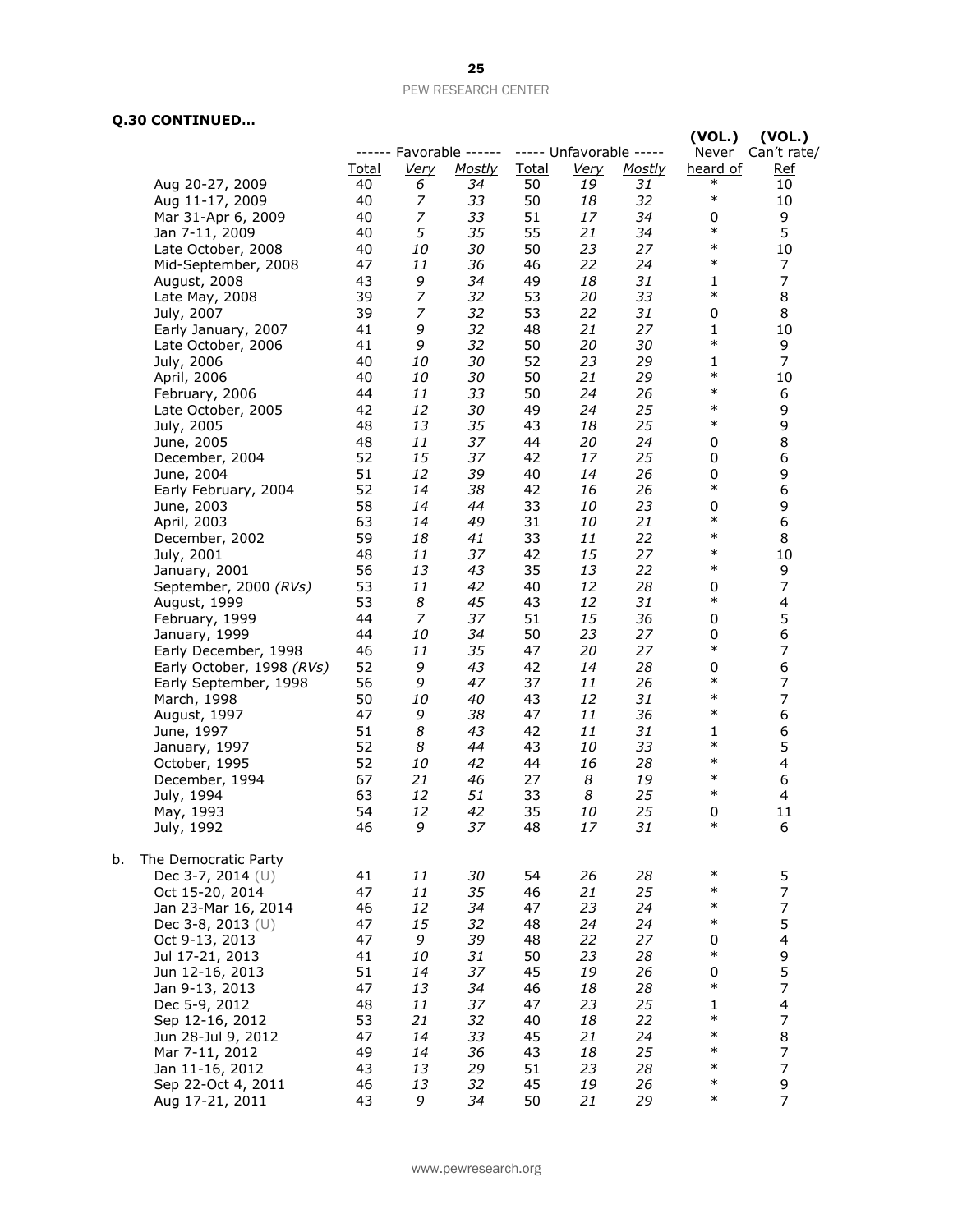## **Q.30 CONTINUED…**

c.

|                                  |          |             |                         |              |                         |               | (VOL.)             | (VOL.)           |
|----------------------------------|----------|-------------|-------------------------|--------------|-------------------------|---------------|--------------------|------------------|
|                                  |          |             | ------ Favorable ------ |              | ----- Unfavorable ----- |               | Never              | Can't rate/      |
|                                  | Total    | <u>Very</u> | Mostly                  | <b>Total</b> | Very                    | <b>Mostly</b> | heard of<br>$\ast$ | <b>Ref</b>       |
| Feb 22-Mar 1, 2011               | 48       | 14          | 34                      | 45           | 18                      | 27            | $\ast$             | 6                |
| Feb 2-7, 2011                    | 47       | 13          | 35                      | 46           | 17                      | 29            | $\ast$             | 6                |
| Aug 25-Sep 6, 2010               | 50       | 13          | 36                      | 44           | 20                      | 24            | $\ast$             | 7                |
| July 1-5, 2010                   | 44       | 12          | 31                      | 45           | 22                      | 23            | $\ast$             | 11               |
| April 1-5, 2010                  | 38<br>40 | 9<br>8      | 29<br>32                | 52<br>49     | 27<br>25                | 25<br>24      | $\ast$             | 9                |
| Mar 18-21, 2010<br>Feb 3-9, 2010 | 48       | 9           | 39                      | 44           | 17                      | 27            | $\ast$             | 11<br>8          |
| Aug 20-27, 2009                  | 48       | 11          | 37                      | 43           | 19                      | 24            | $\ast$             | 10               |
| Aug 11-17, 2009                  | 49       | 12          | 37                      | 40           | 16                      | 25            | $\ast$             | 10               |
| Mar 31-Apr 6, 2009               | 59       | 15          | 44                      | 34           | 13                      | 21            | $\ast$             | 7                |
| Jan 7-11, 2009                   | 62       | 19          | 43                      | 32           | 12                      | 20            | $\ast$             | 6                |
| Late October, 2008               | 57       | 19          | 38                      | 33           | 15                      | 18            | $\ast$             | 10               |
| Mid-September, 2008              | 55       | 18          | 37                      | 39           | 14                      | 25            | $\ast$             | 6                |
| August, 2008                     | 57       | 16          | 41                      | 37           | 13                      | 24            | $\ast$             | 6                |
| Late May, 2008                   | 57       | 14          | 43                      | 37           | 14                      | 23            | $\ast$             | 6                |
| July, 2007                       | 51       | 13          | 38                      | 41           | 14                      | 27            | 0                  | 8                |
| Early January, 2007              | 54       | 15          | 39                      | 35           | 12                      | 23            | $\ast$             | 11               |
| Late October, 2006               | 53       | 13          | 40                      | 36           | 11                      | 25            | $\ast$             | 11               |
| July, 2006                       | 47       | 13          | 34                      | 44           | 13                      | 31            | 2                  | 7                |
| April, 2006                      | 47       | 12          | 35                      | 42           | 14                      | 28            | $\ast$             | 11               |
| February, 2006                   | 48       | 14          | 34                      | 44           | 17                      | 27            | 0                  | 8                |
| Late October, 2005               | 49       | 14          | 35                      | 41           | 15                      | 26            | $\ast$             | 10               |
| July, 2005                       | 50       | 15          | 35                      | 41           | 14                      | 27            | $\ast$             | 9                |
| June, 2005                       | 52       | 12          | 40                      | 39           | 13                      | 26            | $\ast$             | 9                |
| December, 2004                   | 53       | 13          | 40                      | 41           | 14                      | 27            | $\ast$             | 6                |
| June, 2004                       | 54       | 12          | 42                      | 36           | 11                      | 25            | 0                  | 10               |
| Early February, 2004             | 58       | 14          | 44                      | 37           | 9                       | 28            | $\ast$             | 5                |
| June, 2003                       | 54       | 11          | 43                      | 38           | 10                      | 28            | 0                  | 8                |
| April, 2003                      | 57       | 13          | 44                      | 36           | 11                      | 25            | $\ast$             | $\boldsymbol{7}$ |
| December, 2002                   | 54       | 15          | 39                      | 37           | 10                      | 27            | $\ast$             | 9                |
| July, 2001                       | 58       | 18          | 40                      | 34           | 10                      | 24            | $\ast$             | 8                |
| January, 2001                    | 60       | 18          | 42                      | 30           | 9                       | 21            | 1                  | 9                |
| September, 2000 (RVs)            | 60       | 16          | 44                      | 35           | 12                      | 23            | $\ast$             | 5                |
| August, 1999                     | 59       | 14          | 45                      | 37           | 9                       | 28            | $\ast$             | 4                |
| February, 1999                   | 58       | 11          | 47                      | 37           | 11                      | 26            | 0                  | 5                |
| January, 1999                    | 55       | 14          | 41                      | 38           | 12                      | 26            | 0                  | 7                |
| Early December, 1998             | 59       | 18          | 41                      | 34           | 10                      | 24            | 0                  | $\overline{7}$   |
| Early October, 1998 (RVs)        | 56       | 11          | 45                      | 38           | 9                       | 29            | $\ast$             | 6                |
| Early September, 1998            | 60       | 13          | 47                      | 33           | 8                       | 25            | $\ast$             | 7                |
| March, 1998                      | 58       | 15          | 43                      | 36           | 10                      | 26            | $\ast$             | 6                |
| August, 1997                     | 52       | 11          | 41                      | 42           | 10                      | 32            | 0                  | 6                |
| June, 1997                       | 61       | 10          | 51                      | 33           | 8                       | 25            | $\ast$             | 6                |
| January, 1997                    | 60       | 13          | 47                      | 35           | $\overline{z}$          | 28            | $\ast$             | 5                |
| October, 1995                    | 49       | 9           | 40                      | 48           | 11                      | 37            | 0<br>$\ast$        | 3                |
| December, 1994                   | 50       | 13          | 37                      | 44           | 13                      | 31            | $\ast$             | 6                |
| July, 1994                       | 62       | 13          | 49                      | 34           | 7                       | 27            |                    | 4                |
| May, 1993                        | 57       | 14          | 43                      | 34           | 9                       | 25            | 0<br>$\ast$        | 9                |
| July, 1992                       | 61       | 17          | 44                      | 33           | 9                       | 24            |                    | 6                |
| Congress                         |          |             |                         |              |                         |               |                    |                  |
| Dec 3-7, 2014 (U)                | 22       | 4           | 18                      | 71           | 34                      | 37            | $\ast$             | 7                |
| Jul 8-14, 2014                   | 28       | 5           | 23                      | 69           | 28                      | 41            | $\ast$             | $\overline{4}$   |
| Feb 12-Feb 26, 2014              | 23       | 5           | 18                      | 72           | 35                      | 37            | $\ast$             | 5                |
| Dec 3-8, 2013 (U)                | 27       | 6           | 21                      | 67           | 32                      | 35            | $\ast$             | 6                |
| Oct 9-13, 2013                   | 23       | 4           | 19                      | 73           | 32                      | 42            | 0                  | 4                |
| Jul 17-21, 2013                  | 21       | 3           | 18                      | 70           | 33                      | 37            | $\ast$             | 9                |
| Jan 9-13, 2013                   | 23       | 4           | 19                      | 68           | 32                      | 36            | $\ast$             | 9                |
| Dec 5-9, 2012                    | 27       | 4           | 22                      | 67           | 24                      | 43            | $\mathbf{1}$       | 6                |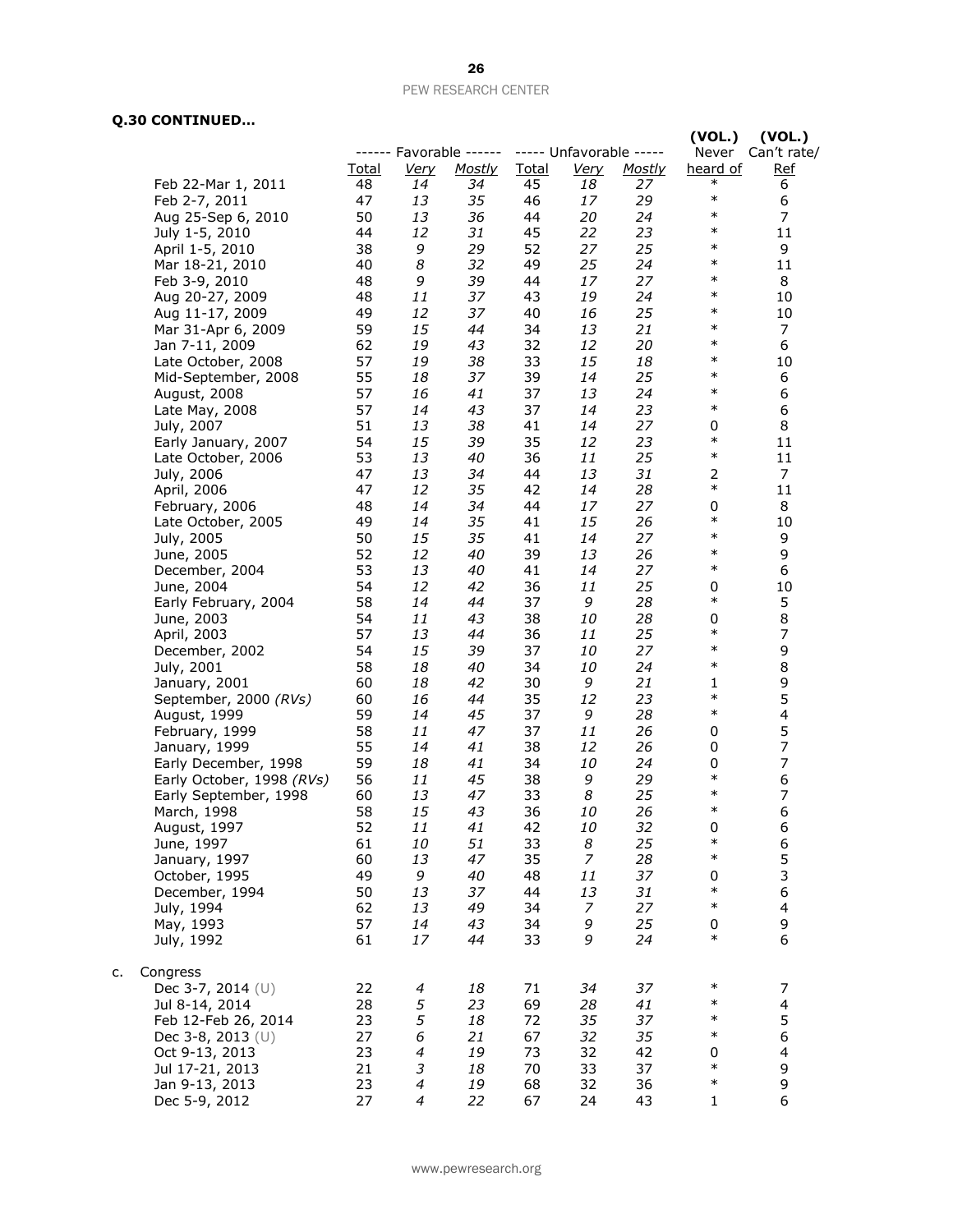## **Q.30 CONTINUED…**

|                           |              |                  |                         |              |                         |               | (VOL.)              | (VOL.)                |
|---------------------------|--------------|------------------|-------------------------|--------------|-------------------------|---------------|---------------------|-----------------------|
|                           |              |                  | ------ Favorable ------ |              | ----- Unfavorable ----- |               | Never               | Can't rate/           |
|                           | <b>Total</b> | <u>Very</u>      | <b>Mostly</b>           | <b>Total</b> | <u>Very</u>             | <b>Mostly</b> | heard of            | <b>Ref</b>            |
| Jun 28-Jul 9, 2012        | 27           | 5                | 22                      | 65           | 30                      | 35            | $\ast$              | 8                     |
| Jan 11-16, 2012           | 23           | 5                | 18                      | 69           | 33                      | 36            | $\ast$              | 8                     |
| Aug 17-21, 2011           | 25           | 4                | 21                      | 70           | 30                      | 40            | 4                   | 6                     |
| Feb 22-Mar 1, 2011        | 34           | 4                | 30                      | 57           | 21                      | 36            | $\mathbf{1}$        | 8                     |
| July 1-5, 2010            | 33           | 6                | 27                      | 56           | 23                      | 33            | $\ast$              | 11                    |
| April 1-5, 2010           | 25           | 3                | 22                      | 65           | 30                      | 36            | $\ast$              | 9                     |
| Mar 18-21, 2010           | 26           | 3                | 23                      | 62           | 23                      | 39            | $\ast$              | 12                    |
| Feb 3-9, 2010             | 41           | 3                | 38                      | 50           | 17                      | 34            | 0                   | 9                     |
| Aug 20-27, 2009           | 37           | 4                | 33                      | 52           | 20                      | 32            | $\ast$              | 11                    |
| Mar 31-Apr 6, 2009        | 50           | 10               | 40                      | 43           | 15                      | 28            | $\ast$              | 7                     |
| Jan 7-11, 2009            | 40           | 5                | 35                      | 52           | 20                      | 32            | $\ast$              | 8                     |
| Late May, 2008            | 41           | 6                | 35                      | 51           | 17                      | 34            | 0                   | 8                     |
| July, 2007                | 41           | 6                | 35                      | 51           | 16                      | 35            | 0                   | 8                     |
| Early January, 2007       | 53           | 11               | 42                      | 38           | 9                       | 29            | $\mathbf{1}$        | 8                     |
| Late October, 2006        | 41           | 5                | 36                      | 46           | 15                      | 31            | $\ast$              | 13                    |
| February, 2006            | 44           | 6                | 38                      | 47           | 14                      | 33            | 0                   | 9                     |
| Late October, 2005        | 45           | 7                | 38                      | 45           | 13                      | 32            | $\ast$              | 10                    |
| July, 2005                | 49           | 6                | 43                      | 40           | 11                      | 29            | $\ast$              | 11                    |
| June, 2005                | 49           | 6                | 43                      | 40           | 10                      | 30            | $\ast$              | 11                    |
| June, 2004                | 56           | 7                | 49                      | 33           | 7                       | 26            | $\ast$              | 11                    |
| July, 2001                | 57           | 7                | 50                      | 32           | 8                       | 24            | $\ast$              | 11                    |
| March, 2001               | 56           | 6                | 50                      | 36           | 10                      | 26            | 1                   | 7                     |
| January, 2001             | 64           | 10               | 54                      | 23           | 5                       | 18            | 1                   | 12                    |
| September, 2000 (RVs)     | 61           | 8                | 53                      | 32           | 5                       | 27            | $\ast$              | 7                     |
| August, 1999              | 63           | 8                | 55                      | 34           | $\overline{z}$          | 27            | $\ast$              | 3                     |
| June, 1999                | 56           | 9                | 47                      | 39           | 9                       | 30            | $\ast$              | 5                     |
|                           | 52           | 4                | 48                      | 44           | 8                       | 36            | 0                   | 4                     |
| February, 1999            | 48           | 7                | 41                      | 45           | 15                      | 30            | 0                   | 7                     |
| January, 1999             | 52           | 11               | 41                      | 41           | 12                      | 29            | 0                   | 7                     |
| Early December, 1998      | 62           | $\boldsymbol{7}$ | 55                      | 33           | 8                       | 25            | 0                   | 5                     |
| Early October, 1998 (RVs) | 66           | 7                | 59                      | 27           | 5                       | 22            | 0                   | 7                     |
| Early September, 1998     | 53           | 5                | 48                      | 44           | 11                      | 33            | 0                   | 3                     |
| October, 1997             | 50           | 6                | 44                      | 44           | 11                      | 33            | 0                   | 6                     |
| August, 1997              | 52           | 4                | 48                      | 42           | 8                       | 34            | 0                   |                       |
| June, 1997                | 49           | 5                | 44                      | 42           | 10                      |               | $\ast$              | 6<br>9                |
| May, 1997                 | 52           | 6                | 46                      | 40           |                         | 32<br>31      | $\ast$              | 8                     |
| February, 1997            | 56           |                  |                         | 40           | 9<br>8                  | 32            | $\ast$              |                       |
| January, 1997             |              | 6                | 50                      |              |                         |               | $\ast$              | 4                     |
| June, 1996                | 45<br>45     | 6<br>6           | 39                      | 50<br>50     | 12<br>13                | 38<br>37      |                     | 5<br>5                |
| April, 1996               | 42           | 4                | 39<br>38                | 54           | 16                      | 38            | 0<br>$\ast$         | $\overline{4}$        |
| January, 1996             | 42           | 4                | 38                      | 55           | 13                      | 42            | 0                   |                       |
| October, 1995             |              | 5                |                         |              |                         |               | $\ast$              | 3<br>$\boldsymbol{7}$ |
| August, 1995              | 45           |                  | 40                      | 47           | 13                      | 34            | $\ast$              | 5                     |
| June, 1995                | 53           | 8                | 45                      | 42           | 11                      | 31            |                     |                       |
| February, 1995            | 54           | 10               | 44                      | 37           | 10                      | 27            | $\pmb{0}$<br>$\ast$ | 9                     |
| July, 1994                | 53           | 7                | 46                      | 43           | 9                       | 34            |                     | 4                     |
| May, 1993                 | 43           | 8                | 35                      | 48           | 13                      | 35            | 0                   | 9                     |
| November, 1991            | 51           | $\boldsymbol{7}$ | 44                      | 43           | 9                       | 34            | 0                   | 6                     |
| March, 1991               | 66           | 16               | 50                      | 26           | $\boldsymbol{7}$        | 19            | 0                   | 8                     |
| May, 1990                 | 59           | 6                | 53                      | 34           | 9                       | 25            | $\mathbf{1}$        | 6                     |
| May, 1988                 | 64           | 8                | 56                      | 28           | 5                       | 23            | 0                   | 8                     |
| January, 1988             | 64           | 6                | 58                      | 29           | $\boldsymbol{4}$        | 25            | 0<br>$\ast$         | $\overline{7}$        |
| May, 1987                 | 74           | 10               | 64                      | 20           | $\overline{4}$          | 16            |                     | 6                     |
| January, 1987             | 59           | 7                | 52                      | 31           | 8                       | 23            | 0                   | 10                    |
| July, 1985                | 67           | 9                | 58                      | 26           | 5                       | 21            | $\ast$              | $\overline{7}$        |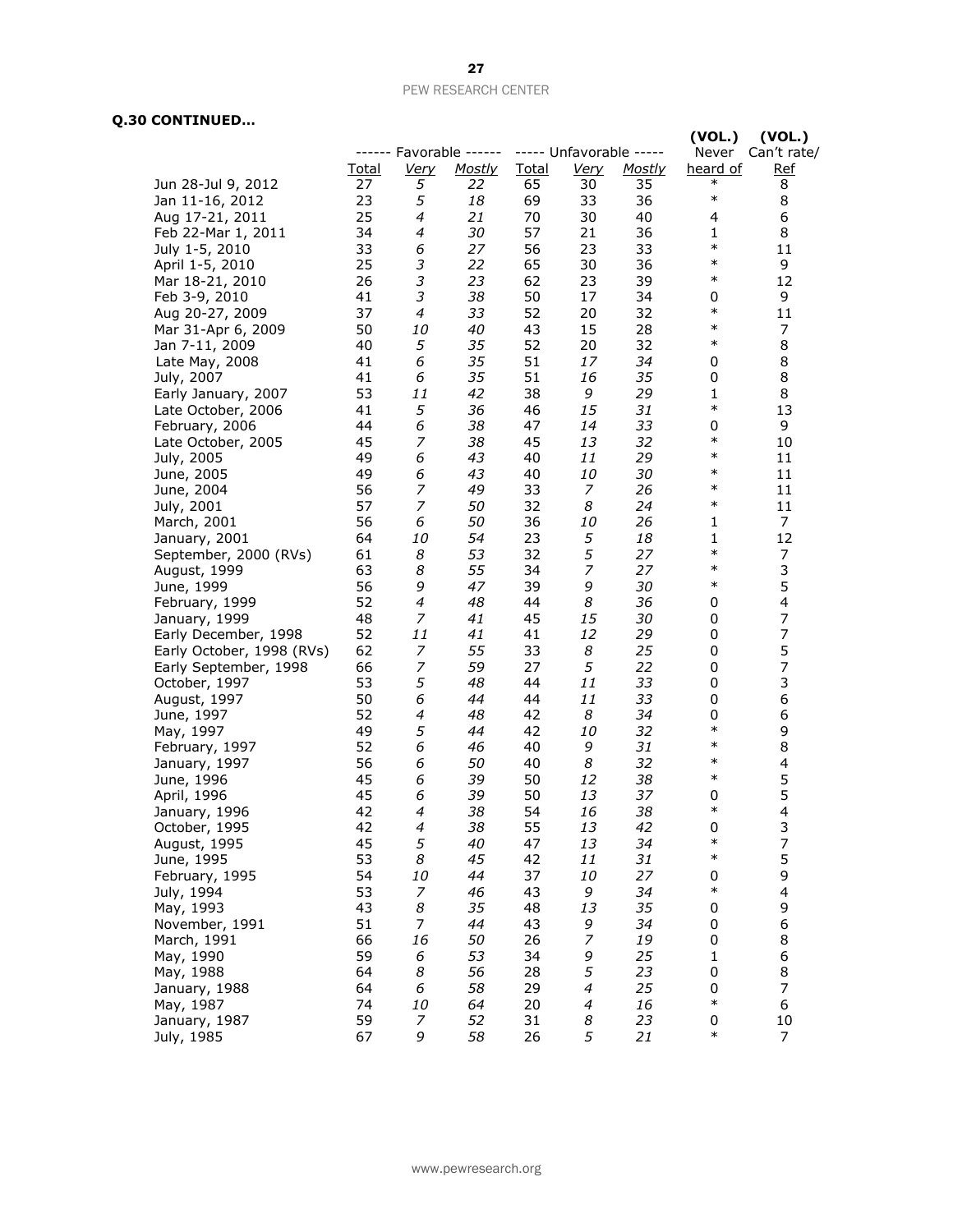# **ASK ALL:**<br>Q.31 Ar

Q.31 And is your overall opinion of **[INSERT NAME; RANDOMIZE ITEMS]** very favorable, mostly favorable, mostly UNfavorable, or very unfavorable? How about **[NEXT NAME]? [IF NECESSARY:**  Just in general, is your overall opinion of **[NAME]** very favorable, mostly favorable, mostly UNfavorable, or very unfavorable?**] [INTERVIEWERS: PROBE TO DISTINGUISH BETWEEN** 

|                 |                                                                                                                                                                                                                                                                                                                                                                                                                                                                                                                                                                                                                                                                                                                                                                                                             |                                                                                                                                                                                                          |                                                                                                                                                                                                                                          |                                                                                                                                                                                                                                                 |                                                                                                                                                                                                                      |                                                                                                                                                                                                         | Never                                                                                                                                                                                                                                           | (VOL.)<br>Can't                                                                                                                                                                                                                                                                                               |
|-----------------|-------------------------------------------------------------------------------------------------------------------------------------------------------------------------------------------------------------------------------------------------------------------------------------------------------------------------------------------------------------------------------------------------------------------------------------------------------------------------------------------------------------------------------------------------------------------------------------------------------------------------------------------------------------------------------------------------------------------------------------------------------------------------------------------------------------|----------------------------------------------------------------------------------------------------------------------------------------------------------------------------------------------------------|------------------------------------------------------------------------------------------------------------------------------------------------------------------------------------------------------------------------------------------|-------------------------------------------------------------------------------------------------------------------------------------------------------------------------------------------------------------------------------------------------|----------------------------------------------------------------------------------------------------------------------------------------------------------------------------------------------------------------------|---------------------------------------------------------------------------------------------------------------------------------------------------------------------------------------------------------|-------------------------------------------------------------------------------------------------------------------------------------------------------------------------------------------------------------------------------------------------|---------------------------------------------------------------------------------------------------------------------------------------------------------------------------------------------------------------------------------------------------------------------------------------------------------------|
|                 | <u>Total</u>                                                                                                                                                                                                                                                                                                                                                                                                                                                                                                                                                                                                                                                                                                                                                                                                | <b>Very</b>                                                                                                                                                                                              | <b>Mostly</b>                                                                                                                                                                                                                            | <u>Total</u>                                                                                                                                                                                                                                    | <u>Verv</u>                                                                                                                                                                                                          | <u>Mostly</u>                                                                                                                                                                                           | heard of                                                                                                                                                                                                                                        | rate/Ref                                                                                                                                                                                                                                                                                                      |
|                 |                                                                                                                                                                                                                                                                                                                                                                                                                                                                                                                                                                                                                                                                                                                                                                                                             |                                                                                                                                                                                                          |                                                                                                                                                                                                                                          |                                                                                                                                                                                                                                                 |                                                                                                                                                                                                                      |                                                                                                                                                                                                         |                                                                                                                                                                                                                                                 |                                                                                                                                                                                                                                                                                                               |
|                 |                                                                                                                                                                                                                                                                                                                                                                                                                                                                                                                                                                                                                                                                                                                                                                                                             |                                                                                                                                                                                                          |                                                                                                                                                                                                                                          |                                                                                                                                                                                                                                                 |                                                                                                                                                                                                                      |                                                                                                                                                                                                         |                                                                                                                                                                                                                                                 | 3                                                                                                                                                                                                                                                                                                             |
|                 |                                                                                                                                                                                                                                                                                                                                                                                                                                                                                                                                                                                                                                                                                                                                                                                                             |                                                                                                                                                                                                          |                                                                                                                                                                                                                                          |                                                                                                                                                                                                                                                 |                                                                                                                                                                                                                      |                                                                                                                                                                                                         |                                                                                                                                                                                                                                                 | $\overline{2}$                                                                                                                                                                                                                                                                                                |
|                 |                                                                                                                                                                                                                                                                                                                                                                                                                                                                                                                                                                                                                                                                                                                                                                                                             |                                                                                                                                                                                                          |                                                                                                                                                                                                                                          |                                                                                                                                                                                                                                                 |                                                                                                                                                                                                                      |                                                                                                                                                                                                         |                                                                                                                                                                                                                                                 | $\overline{\mathbf{4}}$                                                                                                                                                                                                                                                                                       |
|                 |                                                                                                                                                                                                                                                                                                                                                                                                                                                                                                                                                                                                                                                                                                                                                                                                             |                                                                                                                                                                                                          |                                                                                                                                                                                                                                          |                                                                                                                                                                                                                                                 |                                                                                                                                                                                                                      |                                                                                                                                                                                                         |                                                                                                                                                                                                                                                 | 3                                                                                                                                                                                                                                                                                                             |
|                 |                                                                                                                                                                                                                                                                                                                                                                                                                                                                                                                                                                                                                                                                                                                                                                                                             |                                                                                                                                                                                                          |                                                                                                                                                                                                                                          |                                                                                                                                                                                                                                                 |                                                                                                                                                                                                                      |                                                                                                                                                                                                         |                                                                                                                                                                                                                                                 | 3                                                                                                                                                                                                                                                                                                             |
|                 |                                                                                                                                                                                                                                                                                                                                                                                                                                                                                                                                                                                                                                                                                                                                                                                                             |                                                                                                                                                                                                          |                                                                                                                                                                                                                                          |                                                                                                                                                                                                                                                 |                                                                                                                                                                                                                      |                                                                                                                                                                                                         |                                                                                                                                                                                                                                                 | $\overline{c}$                                                                                                                                                                                                                                                                                                |
|                 |                                                                                                                                                                                                                                                                                                                                                                                                                                                                                                                                                                                                                                                                                                                                                                                                             |                                                                                                                                                                                                          |                                                                                                                                                                                                                                          |                                                                                                                                                                                                                                                 |                                                                                                                                                                                                                      |                                                                                                                                                                                                         |                                                                                                                                                                                                                                                 | 5                                                                                                                                                                                                                                                                                                             |
|                 |                                                                                                                                                                                                                                                                                                                                                                                                                                                                                                                                                                                                                                                                                                                                                                                                             |                                                                                                                                                                                                          |                                                                                                                                                                                                                                          |                                                                                                                                                                                                                                                 |                                                                                                                                                                                                                      |                                                                                                                                                                                                         |                                                                                                                                                                                                                                                 | $\overline{\mathbf{4}}$                                                                                                                                                                                                                                                                                       |
|                 |                                                                                                                                                                                                                                                                                                                                                                                                                                                                                                                                                                                                                                                                                                                                                                                                             |                                                                                                                                                                                                          |                                                                                                                                                                                                                                          |                                                                                                                                                                                                                                                 |                                                                                                                                                                                                                      |                                                                                                                                                                                                         |                                                                                                                                                                                                                                                 | 8                                                                                                                                                                                                                                                                                                             |
|                 |                                                                                                                                                                                                                                                                                                                                                                                                                                                                                                                                                                                                                                                                                                                                                                                                             |                                                                                                                                                                                                          |                                                                                                                                                                                                                                          |                                                                                                                                                                                                                                                 |                                                                                                                                                                                                                      |                                                                                                                                                                                                         |                                                                                                                                                                                                                                                 | 4                                                                                                                                                                                                                                                                                                             |
|                 |                                                                                                                                                                                                                                                                                                                                                                                                                                                                                                                                                                                                                                                                                                                                                                                                             |                                                                                                                                                                                                          |                                                                                                                                                                                                                                          |                                                                                                                                                                                                                                                 |                                                                                                                                                                                                                      |                                                                                                                                                                                                         |                                                                                                                                                                                                                                                 | 3                                                                                                                                                                                                                                                                                                             |
|                 |                                                                                                                                                                                                                                                                                                                                                                                                                                                                                                                                                                                                                                                                                                                                                                                                             |                                                                                                                                                                                                          |                                                                                                                                                                                                                                          |                                                                                                                                                                                                                                                 |                                                                                                                                                                                                                      |                                                                                                                                                                                                         |                                                                                                                                                                                                                                                 | 5                                                                                                                                                                                                                                                                                                             |
|                 |                                                                                                                                                                                                                                                                                                                                                                                                                                                                                                                                                                                                                                                                                                                                                                                                             |                                                                                                                                                                                                          |                                                                                                                                                                                                                                          |                                                                                                                                                                                                                                                 |                                                                                                                                                                                                                      |                                                                                                                                                                                                         |                                                                                                                                                                                                                                                 | $\overline{\mathbf{4}}$                                                                                                                                                                                                                                                                                       |
|                 |                                                                                                                                                                                                                                                                                                                                                                                                                                                                                                                                                                                                                                                                                                                                                                                                             |                                                                                                                                                                                                          |                                                                                                                                                                                                                                          |                                                                                                                                                                                                                                                 |                                                                                                                                                                                                                      |                                                                                                                                                                                                         |                                                                                                                                                                                                                                                 | 3                                                                                                                                                                                                                                                                                                             |
|                 |                                                                                                                                                                                                                                                                                                                                                                                                                                                                                                                                                                                                                                                                                                                                                                                                             |                                                                                                                                                                                                          |                                                                                                                                                                                                                                          |                                                                                                                                                                                                                                                 |                                                                                                                                                                                                                      |                                                                                                                                                                                                         |                                                                                                                                                                                                                                                 | 3                                                                                                                                                                                                                                                                                                             |
|                 |                                                                                                                                                                                                                                                                                                                                                                                                                                                                                                                                                                                                                                                                                                                                                                                                             |                                                                                                                                                                                                          |                                                                                                                                                                                                                                          |                                                                                                                                                                                                                                                 |                                                                                                                                                                                                                      |                                                                                                                                                                                                         |                                                                                                                                                                                                                                                 | $\mathbf 2$                                                                                                                                                                                                                                                                                                   |
|                 |                                                                                                                                                                                                                                                                                                                                                                                                                                                                                                                                                                                                                                                                                                                                                                                                             |                                                                                                                                                                                                          |                                                                                                                                                                                                                                          |                                                                                                                                                                                                                                                 |                                                                                                                                                                                                                      |                                                                                                                                                                                                         |                                                                                                                                                                                                                                                 | 5                                                                                                                                                                                                                                                                                                             |
|                 |                                                                                                                                                                                                                                                                                                                                                                                                                                                                                                                                                                                                                                                                                                                                                                                                             |                                                                                                                                                                                                          |                                                                                                                                                                                                                                          |                                                                                                                                                                                                                                                 |                                                                                                                                                                                                                      |                                                                                                                                                                                                         |                                                                                                                                                                                                                                                 | 4                                                                                                                                                                                                                                                                                                             |
|                 |                                                                                                                                                                                                                                                                                                                                                                                                                                                                                                                                                                                                                                                                                                                                                                                                             |                                                                                                                                                                                                          |                                                                                                                                                                                                                                          |                                                                                                                                                                                                                                                 |                                                                                                                                                                                                                      |                                                                                                                                                                                                         |                                                                                                                                                                                                                                                 | 5                                                                                                                                                                                                                                                                                                             |
|                 |                                                                                                                                                                                                                                                                                                                                                                                                                                                                                                                                                                                                                                                                                                                                                                                                             |                                                                                                                                                                                                          |                                                                                                                                                                                                                                          |                                                                                                                                                                                                                                                 |                                                                                                                                                                                                                      |                                                                                                                                                                                                         |                                                                                                                                                                                                                                                 | 3                                                                                                                                                                                                                                                                                                             |
|                 |                                                                                                                                                                                                                                                                                                                                                                                                                                                                                                                                                                                                                                                                                                                                                                                                             |                                                                                                                                                                                                          |                                                                                                                                                                                                                                          |                                                                                                                                                                                                                                                 |                                                                                                                                                                                                                      |                                                                                                                                                                                                         |                                                                                                                                                                                                                                                 | 3                                                                                                                                                                                                                                                                                                             |
|                 |                                                                                                                                                                                                                                                                                                                                                                                                                                                                                                                                                                                                                                                                                                                                                                                                             |                                                                                                                                                                                                          |                                                                                                                                                                                                                                          |                                                                                                                                                                                                                                                 |                                                                                                                                                                                                                      |                                                                                                                                                                                                         |                                                                                                                                                                                                                                                 | 6                                                                                                                                                                                                                                                                                                             |
|                 |                                                                                                                                                                                                                                                                                                                                                                                                                                                                                                                                                                                                                                                                                                                                                                                                             |                                                                                                                                                                                                          |                                                                                                                                                                                                                                          |                                                                                                                                                                                                                                                 |                                                                                                                                                                                                                      |                                                                                                                                                                                                         |                                                                                                                                                                                                                                                 | 6                                                                                                                                                                                                                                                                                                             |
|                 |                                                                                                                                                                                                                                                                                                                                                                                                                                                                                                                                                                                                                                                                                                                                                                                                             |                                                                                                                                                                                                          |                                                                                                                                                                                                                                          |                                                                                                                                                                                                                                                 |                                                                                                                                                                                                                      |                                                                                                                                                                                                         |                                                                                                                                                                                                                                                 | 5                                                                                                                                                                                                                                                                                                             |
|                 |                                                                                                                                                                                                                                                                                                                                                                                                                                                                                                                                                                                                                                                                                                                                                                                                             |                                                                                                                                                                                                          |                                                                                                                                                                                                                                          |                                                                                                                                                                                                                                                 |                                                                                                                                                                                                                      |                                                                                                                                                                                                         |                                                                                                                                                                                                                                                 | $\overline{\mathbf{4}}$                                                                                                                                                                                                                                                                                       |
|                 |                                                                                                                                                                                                                                                                                                                                                                                                                                                                                                                                                                                                                                                                                                                                                                                                             |                                                                                                                                                                                                          |                                                                                                                                                                                                                                          |                                                                                                                                                                                                                                                 |                                                                                                                                                                                                                      |                                                                                                                                                                                                         |                                                                                                                                                                                                                                                 | 9                                                                                                                                                                                                                                                                                                             |
|                 |                                                                                                                                                                                                                                                                                                                                                                                                                                                                                                                                                                                                                                                                                                                                                                                                             |                                                                                                                                                                                                          |                                                                                                                                                                                                                                          |                                                                                                                                                                                                                                                 |                                                                                                                                                                                                                      |                                                                                                                                                                                                         |                                                                                                                                                                                                                                                 | 6                                                                                                                                                                                                                                                                                                             |
|                 |                                                                                                                                                                                                                                                                                                                                                                                                                                                                                                                                                                                                                                                                                                                                                                                                             |                                                                                                                                                                                                          |                                                                                                                                                                                                                                          |                                                                                                                                                                                                                                                 |                                                                                                                                                                                                                      |                                                                                                                                                                                                         |                                                                                                                                                                                                                                                 | 9                                                                                                                                                                                                                                                                                                             |
|                 |                                                                                                                                                                                                                                                                                                                                                                                                                                                                                                                                                                                                                                                                                                                                                                                                             |                                                                                                                                                                                                          |                                                                                                                                                                                                                                          |                                                                                                                                                                                                                                                 |                                                                                                                                                                                                                      |                                                                                                                                                                                                         |                                                                                                                                                                                                                                                 | 8                                                                                                                                                                                                                                                                                                             |
|                 |                                                                                                                                                                                                                                                                                                                                                                                                                                                                                                                                                                                                                                                                                                                                                                                                             |                                                                                                                                                                                                          |                                                                                                                                                                                                                                          |                                                                                                                                                                                                                                                 |                                                                                                                                                                                                                      |                                                                                                                                                                                                         |                                                                                                                                                                                                                                                 | 10                                                                                                                                                                                                                                                                                                            |
|                 |                                                                                                                                                                                                                                                                                                                                                                                                                                                                                                                                                                                                                                                                                                                                                                                                             |                                                                                                                                                                                                          |                                                                                                                                                                                                                                          |                                                                                                                                                                                                                                                 |                                                                                                                                                                                                                      |                                                                                                                                                                                                         |                                                                                                                                                                                                                                                 | 8                                                                                                                                                                                                                                                                                                             |
|                 |                                                                                                                                                                                                                                                                                                                                                                                                                                                                                                                                                                                                                                                                                                                                                                                                             |                                                                                                                                                                                                          |                                                                                                                                                                                                                                          |                                                                                                                                                                                                                                                 |                                                                                                                                                                                                                      |                                                                                                                                                                                                         |                                                                                                                                                                                                                                                 | 11                                                                                                                                                                                                                                                                                                            |
|                 |                                                                                                                                                                                                                                                                                                                                                                                                                                                                                                                                                                                                                                                                                                                                                                                                             |                                                                                                                                                                                                          |                                                                                                                                                                                                                                          |                                                                                                                                                                                                                                                 |                                                                                                                                                                                                                      |                                                                                                                                                                                                         |                                                                                                                                                                                                                                                 | 13                                                                                                                                                                                                                                                                                                            |
|                 |                                                                                                                                                                                                                                                                                                                                                                                                                                                                                                                                                                                                                                                                                                                                                                                                             |                                                                                                                                                                                                          |                                                                                                                                                                                                                                          |                                                                                                                                                                                                                                                 |                                                                                                                                                                                                                      |                                                                                                                                                                                                         |                                                                                                                                                                                                                                                 |                                                                                                                                                                                                                                                                                                               |
|                 | 24                                                                                                                                                                                                                                                                                                                                                                                                                                                                                                                                                                                                                                                                                                                                                                                                          |                                                                                                                                                                                                          | 19                                                                                                                                                                                                                                       | 46                                                                                                                                                                                                                                              | 20                                                                                                                                                                                                                   |                                                                                                                                                                                                         | 18                                                                                                                                                                                                                                              | 13                                                                                                                                                                                                                                                                                                            |
|                 | 27                                                                                                                                                                                                                                                                                                                                                                                                                                                                                                                                                                                                                                                                                                                                                                                                          | 4                                                                                                                                                                                                        |                                                                                                                                                                                                                                          |                                                                                                                                                                                                                                                 |                                                                                                                                                                                                                      | 27                                                                                                                                                                                                      | 13                                                                                                                                                                                                                                              | 11                                                                                                                                                                                                                                                                                                            |
|                 |                                                                                                                                                                                                                                                                                                                                                                                                                                                                                                                                                                                                                                                                                                                                                                                                             |                                                                                                                                                                                                          |                                                                                                                                                                                                                                          |                                                                                                                                                                                                                                                 | 17                                                                                                                                                                                                                   |                                                                                                                                                                                                         | 20                                                                                                                                                                                                                                              | 14                                                                                                                                                                                                                                                                                                            |
|                 | 28                                                                                                                                                                                                                                                                                                                                                                                                                                                                                                                                                                                                                                                                                                                                                                                                          |                                                                                                                                                                                                          | 23                                                                                                                                                                                                                                       | 40                                                                                                                                                                                                                                              | 17                                                                                                                                                                                                                   |                                                                                                                                                                                                         | 22                                                                                                                                                                                                                                              | 11                                                                                                                                                                                                                                                                                                            |
|                 | 21                                                                                                                                                                                                                                                                                                                                                                                                                                                                                                                                                                                                                                                                                                                                                                                                          |                                                                                                                                                                                                          | 16                                                                                                                                                                                                                                       | 40                                                                                                                                                                                                                                              | 16                                                                                                                                                                                                                   | 24                                                                                                                                                                                                      | 22                                                                                                                                                                                                                                              | 17                                                                                                                                                                                                                                                                                                            |
|                 | 26                                                                                                                                                                                                                                                                                                                                                                                                                                                                                                                                                                                                                                                                                                                                                                                                          |                                                                                                                                                                                                          | 19                                                                                                                                                                                                                                       | 27                                                                                                                                                                                                                                              | 11                                                                                                                                                                                                                   | 16                                                                                                                                                                                                      | 32                                                                                                                                                                                                                                              | 16                                                                                                                                                                                                                                                                                                            |
|                 | 28                                                                                                                                                                                                                                                                                                                                                                                                                                                                                                                                                                                                                                                                                                                                                                                                          | 8                                                                                                                                                                                                        |                                                                                                                                                                                                                                          |                                                                                                                                                                                                                                                 | 12                                                                                                                                                                                                                   | 14                                                                                                                                                                                                      | 34                                                                                                                                                                                                                                              | 12                                                                                                                                                                                                                                                                                                            |
| Jun 10-13, 2010 | 12                                                                                                                                                                                                                                                                                                                                                                                                                                                                                                                                                                                                                                                                                                                                                                                                          | 3                                                                                                                                                                                                        | 9                                                                                                                                                                                                                                        | 22                                                                                                                                                                                                                                              | 8                                                                                                                                                                                                                    | 15                                                                                                                                                                                                      | 54                                                                                                                                                                                                                                              | 12                                                                                                                                                                                                                                                                                                            |
| Rep/Lean only:  |                                                                                                                                                                                                                                                                                                                                                                                                                                                                                                                                                                                                                                                                                                                                                                                                             |                                                                                                                                                                                                          |                                                                                                                                                                                                                                          |                                                                                                                                                                                                                                                 |                                                                                                                                                                                                                      |                                                                                                                                                                                                         |                                                                                                                                                                                                                                                 |                                                                                                                                                                                                                                                                                                               |
| Jul 17-21, 2013 | 43                                                                                                                                                                                                                                                                                                                                                                                                                                                                                                                                                                                                                                                                                                                                                                                                          | 9                                                                                                                                                                                                        | 34                                                                                                                                                                                                                                       | 28                                                                                                                                                                                                                                              | 9                                                                                                                                                                                                                    | 19                                                                                                                                                                                                      | 15                                                                                                                                                                                                                                              | 14                                                                                                                                                                                                                                                                                                            |
|                 | Barack Obama<br>Dec 3-7, 2014<br>Jul 8-14, 2014<br>Jan 15-19, 2014<br>Oct 9-13, 2013<br>Jan 9-13, 2013<br>Dec 5-9, 2012<br>Oct 4-7, 2012<br>Sep 12-16, 2012<br>Jul 16-26, 2012<br>Jun 7-17, 2012<br>Mar 7-11, 2012<br>Feb 8-12, 2012<br>Jan 11-16, 2012<br>Nov 9-14, 2011<br>Mar 8-14, 2011<br>Dec 2-5, 2010<br>Aug 25-Sep 6, 2010<br>Jun 10-13, 2010<br>Oct 28-Nov 30, 2009<br>Jun 10-14, 2009<br>Apr 14-21, 2009<br>Jan 7-11, 2009<br>Mid-October, 2008<br>Late September, 2008<br>Mid-September, 2008<br>Late May, 2008<br>April, 2008<br>March, 2008<br>Late February, 2008<br>Early February, 2008<br>January, 2008<br>Late December, 2007<br>August, 2007<br>John Boehner<br>Dec 3-7, 2014<br>Oct 9-13, 2013<br>Jan 9-13, 2013<br>Dec 5-9, 2012<br>Jan 11-16, 2012<br>Mar 8-14, 2011<br>Dec 2-5, 2010 | 48<br>50<br>51<br>47<br>59<br>59<br>50<br>57<br>51<br>53<br>56<br>54<br>51<br>52<br>58<br>54<br>53<br>56<br>65<br>72<br>73<br>79<br>66<br>65<br>62<br>51<br>52<br>56<br>57<br>58<br>56<br>54<br>48<br>26 | 19<br>19<br>19<br>17<br>28<br>26<br>24<br>27<br>24<br>20<br>24<br>22<br>23<br>21<br>22<br>26<br>21<br>27<br>33<br>37<br>38<br>40<br>33<br>33<br>28<br>23<br>21<br>21<br>24<br>19<br>20<br>16<br>14<br>5<br>6<br>5<br>5<br>$\overline{z}$ | -------Favorable-------<br>29<br>32<br>32<br>31<br>31<br>33<br>26<br>30<br>26<br>33<br>32<br>32<br>28<br>31<br>36<br>29<br>32<br>30<br>32<br>35<br>35<br>39<br>33<br>32<br>34<br>28<br>31<br>35<br>33<br>39<br>36<br>38<br>34<br>23<br>21<br>20 | 49<br>48<br>45<br>50<br>38<br>40<br>45<br>40<br>42<br>44<br>41<br>42<br>45<br>45<br>39<br>43<br>43<br>39<br>30<br>25<br>24<br>15<br>28<br>30<br>34<br>40<br>42<br>34<br>34<br>30<br>33<br>30<br>26<br>50<br>40<br>25 | 28<br>30<br>24<br>32<br>20<br>24<br>26<br>23<br>27<br>22<br>25<br>26<br>24<br>24<br>20<br>25<br>23<br>20<br>16<br>11<br>10<br>4<br>13<br>11<br>15<br>21<br>21<br>18<br>16<br>13<br>13<br>12<br>10<br>23 | ------Unfavorable------<br>20<br>18<br>22<br>18<br>18<br>16<br>19<br>17<br>15<br>21<br>16<br>16<br>21<br>21<br>19<br>18<br>20<br>19<br>14<br>14<br>14<br>11<br>15<br>19<br>19<br>19<br>21<br>16<br>18<br>17<br>20<br>18<br>16<br>25<br>23<br>23 | (VOL.)<br>$\pmb{0}$<br>0<br>$\ast$<br>$\ast$<br>$\ast$<br>$\ast$<br>$\ast$<br>$\ast$<br>$\pmb{0}$<br>0<br>$\ast$<br>$\ast$<br>0<br>$\ast$<br>$\ast$<br>$\ast$<br>$\ast$<br>0<br>$\ast$<br>$\ast$<br>$\ast$<br>0<br>$\ast$<br>$\ast$<br>$\ast$<br>$\ast$<br>$\ast$<br>1<br>1<br>$\overline{2}$<br>3<br>5<br>13 |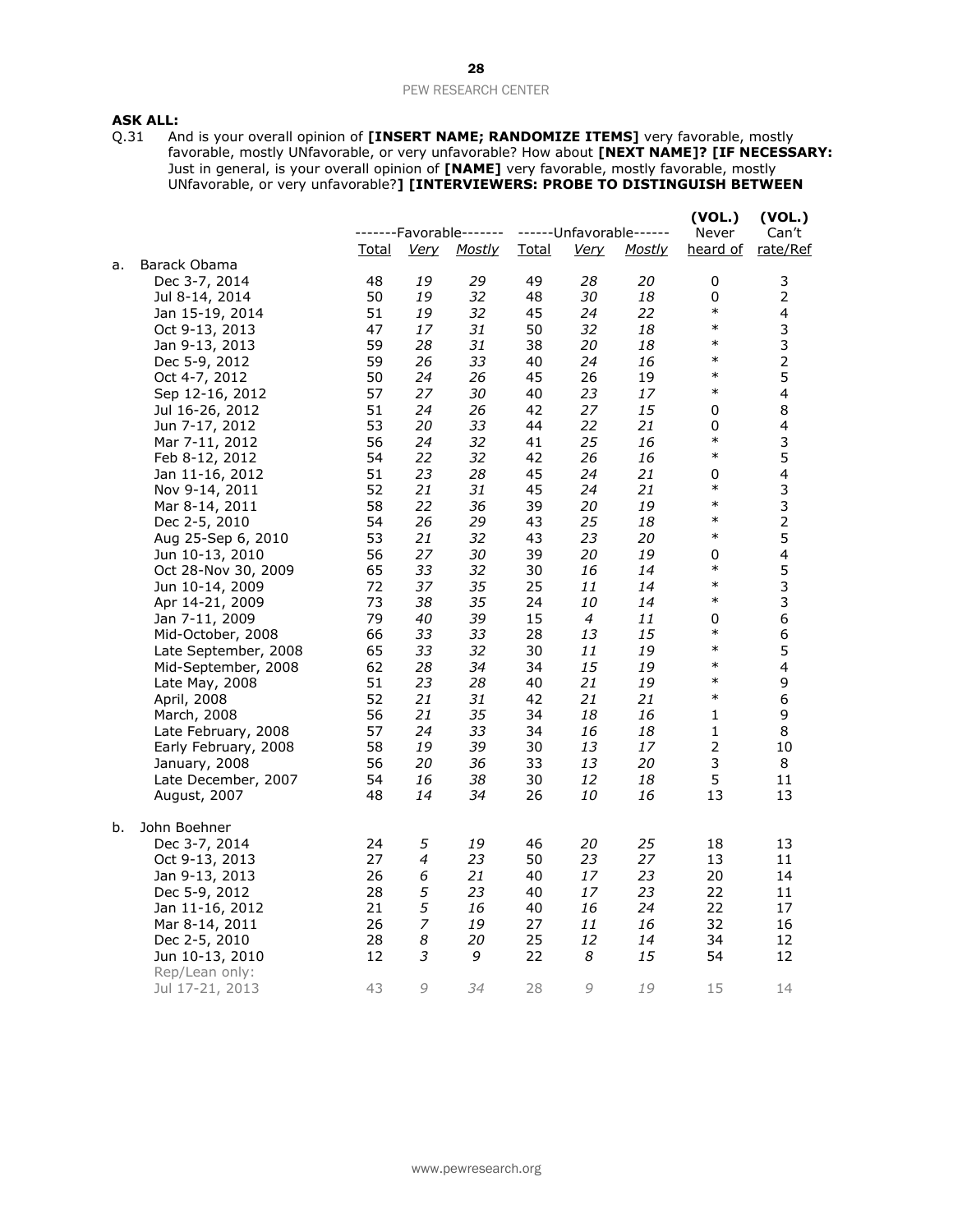## **Q.31 CONTINUED...**

|    | $\frac{1}{2}$                    |              |                |                                          |              |             |                                          | (VOL.)            | (VOL.)            |
|----|----------------------------------|--------------|----------------|------------------------------------------|--------------|-------------|------------------------------------------|-------------------|-------------------|
|    |                                  | <u>Total</u> | <b>Very</b>    | -------Favorable-------<br><b>Mostly</b> | <b>Total</b> | <u>Very</u> | ------Unfavorable------<br><b>Mostly</b> | Never<br>heard of | Can't<br>rate/Ref |
| c. | Nancy Pelosi                     |              |                |                                          |              |             |                                          |                   |                   |
|    | Dec 3-7, 2014                    | 27           | 6              | 20                                       | 47           | 29          | 18                                       | 15                | 11                |
|    | Oct 9-13, 2013                   | 34           | 7              | 28                                       | 49           | 29          | 20                                       | 9                 | 8                 |
|    | Dec 2-5, 2010                    | 29           | 10             | 20                                       | 55           | 35          | 19                                       | 9                 | 6                 |
|    | Jun 10-13, 2010                  | 27           | 5              | 22                                       | 50           | 28          | 23                                       | 14                | 8                 |
|    | Jun 10-14, 2009                  | 35           | 8              | 28                                       | 41           | 25          | 16                                       | 15                | 8                 |
|    | December, 2007                   | 25           | 6              | 19                                       | 38           | 19          | 19                                       | 20                | 17                |
|    | December, 2006                   | 32           | 9              | 23                                       | 27           | 13          | 14                                       | 26                | 15                |
| d. | Mitch McConnell                  |              |                |                                          |              |             |                                          |                   |                   |
|    | Dec 3-7, 2014                    | 21           | 5              | 16                                       | 37           | 15          | 22                                       | 24                | 18                |
|    | Oct 9-13, 2013                   | 23           | $\overline{2}$ | 20                                       | 37           | 14          | 23                                       | 23                | 17                |
|    | Jan 9-13, 2013                   | 21           | $\overline{2}$ | 18                                       | 28           | 11          | 17                                       | 32                | 20                |
|    | Dec 2-5, 2010                    | 22           | 5              | 18                                       | 27           | 11          | 16                                       | 35                | 15                |
|    | Rep/Lean only:                   |              |                |                                          |              |             |                                          |                   |                   |
|    | Jul 17-21, 2013                  | 36           | 7              | 29                                       | 24           | 5           | 19                                       | 21                | 19                |
| e. | Harry Reid                       |              |                |                                          |              |             |                                          |                   |                   |
|    | Dec 3-7, 2014                    | 20           | 4              | 16                                       | 41           | 20          | 21                                       | 25                | 14                |
|    | Oct 9-13, 2013                   | 27           | 4              | 23                                       | 39           | 20          | 19                                       | 21                | 13                |
|    | Jan 9-13, 2013                   | 21           | 5              | 16                                       | 34           | 16          | 19                                       | 28                | 17                |
|    | Dec 5-9, 2012                    | 23           | 3              | 20                                       | 37           | 17          | 20                                       | 27                | 12                |
|    | Jan 11-16, 2012<br>Dec 2-5, 2010 | 18<br>23     | 4<br>5         | 15<br>18                                 | 38<br>39     | 20<br>21    | 18<br>18                                 | 28<br>26          | 16<br>12          |
|    |                                  | 17           | 3              | 14                                       | 20           | 7           | 13                                       | 45                | 18                |
|    | December, 2006                   |              |                |                                          |              |             |                                          |                   |                   |
| f. | Michelle Obama                   |              |                |                                          |              |             |                                          |                   |                   |
|    | Dec 3-7, 2014                    | 61           | 28             | 32                                       | 31           | 15          | 15                                       | $\ast$            | 8                 |
|    | Jul 8-14, 2014                   | 62           | 29             | 33                                       | 30           | 14          | 16                                       | $\ast$            | 8                 |
|    | Jan 15-19, 2014                  | 68           | 29             | 39                                       | 24           | 11          | 13                                       | 1                 | 7                 |
|    | Jan 9-13, 2013                   | 67           | 37             | 30                                       | 22           | 11          | 11                                       | 1                 | 11                |
|    | Sep 12-16, 2012                  | 67           | 39             | 28                                       | 22           | 11          | 11                                       | $\ast$            | 10                |
|    | Jun 7-17, 2012                   | 68           | 33             | 35                                       | 21           | 11          | 10                                       | 1                 | 10                |
|    | Jan 11-16, 2012                  | 66           | 33             | 34                                       | 21           | 10          | 12                                       | $\ast$            | 12                |
|    | Mar 8-14, 2011                   | 69           | 30             | 39                                       | 21           | 9           | 12                                       | 1                 | 9                 |
|    | Dec 2-5, 2010                    | 62           | 30             | 31                                       | 27           | 15          | 12                                       | 1                 | 10                |
|    | Jun 10-13, 2010                  | 69           | 31             | 38                                       | 22           | 9           | 12                                       | 1                 | 9                 |
|    | Oct 28-Nov 30, 2009              | 71           | 33             | 38                                       | 16           | 8           | 8                                        | 1                 | 11                |
|    | Jun 10-14, 2009                  | 76           | 36             | 39                                       | 14           | 5           | 9                                        | 1                 | 9                 |
|    | Apr 14-21, 2009                  | 76           | 36             | 40                                       | 13           | 4           | 9                                        | 1                 | 10                |
|    | Jan 7-11, 2009                   | 68           | 28             | 40                                       | 15           | 4           | 11                                       | $\overline{2}$    | 15                |
|    | Mid-September, 2008              | 56           | 23             | 33                                       | 25           | 11          | 14                                       | $\overline{2}$    | 17                |
|    | Late May, 2008                   | 43           | 14             | 29                                       | 21           | 8           | 13                                       | 4                 | 32                |

## **NO QUESTIONS 32-35**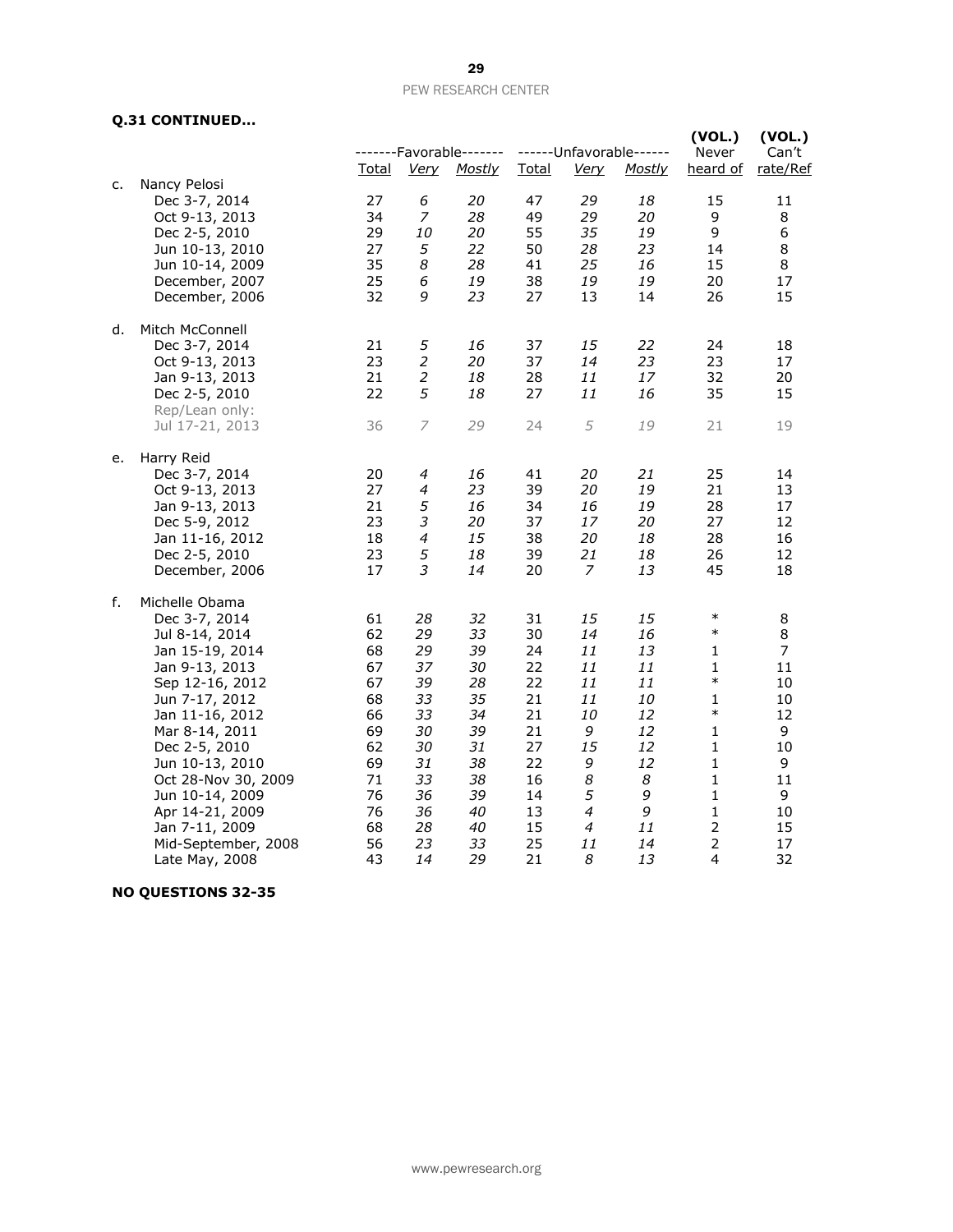#### **RANDOMIZE Q.36 AND Q.37**

**ASK ALL:**<br>Q.36 Ho How much do you think Barack Obama will cooperate with the Republican leaders in Congress over the next two years – a great deal, a fair amount, not much, or not at all?

(U)

Dec 3-7

2014

- 11 A great deal
- 33 A fair amount<br>33 Not much
- Not much
- 21 Not at all
- 2 Don't know/Refused **(VOL.)**

#### **TREND FOR COMPARISON:**

*How much do you think George W. Bush will cooperate with the Democratic leaders in Congress over the next two years--a great deal, a fair amount, not much, or not at all?*

*Gallup/USA Today*

- Nov 2006
	- 6 A great deal
	- 46 Fair amount
	- 37 Not much
	- 10 Not at all
	- 1 Don't know/Refused **(VOL.)**

## **RANDOMIZE Q.36 AND Q.37**

**ASK ALL:**

Q.37 How much do you think Republican leaders in Congress will cooperate with Barack Obama over the next two years – a great deal, a fair amount, not much, or not at all?

(U)

Dec 3-7

 $\frac{2014}{5}$ 

- A great deal
- 23 A fair amount
- 43 Not much
- 27 Not at all
- 2 Don't know/Refused **(VOL.)**

#### **TREND FOR COMPARISON:**

*How much do you think the Democrats in Congress will cooperate with George W. Bush over the next two years--a great deal, a fair amount, not much, or not at all?*

*Gallup/USA Today*

Nov 2006

- 4 A great deal<br>44 Fair amount
- Fair amount
- 41 Not much
- 10 Not at all
- 1 Don't know/Refused **(VOL.)**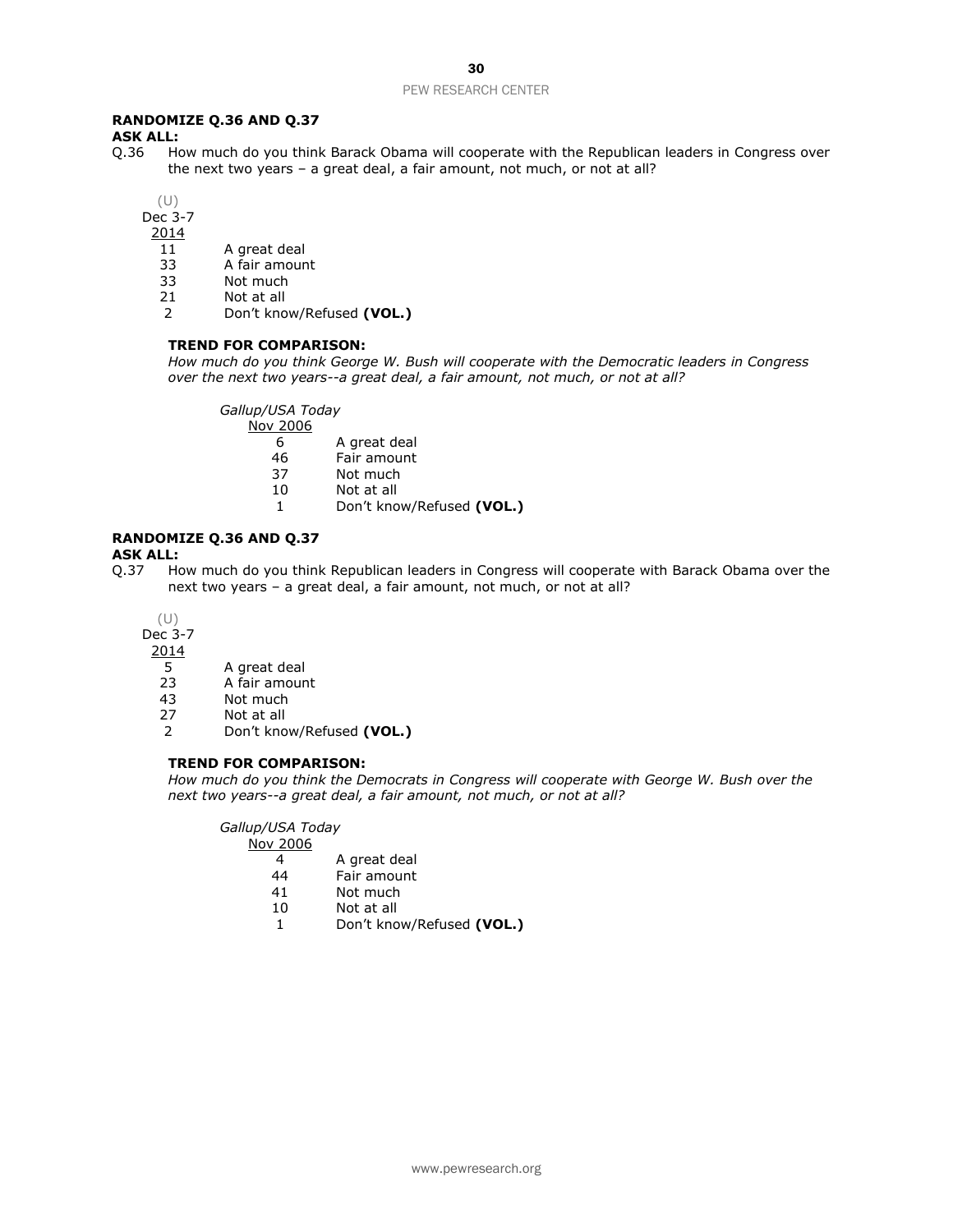# **ASK ALL:**<br>0.38 If

If Republicans and Democrats in Washington don't work together to address major issues over the next two years, how much, if at all, do you think it would hurt **[INSERT ITEM a; READ RESPONSE OPTIONS IN ORDER]**? And how much do you think it would hurt **[INSERT ITEM b]**? **[IF NECESSARY:** If Republicans and Democrats in Washington don't work together to address major issues over the next two years, would it hurt you personally a lot, some, not much, or not at all?**]** 

|    |                                                                | A lot | Some | <b>Not</b><br>much | Not<br>at all | (VOL.)<br>Depends/<br>Will help | (VOL.)<br><u>DK/</u><br><b>Ref</b> |
|----|----------------------------------------------------------------|-------|------|--------------------|---------------|---------------------------------|------------------------------------|
| a. | The way things are going in the country<br>Dec 3-7, 2014 $(U)$ |       | 16   | 9                  |               | $\ast$                          |                                    |
| b. | You personally<br>Dec 3-7, 2014 $(U)$                          | 45    | 28   |                    | 8             | ∗                               |                                    |

#### **NO QUESTIONS 39, 41-44, 47-52, 56-60, 62-65, 67-69, 71-73, 79-84**

#### **QUESTIONS 40, 45-46, 61, 66-66a, 70, 85-89 HELD FOR FUTURE RELEASE**

#### **QUESTIONS 53-55, 74-78 PREVIOUSLY RELEASED**

#### **ASK ALL:**

PARTY In politics TODAY, do you consider yourself a Republican, Democrat, or independent? **ASK IF INDEP/NO PREF/OTHER/DK/REF (PARTY=3,4,5,9):**

PARTYLN As of today do you lean more to the Republican Party or more to the Democratic Party?

|                      |            |          |                        | (VOL.)                  | (VOL.)       |                |      |      |
|----------------------|------------|----------|------------------------|-------------------------|--------------|----------------|------|------|
|                      |            |          |                        | No                      | Other        | (VOL.)         | Lean | Lean |
|                      | Republican | Democrat | Independent preference |                         | party        | DK/Ref         | Rep  | Dem  |
| Dec 3-7, 2014        | 24         | 31       | 39                     | 3                       | 1            | 2              | 17   | 17   |
| Nov 6-9, 2014        | 27         | 32       | 36                     | 2                       | $\ast$       | $\mathbf{1}$   | 15   | 16   |
| Oct 15-20, 2014      | 24         | 33       | 38                     | $\overline{\mathbf{4}}$ | $\ast$       | $\mathbf{1}$   | 13   | 17   |
| Sep 2-9, 2014        | 24         | 33       | 38                     | 3                       | 1            | $\overline{2}$ | 15   | 15   |
| Aug 20-24, 2014      | 24         | 31       | 37                     | 4                       | $\mathbf{1}$ | $\overline{4}$ | 15   | 16   |
| Jul 8-14, 2014       | 25         | 34       | 37                     | $\overline{\mathbf{c}}$ | $\mathbf{1}$ | $\mathbf{1}$   | 16   | 15   |
| Apr 23-27, 2014      | 24         | 30       | 41                     | $\overline{2}$          | 1            | $\overline{2}$ | 18   | 17   |
| Jan 23-Mar 16, 2014  | 22         | 31       | 41                     | 3                       | $\mathbf 1$  | $\overline{2}$ | 17   | 17   |
| Feb 14-23, 2014      | 22         | 32       | 39                     | $\overline{\mathbf{4}}$ | $\mathbf{1}$ | $\overline{2}$ | 14   | 17   |
| Jan 15-19, 2014      | 21         | 31       | 41                     | $\frac{3}{3}$           | $\mathbf{1}$ | $\overline{2}$ | 18   | 16   |
| Dec 3-8, 2013        | 24         | 34       | 37                     |                         | $\ast$       | $\overline{2}$ | 17   | 15   |
| <b>Yearly Totals</b> |            |          |                        |                         |              |                |      |      |
| 2013                 | 23.9       | 32.1     | 38.3                   | 2.9                     | .5           | 2.2            | 16.0 | 16.0 |
| 2012                 | 24.7       | 32.6     | 36.4                   | 3.1                     | .5           | 2.7            | 14.4 | 16.1 |
| 2011                 | 24.3       | 32.3     | 37.4                   | 3.1                     | .4           | 2.5            | 15.7 | 15.6 |
| 2010                 | 25.2       | 32.7     | 35.2                   | 3.6                     | .4           | 2.8            | 14.5 | 14.1 |
| 2009                 | 23.9       | 34.4     | 35.1                   | 3.4                     | .4           | 2.8            | 13.1 | 15.7 |
| 2008                 | 25.7       | 36.0     | 31.5                   | 3.6                     | .3           | 3.0            | 10.6 | 15.2 |
| 2007                 | 25.3       | 32.9     | 34.1                   | 4.3                     | .4           | 2.9            | 10.9 | 17.0 |
| 2006                 | 27.8       | 33.1     | 30.9                   | 4.4                     | .3           | 3.4            | 10.5 | 15.1 |
| 2005                 | 29.3       | 32.8     | 30.2                   | 4.5                     | .3           | 2.8            | 10.3 | 14.9 |
| 2004                 | 30.0       | 33.5     | 29.5                   | 3.8                     | .4           | 3.0            | 11.7 | 13.4 |
| 2003                 | 30.3       | 31.5     | 30.5                   | 4.8                     | .5           | 2.5            | 12.0 | 12.6 |
| 2002                 | 30.4       | 31.4     | 29.8                   | 5.0                     | .7           | 2.7            | 12.4 | 11.6 |
| 2001                 | 29.0       | 33.2     | 29.5                   | 5.2                     | .6           | 2.6            | 11.9 | 11.6 |
| 2001 Post-Sept 11    | 30.9       | 31.8     | 27.9                   | 5.2                     | .6           | 3.6            | 11.7 | 9.4  |
| 2001 Pre-Sept 11     | 27.3       | 34.4     | 30.9                   | 5.1                     | .6           | 1.7            | 12.1 | 13.5 |
| 2000                 | 28.0       | 33.4     | 29.1                   | 5.5                     | .5           | 3.6            | 11.6 | 11.7 |
| 1999                 | 26.6       | 33.5     | 33.7                   | 3.9                     | .5           | 1.9            | 13.0 | 14.5 |
| 1998                 | 27.9       | 33.7     | 31.1                   | 4.6                     | .4           | 2.3            | 11.6 | 13.1 |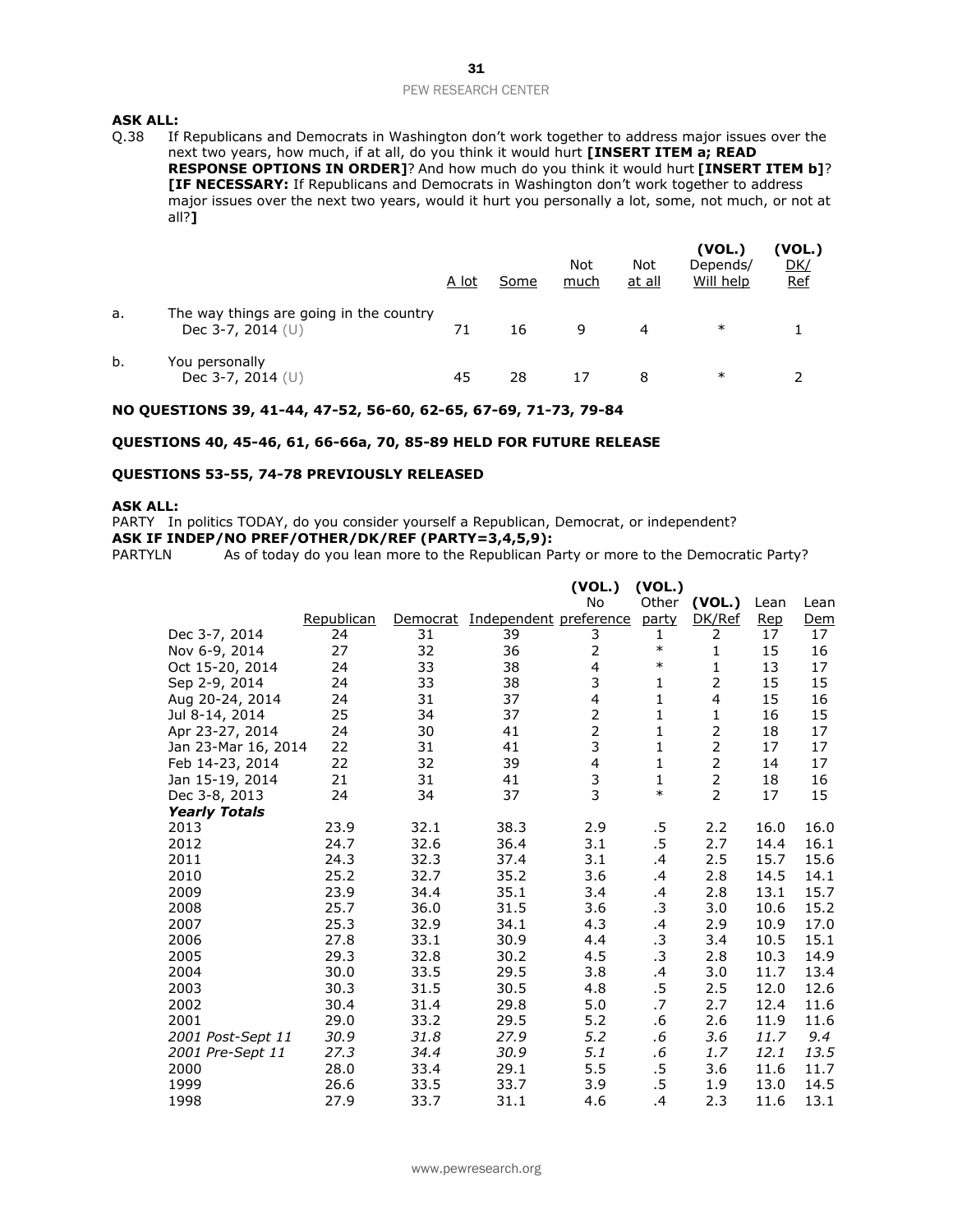#### **PARTY/PARTYLN CONTINUED…**

|      |            |          |                        | (VOL.) | (VOL.)       |        |      |      |
|------|------------|----------|------------------------|--------|--------------|--------|------|------|
|      |            |          |                        | No     | Other        | (VOL.) | Lean | Lean |
|      | Republican | Democrat | Independent preference |        | <u>party</u> | DK/Ref | Rep  | Dem  |
| 1997 | 28.0       | 33.4     | 32.0                   | 4.0    | .4           | 2.3    | 12.2 | 14.1 |
| 1996 | 28.9       | 33.9     | 31.8                   | 3.0    | .4           | 2.0    | 12.1 | 14.9 |
| 1995 | 31.6       | 30.0     | 33.7                   | 2.4    | .6           | 1.3    | 15.1 | 13.5 |
| 1994 | 30.1       | 31.5     | 33.5                   | 1.3    | $- -$        | 3.6    | 13.7 | 12.2 |
| 1993 | 27.4       | 33.6     | 34.2                   | 4.4    | 1.5          | 2.9    | 11.5 | 14.9 |
| 1992 | 27.6       | 33.7     | 34.7                   | 1.5    | 0            | 2.5    | 12.6 | 16.5 |
| 1991 | 30.9       | 31.4     | 33.2                   | 0      | 1.4          | 3.0    | 14.7 | 10.8 |
| 1990 | 30.9       | 33.2     | 29.3                   | 1.2    | 1.9          | 3.4    | 12.4 | 11.3 |
| 1989 | 33         | 33       | 34                     | --     | --           | --     |      |      |
| 1987 | 26         | 35       | 39                     |        |              |        |      |      |

#### **ASK REPUBLICANS AND REPUBLICAN LEANERS ONLY (PARTY=1 OR PARTYLN=1):**

TEAPARTY3 From what you know, do you agree or disagree with the Tea Party movement, or don't you have an opinion either way?

#### **BASED ON REPUBLICANS AND REPUBLICAN LEANERS [N=660]:**

|                          |              |                 |            | (VOL.)         |                | Not       |
|--------------------------|--------------|-----------------|------------|----------------|----------------|-----------|
|                          |              |                 | No opinion | Haven't        | (VOL.)         | heard of/ |
|                          | <u>Agree</u> | <b>Disagree</b> | either way | heard of       | <b>Refused</b> | <u>DK</u> |
| Dec 3-7, 2014            | 34           | 9               | 55         | 2              | 1              | $- -$     |
| Nov 6-9, 2014            | 31           | 10              | 57         | $\mathbf{1}$   | 1              | $- -$     |
| Oct 15-20, 2014          | 32           | 8               | 56         | $\overline{2}$ | $\overline{2}$ | --        |
| Sep 2-9, 2014            | 38           | 10              | 50         | 1              | 1              |           |
| Aug 20-24, 2014          | 34           | 10              | 53         | $\ast$         | 2              | --        |
| Jul 8-14, 2014           | 35           | 12              | 50         | 2              | 1              |           |
| Apr 23-27, 2014          | 33           | 11              | 54         | 1              | 1              |           |
| Jan 23-Mar 16, 2014      | 37           | 11              | 50         | 1              | 1              | --        |
| Feb 14-23, 2014          | 36           | 9               | 54         | 1              | $\mathbf{1}$   |           |
| Jan 15-19, 2014          | 35           | 12              | 52         | 1              | $\ast$         |           |
| Dec 3-8, 2013            | 32           | 9               | 57         | 1              | 1              |           |
| Oct 30-Nov 6, 2013       | 40           | 9               | 48         | 2              | 1              |           |
| Oct 9-13, 2013           | 41           | 11              | 45         | $\overline{c}$ | 1              |           |
| Sep 4-8, 2013            | 35           | 9               | 54         | $\mathbf{1}$   | 1              | --        |
| Jul 17-21, 2013          | 37           | 10              | 50         | $\overline{2}$ | $\mathbf{1}$   |           |
| Jun 12-16, 2013          | 44           | 9               | 46         | 1              | 2              |           |
| May 23-26, 2013          | 41           | 7               | 48         | 1              | 3              |           |
| May 1-5, 2013            | 28           | 8               | 61         | $\overline{2}$ | 1              |           |
| Mar 13-17, 2013          | 43           | 7               | 47         | 1              | 1              |           |
| Feb 13-18, 2013          | 36           | 9               | 52         | 1              | 3              |           |
| Feb 14-17, 2013          | 43           | 9               | 45         | 1              | $\overline{2}$ |           |
| Jan 9-13, 2013           | 35           | 10              | 51         | 2              | 2              |           |
| Dec 5-9, 2012            | 37           | 11              | 51         | 1              | $\ast$         |           |
| Oct 31-Nov 3, 2012 (RVs) | 40           | 8               | 49         | 1              | 2              |           |
| Oct 4-7, 2012            | 38           | 9               | 50         | 1              | 3              |           |
| Sep 12-16, 2013          | 39           | 7               | 52         | 1              | 1              | --        |
| Jun 28-Jul 9, 2012       | 40           | 9               | 47         | 2              | $\mathbf{1}$   |           |
| Jun 7-17, 2012           | 42           | 8               | 48         | 1              | 1              |           |
| May 9-Jun 3, 2012        | 36           | 9               | 53         | 1              | 2              |           |
| Apr 4-15, 2012           | 42           | 8               | 48         | 1              | 1              |           |
| Mar 7-11, 2012           | 38           | 10              | 49         | $\overline{2}$ | 1              |           |
| Feb 8-12, 2012           | 40           | 7               | 51         | 1              | 1              |           |
| Jan 11-16, 2012          | 42           | 8               | 47         | 1              | 1              |           |
| Jan 4-8, 2012            | 37           | 8               | 52         | 1              | 1              |           |
| Dec 7-11, 2011           | 40           | 9               | 48         | 2              | 1              |           |
| Nov 9-14, 2011           | 41           | 9               | 49         | $\ast$         | 1              |           |
| Nov 9-14, 2011           | 41           | 9               | 49         | $\ast$         | 1              |           |
| Sep 22-Oct 4, 2011       | 37           | 11              | 51         | 1              | $\mathbf{1}$   | $- -$     |